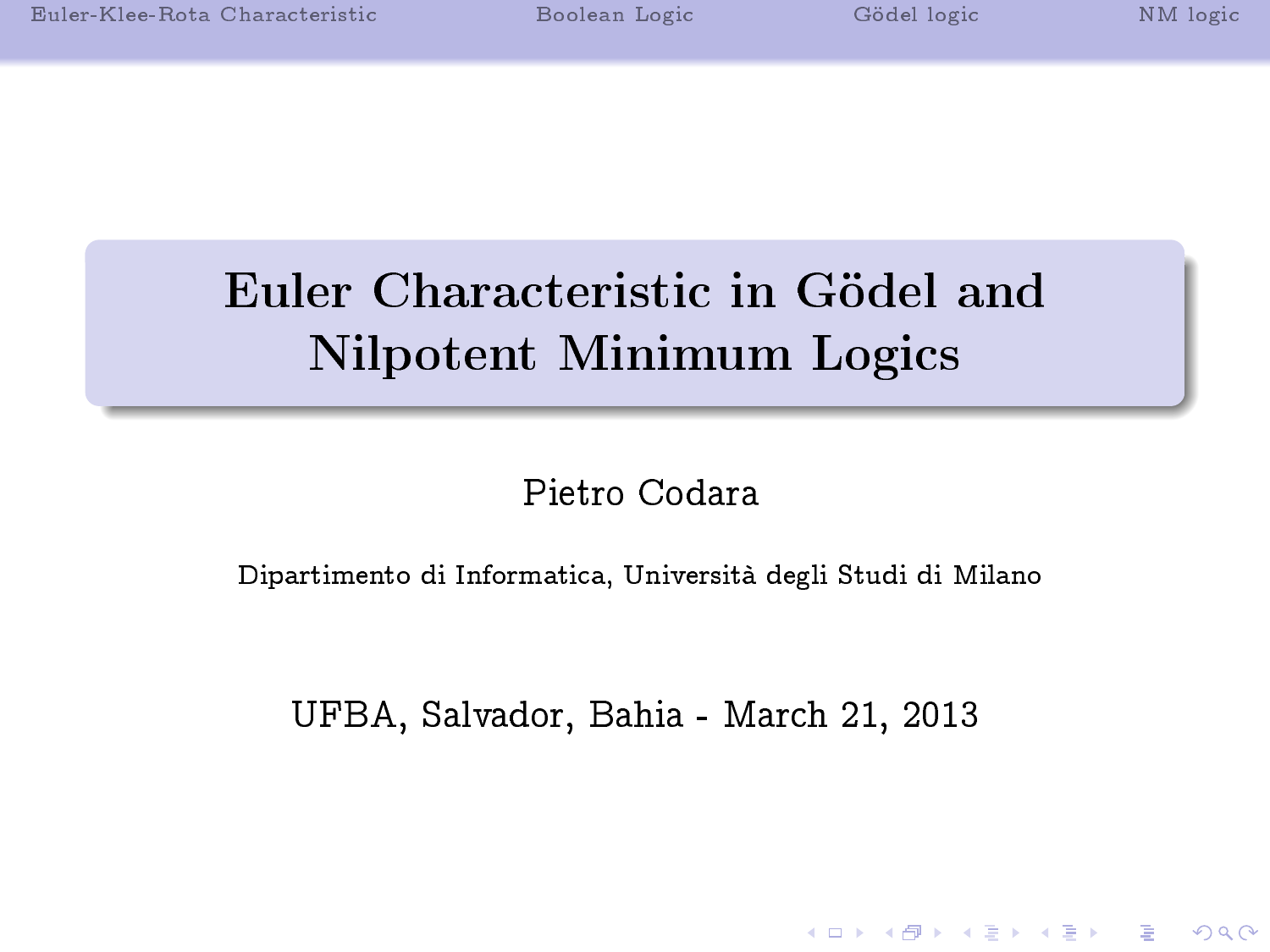### The Euler-Klee-Rota lattice-theoretic characteristic

# Valuation

Let  $L$  be a (bounded) distributive lattice whose bottom element is denoted  $\perp$ . A function  $\nu: L \to \mathbb{R}$  is a valuation if it satisfies  $\nu(\perp) = 0$ , and

$$
\mathsf{v}(x) + \mathsf{v}(y) = \mathsf{v}(x \vee y) + \mathsf{v}(x \wedge y)
$$

<span id="page-1-0"></span>for all  $x, y \in L$ .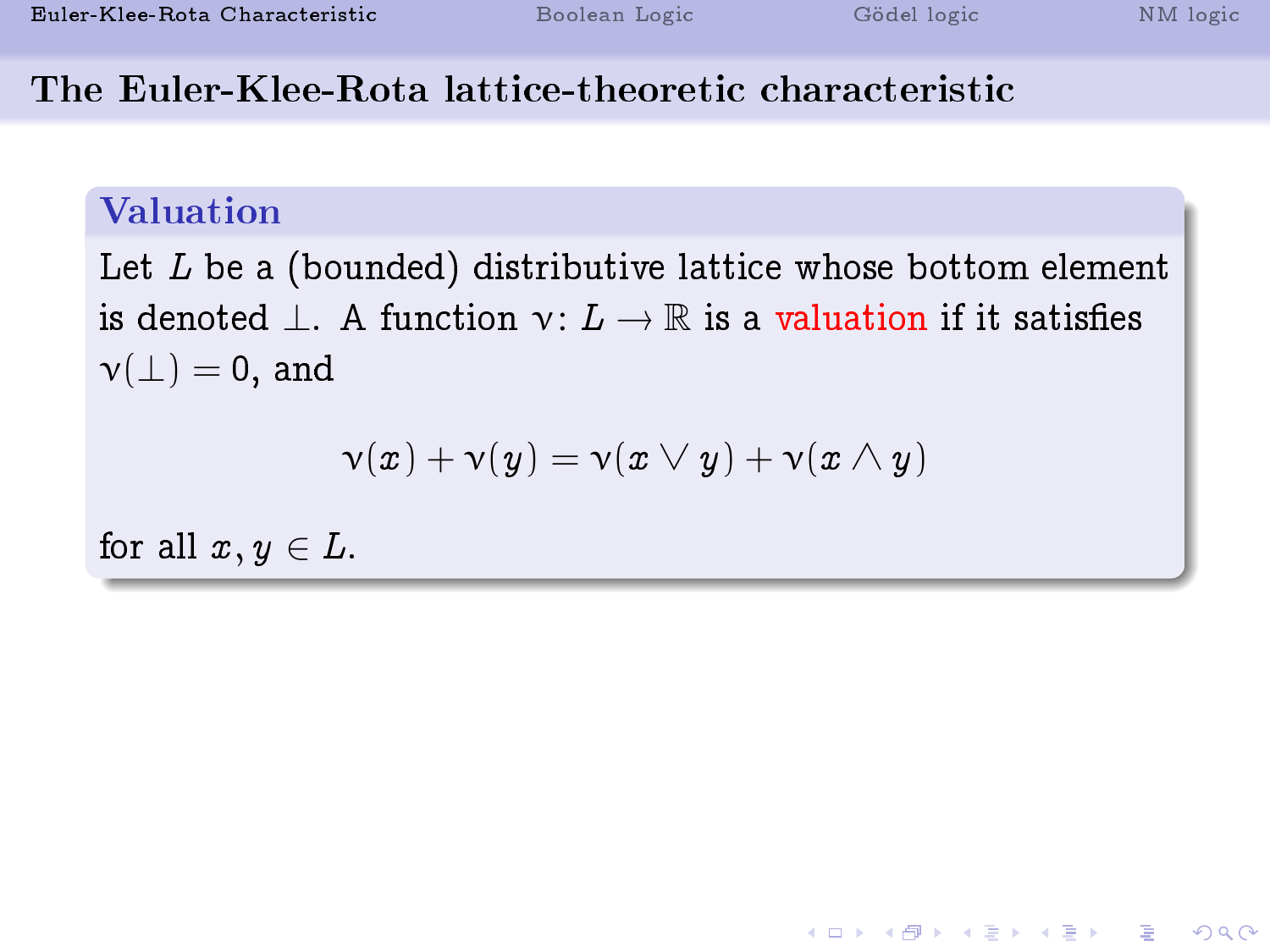K ロ ▶ K 레 ▶ K 로 ▶ K 로 ▶ 『로 』 9 Q @

### The Euler-Klee-Rota lattice-theoretic characteristic

# Valuation

Let  $L$  be a (bounded) distributive lattice whose bottom element is denoted  $\perp$ . A function  $\nu: L \to \mathbb{R}$  is a valuation if it satisfies  $\nu(\perp) = 0$ , and

$$
\mathsf{v}(x) + \mathsf{v}(y) = \mathsf{v}(x \vee y) + \mathsf{v}(x \wedge y)
$$

for all  $x, y \in L$ .

### Lemma

Every valuation on a finite distributive lattice  $L$  is uniquely determined by its values at the join-irreducibles of L.

Recall that  $x \in L$  is join-irreducible if it is not the bottom of L, and  $x = y \vee z$  implies  $x = y$  or  $x = z$  for all  $y, z \in L$ .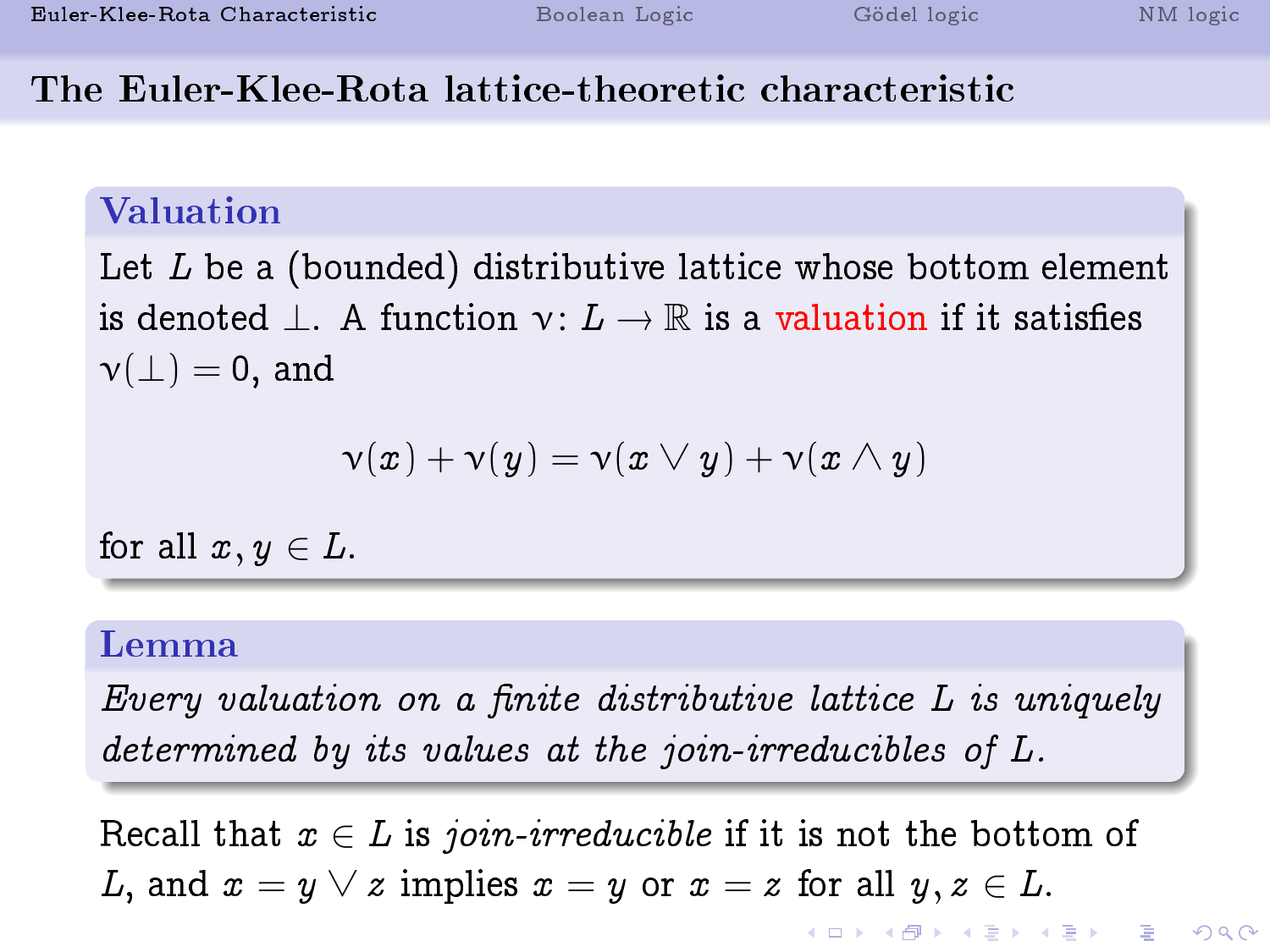The Euler-Klee-Rota lattice-theoretic characteristic, official definition:

(V. Klee 1963; G.-C. Rota 1974)

### Euler characteristic

The Euler characteristic of a finite distributive lattice  $L$  is the unique valuation  $\chi: L \to \mathbb{R}$  such that  $\chi(x) = 1$  for any join-irreducible element  $x \in L$ .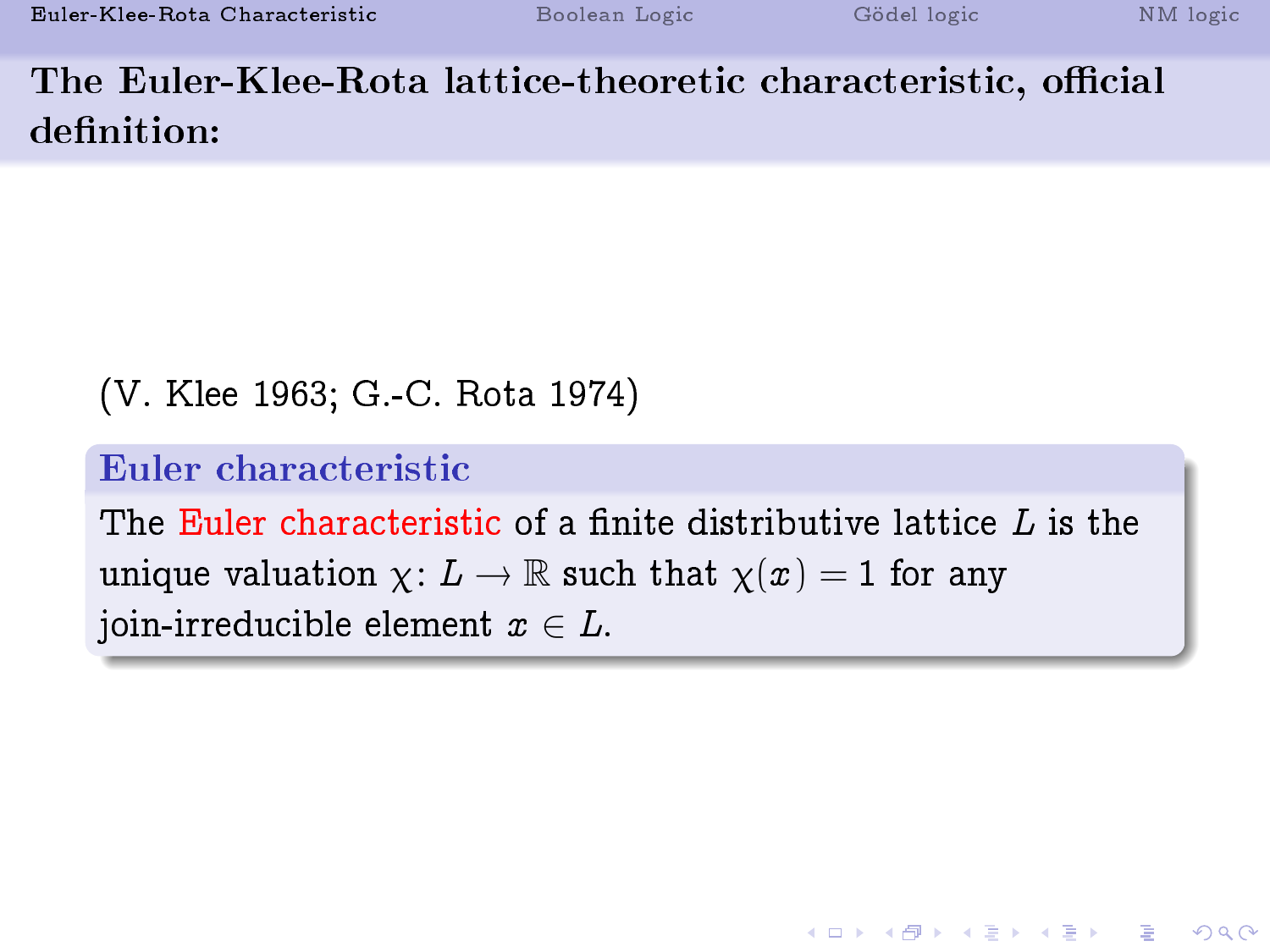# The Euler-Klee-Rota lattice-theoretic characteristic

• Let V be a set of vertices, and let P be the poset of subsets of V ordered by inclusion. The collection  $\mathscr L$  of lower sets of P is a (bounded) distributive lattice under  $\cap$ , ∪.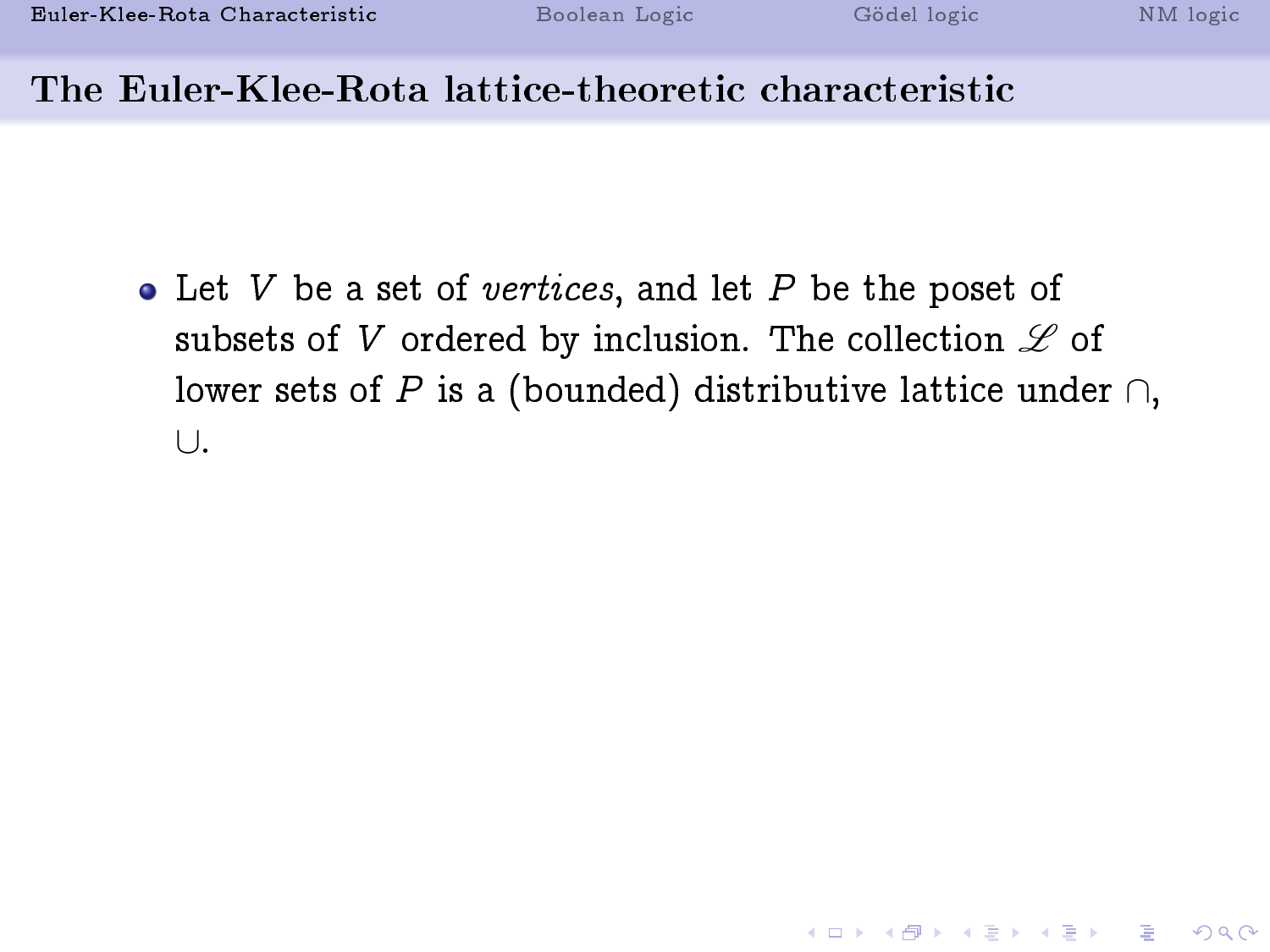### The Euler-Klee-Rota lattice-theoretic characteristic

- Let V be a set of vertices, and let P be the poset of subsets of V ordered by inclusion. The collection  $\mathscr L$  of lower sets of P is a (bounded) distributive lattice under  $\cap$ , ∪.
- An element  $\Sigma \in \mathscr{L}$  is the same thing as a (combinatorial) simplicial complex: a collection of subsets of V such that  $A \subseteq B \in \Sigma \Rightarrow A \in \Sigma$ .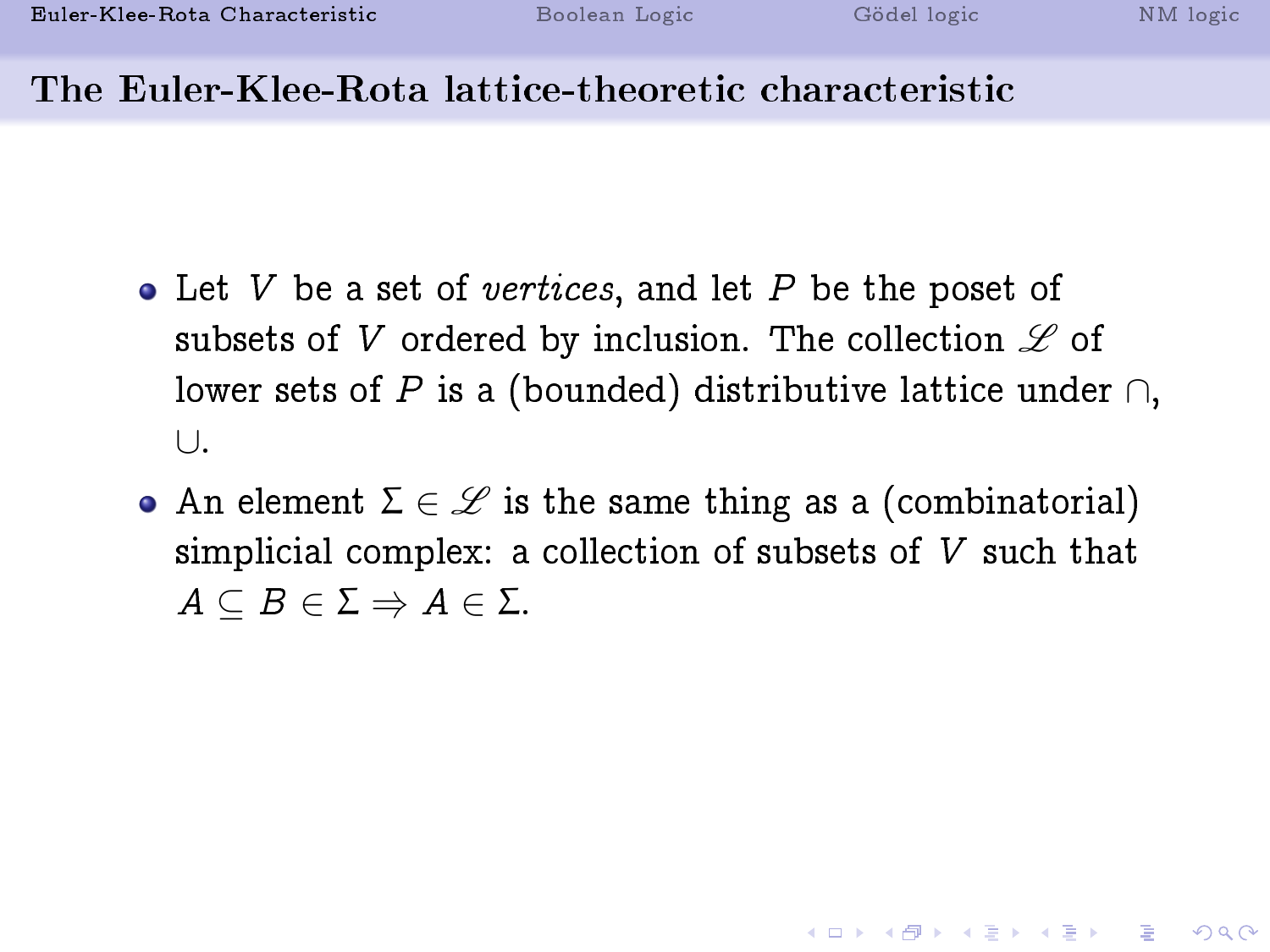# The Euler-Klee-Rota lattice-theoretic characteristic

- Let V be a set of vertices, and let P be the poset of subsets of V ordered by inclusion. The collection  $\mathscr L$  of lower sets of P is a (bounded) distributive lattice under  $\cap$ , ∪.
- An element  $\Sigma \in \mathscr{L}$  is the same thing as a (combinatorial) simplicial complex: a collection of subsets of V such that  $A \subseteq B \in \Sigma \Rightarrow A \in \Sigma$ .
- It turns out that the Euler characteristic of any simplicial complex  $\Sigma$  whose vertices are contained in V can be described in terms of the lattice  $\mathscr{L}$ .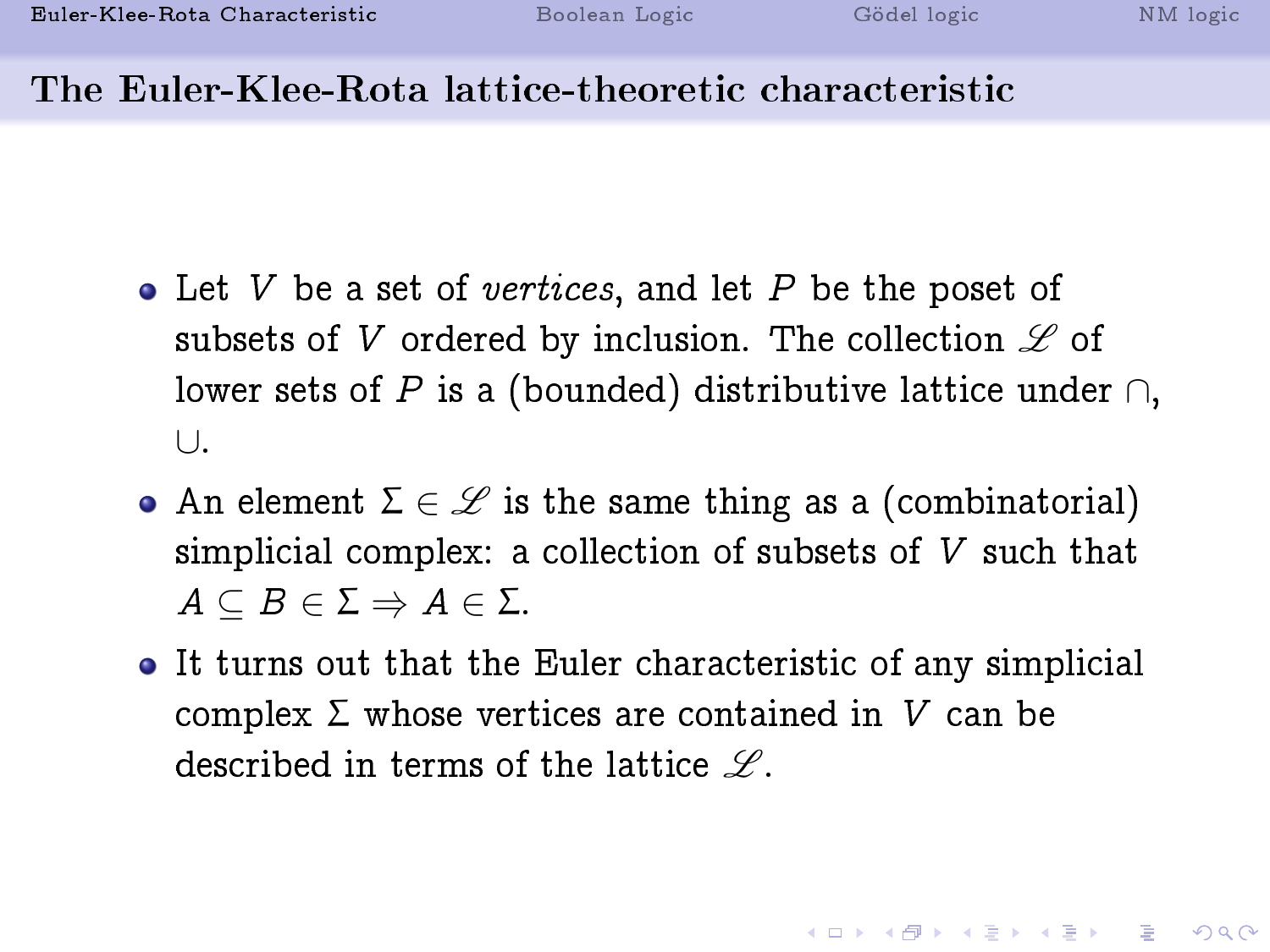### The Euler-Klee-Rota lattice-theoretic characteristic

• Consider the Euler Characteristic on  $\mathscr L$ , that is, the unique valuation such that  $\chi(\Delta) = 1$  whenever  $\Delta$  is a ioin-irreducible element of the lattice  $\mathscr{L}.$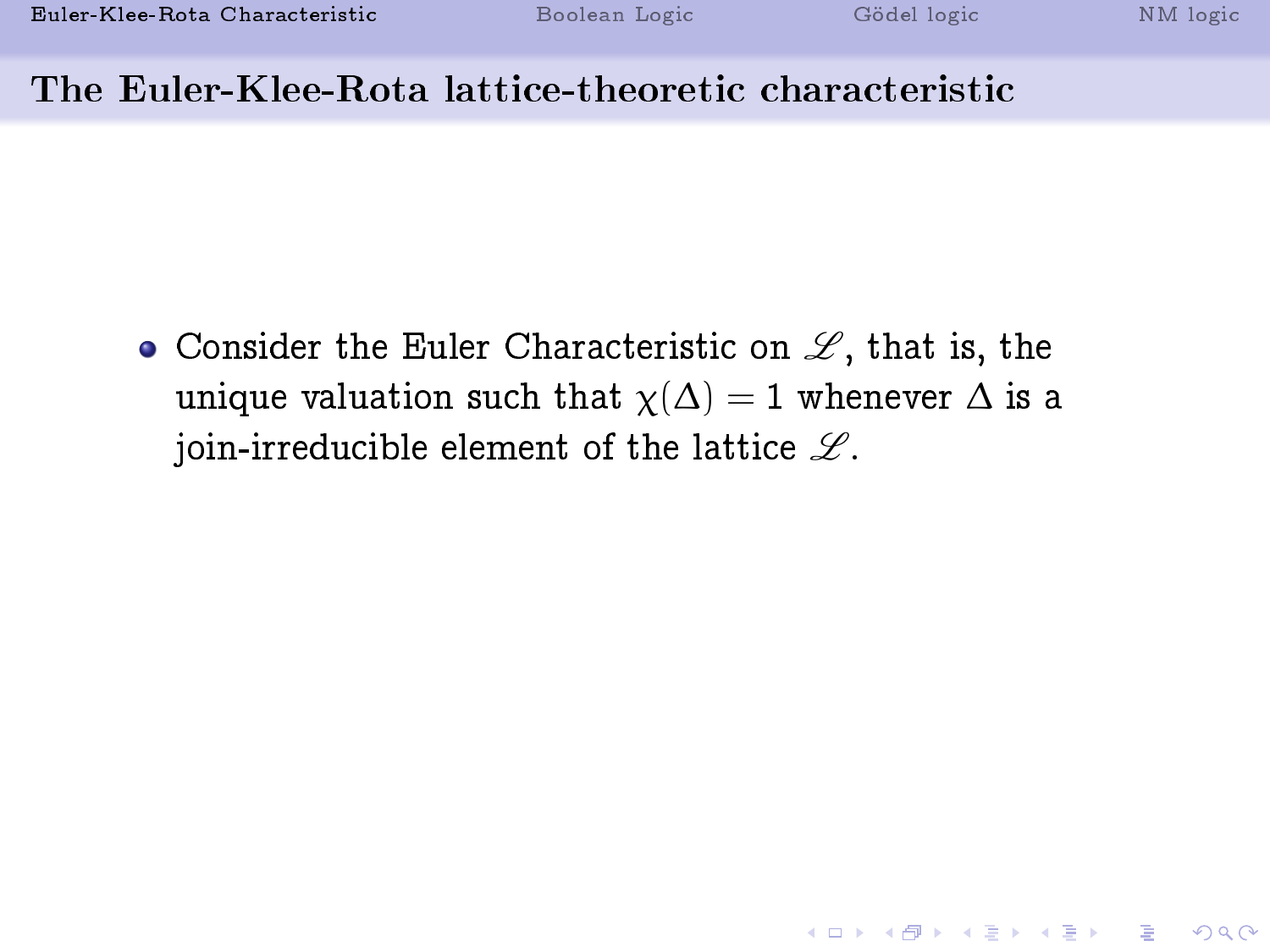### The Euler-Klee-Rota lattice-theoretic characteristic

- Consider the Euler Characteristic on  $\mathscr L$ , that is, the unique valuation such that  $\chi(\Delta) = 1$  whenever  $\Delta$  is a ioin-irreducible element of the lattice  $\mathscr{L}.$
- Equivalently, let  $\chi: \mathscr{L} \to \mathbb{R}$  be such that  $\chi(\emptyset) = 0$ , and  $\chi(\Delta) = 1$  whenever  $\Delta$  is a simplex.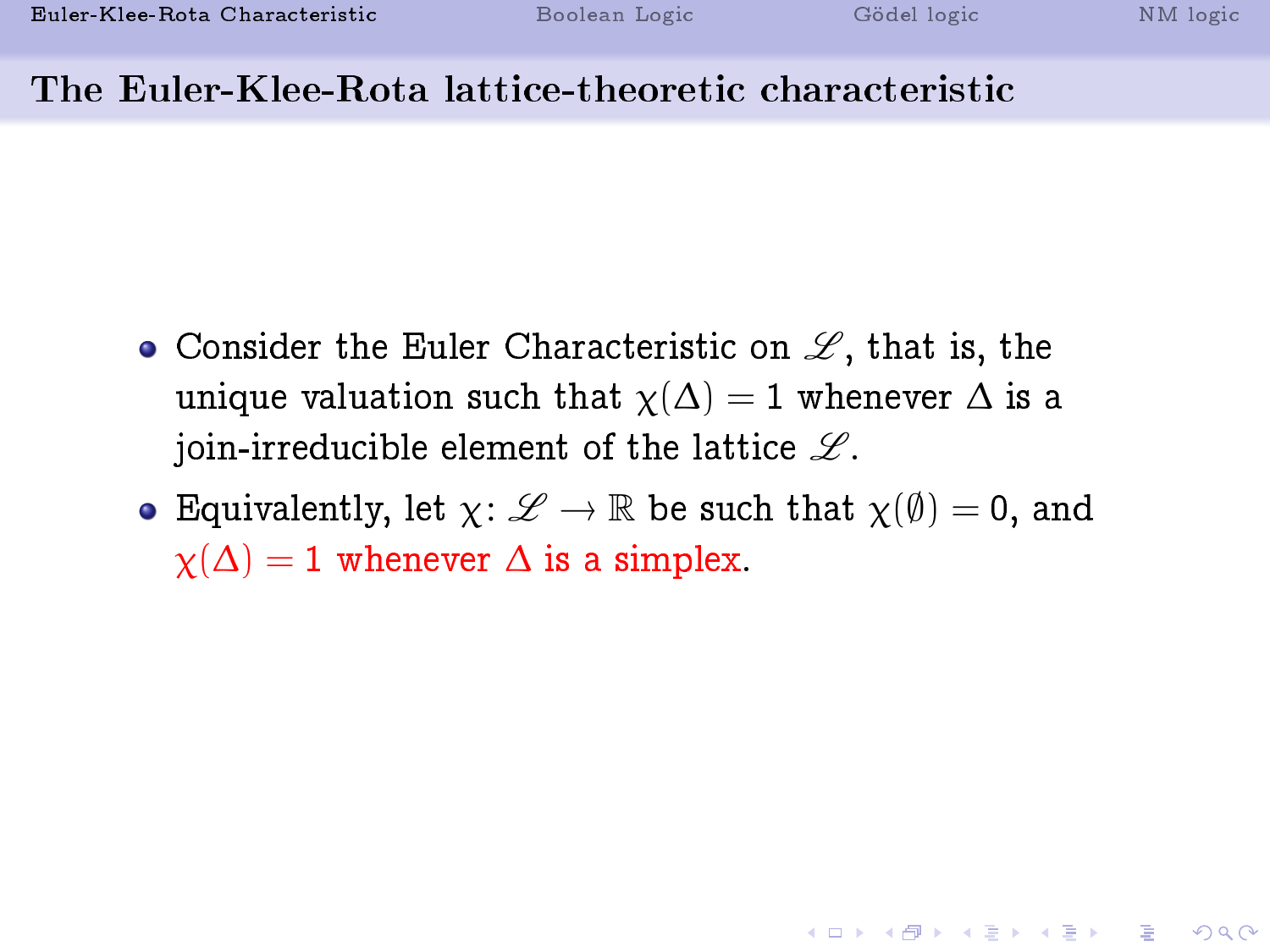### The Euler-Klee-Rota lattice-theoretic characteristic

- $\bullet$  Consider the Euler Characteristic on  $\mathscr{L},$  that is, the unique valuation such that  $\chi(\Delta) = 1$  whenever  $\Delta$  is a ioin-irreducible element of the lattice  $\mathscr{L}.$
- Equivalently, let  $\chi: \mathscr{L} \to \mathbb{R}$  be such that  $\chi(\emptyset) = 0$ , and  $\chi(\Delta) = 1$  whenever  $\Delta$  is a simplex.
- It turns our that  $\chi$  as in the above agrees with the classical Euler characteristic on each simplicial complex  $\Sigma \in \mathscr{L}$ .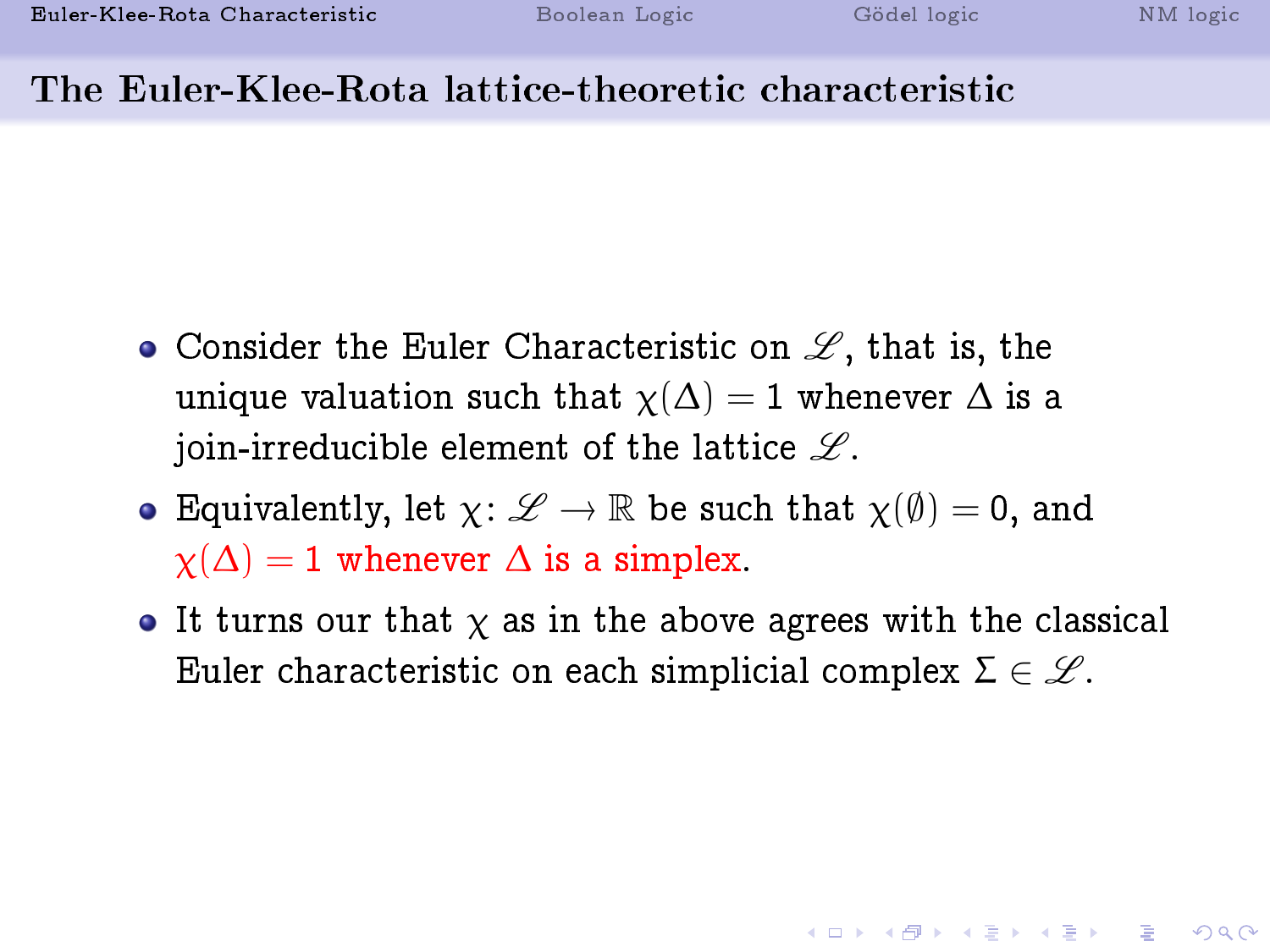| Euler-Klee-Rota Characteristic | Boolean Logic | Gödel logic | NM logic |
|--------------------------------|---------------|-------------|----------|
| Outline                        |               |             |          |

- <sup>1</sup> Euler Characteristic of a formula in classical propositional logic
- <sup>2</sup> Euler Characteristic of a formula in Gödel logic
- <sup>3</sup> Euler Characteristic of a formula in Nilpotent Minimum logic

K ロ ▶ K 個 ▶ K 할 ▶ K 할 ▶ 이 할 → 900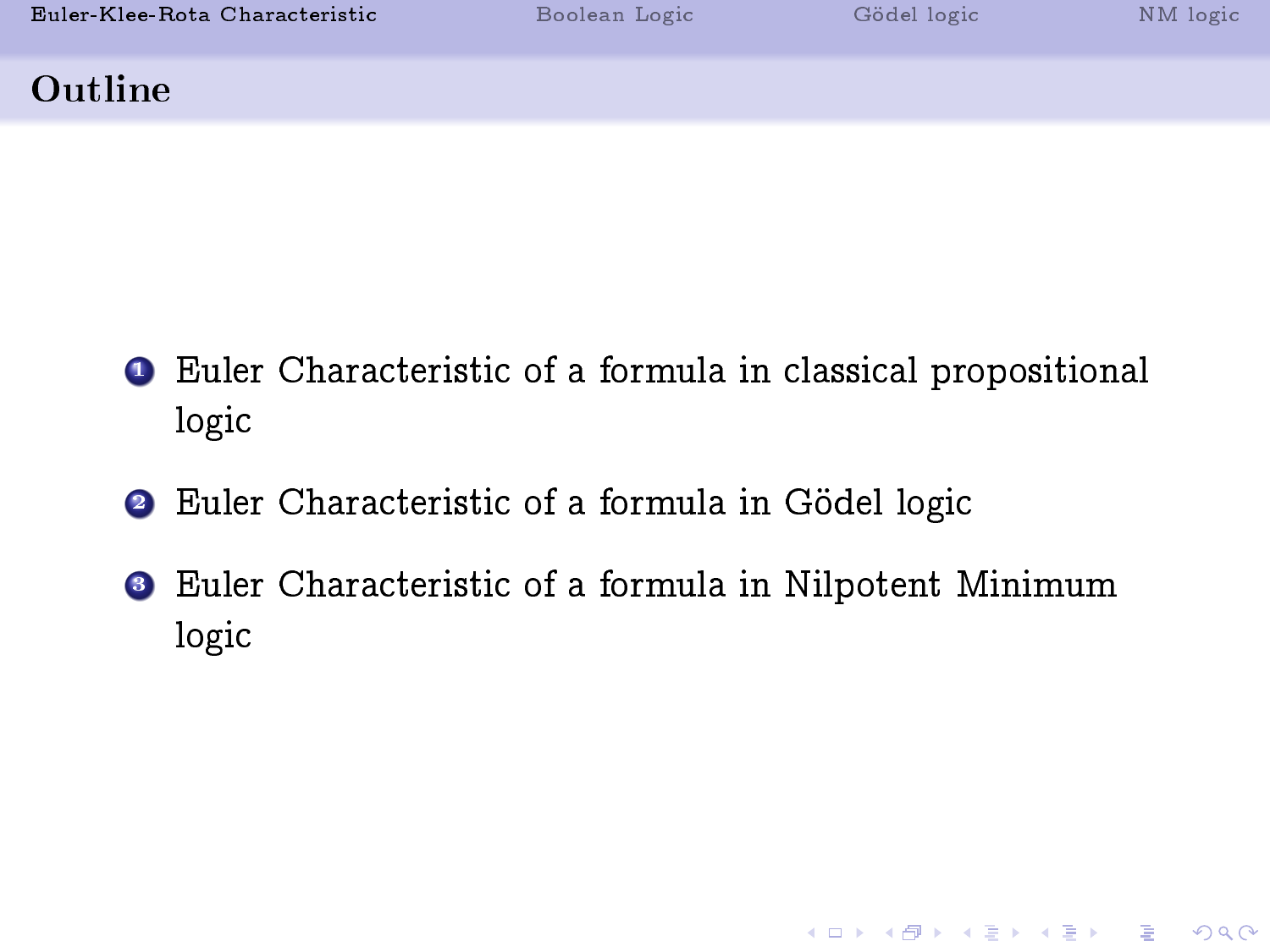[Euler-Klee-Rota Characteristic](#page-1-0) [Boolean Logic](#page-11-0) [Gödel logic](#page-21-0) [NM logic](#page-50-0)

K ロ ▶ K 個 ▶ K 할 ▶ K 할 ▶ 이 할 → 900

# Euler characteristic of a classical formula

<span id="page-11-0"></span>• For an integer  $n \geq 0$ , let FORM<sub>n</sub> denote the set of formulæ in classical (propositional) logic over the atomic propositions  $X_1, \ldots, X_n$  and the logical constant  $\perp$ (falsum).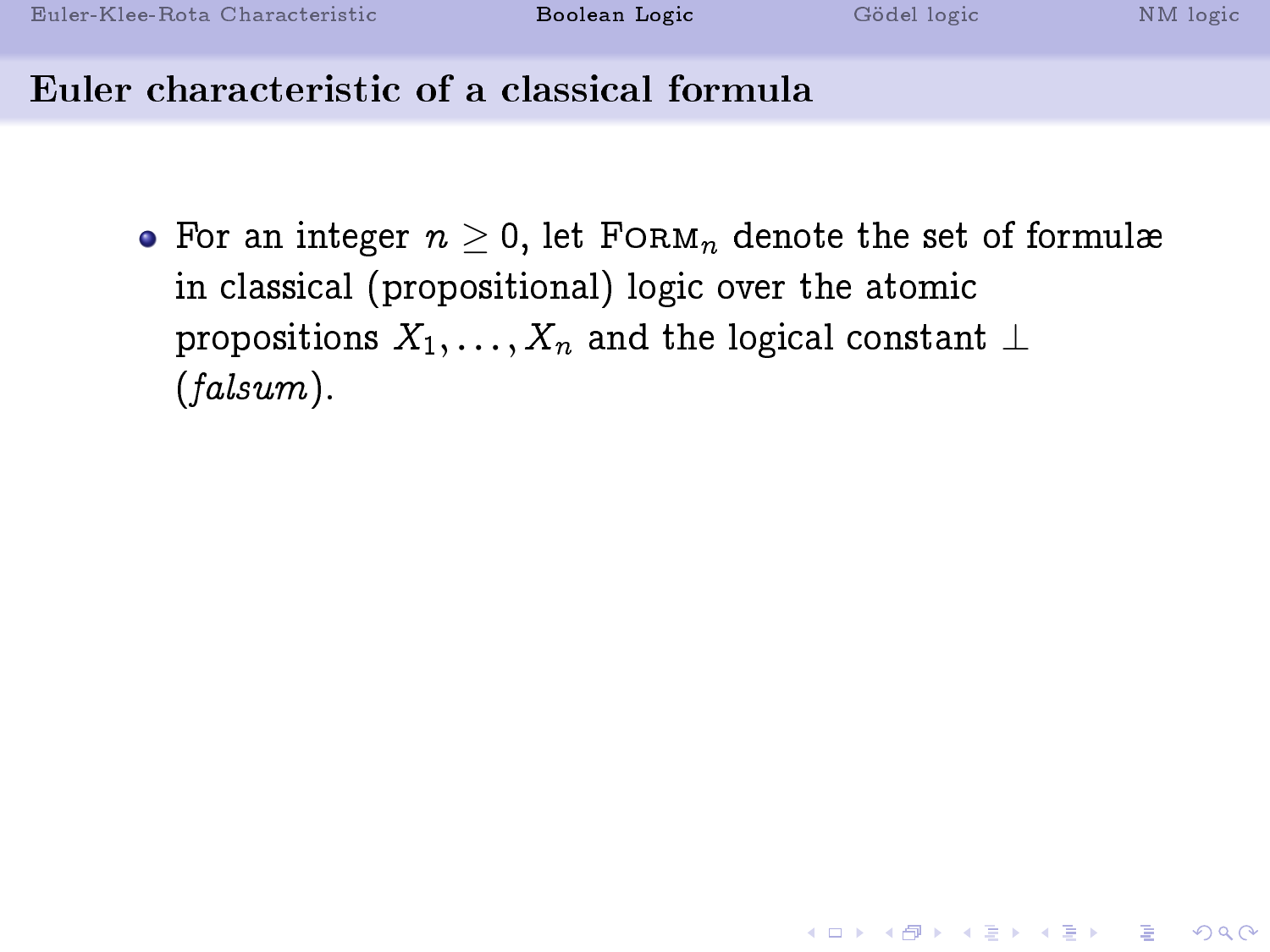[Euler-Klee-Rota Characteristic](#page-1-0) [Boolean Logic](#page-11-0) [Gödel logic](#page-21-0) [NM logic](#page-50-0)

**KOD START KED KEN EL VAN** 

- For an integer  $n \geq 0$ , let FORM<sub>n</sub> denote the set of formulæ in classical (propositional) logic over the atomic propositions  $X_1, \ldots, X_n$  and the logical constant  $\perp$ (falsum).
- $\bullet$  Question: Is there a sensible notion of Euler *characteristic* for a formula  $\varphi \in \text{FoRM}_n$  ?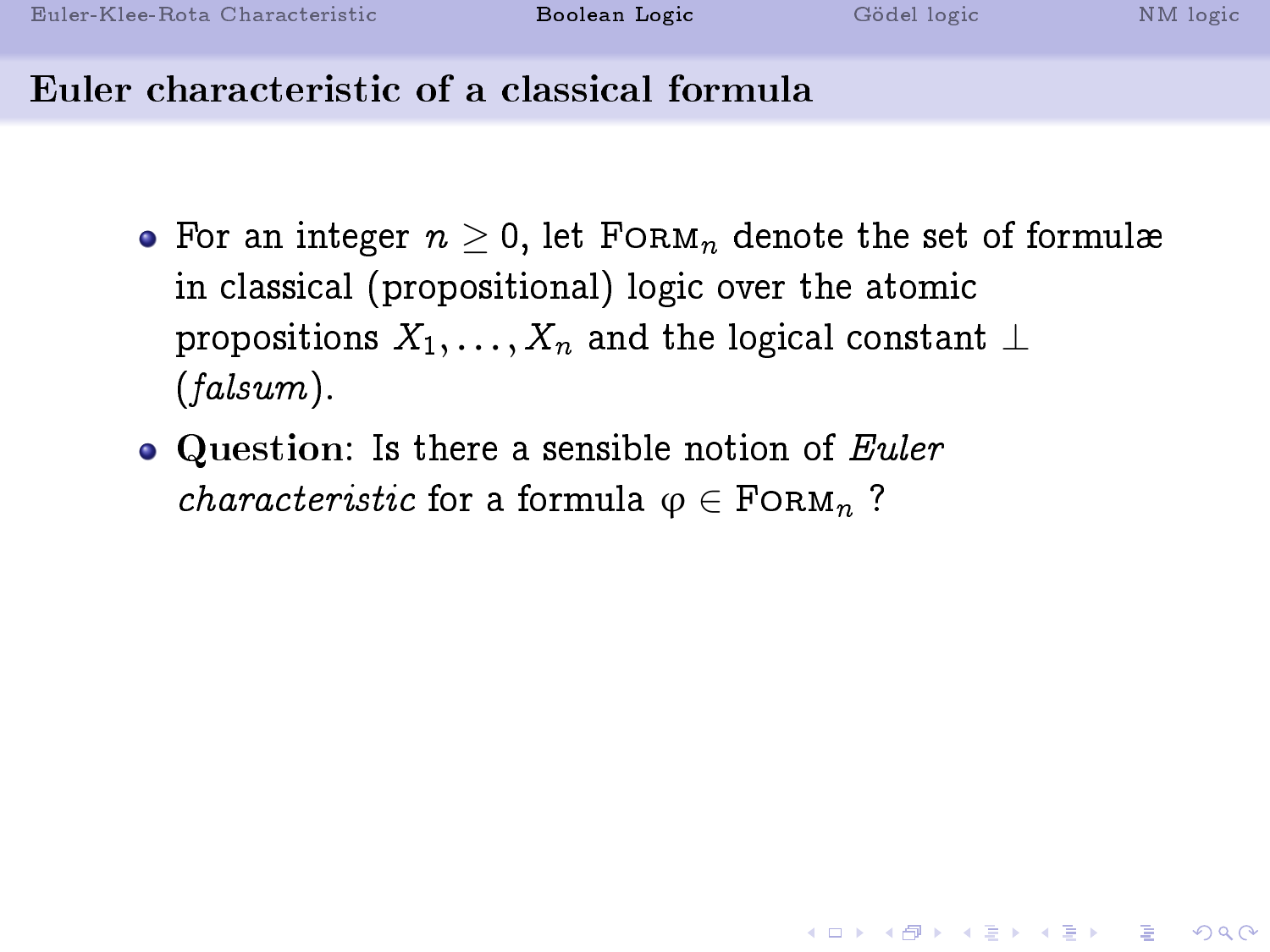- For an integer  $n \geq 0$ , let FORM<sub>n</sub> denote the set of formulæ in classical (propositional) logic over the atomic propositions  $X_1, \ldots, X_n$  and the logical constant  $\perp$ (falsum).
- $\bullet$  Question: Is there a sensible notion of Euler *characteristic* for a formula  $\varphi \in \text{FoRM}_n$  ?
- Writing  $\equiv$  for the relation of logical equivalence, the quotient set  $FORM_n / \equiv$  is naturally a Boolean algebra.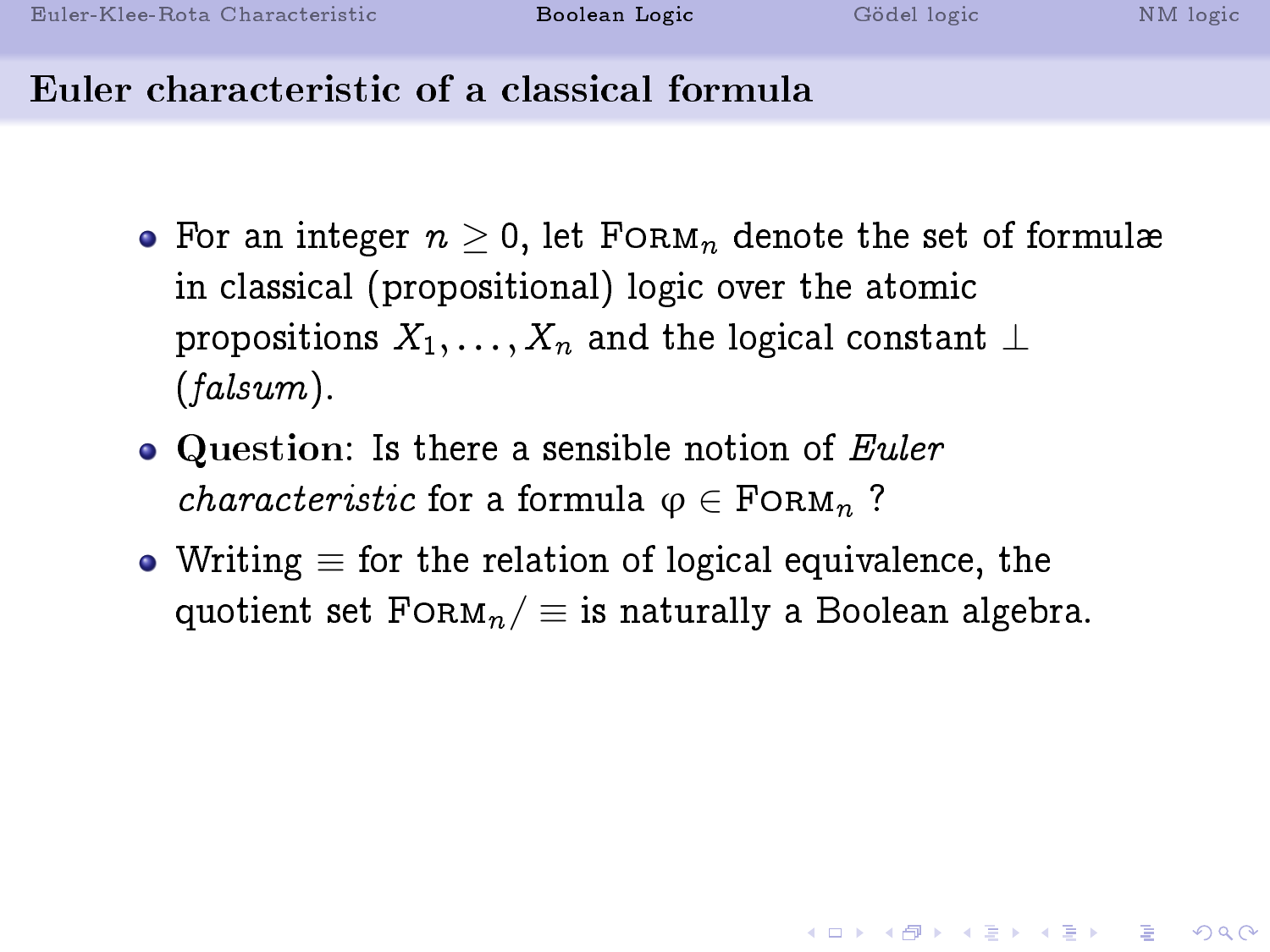**A DIA 4 B A DIA A B A DIA 4 DIA A DIA B** 

- For an integer  $n \geq 0$ , let FORM<sub>n</sub> denote the set of formulæ in classical (propositional) logic over the atomic propositions  $X_1, \ldots, X_n$  and the logical constant  $\perp$ (falsum).
- Question: Is there a sensible notion of Euler *characteristic* for a formula  $\varphi \in \text{FoRM}_n$  ?
- Writing  $\equiv$  for the relation of logical equivalence, the quotient set  $FORM_n / \equiv$  is naturally a Boolean algebra.
- So we can consider valuations on  $\text{F} \circ \text{Rm}_n / \equiv$ . In particular, let  $\chi$  be the Euler(-Klee-Rota) characteristic of FORM<sub>n</sub>/  $\equiv$ .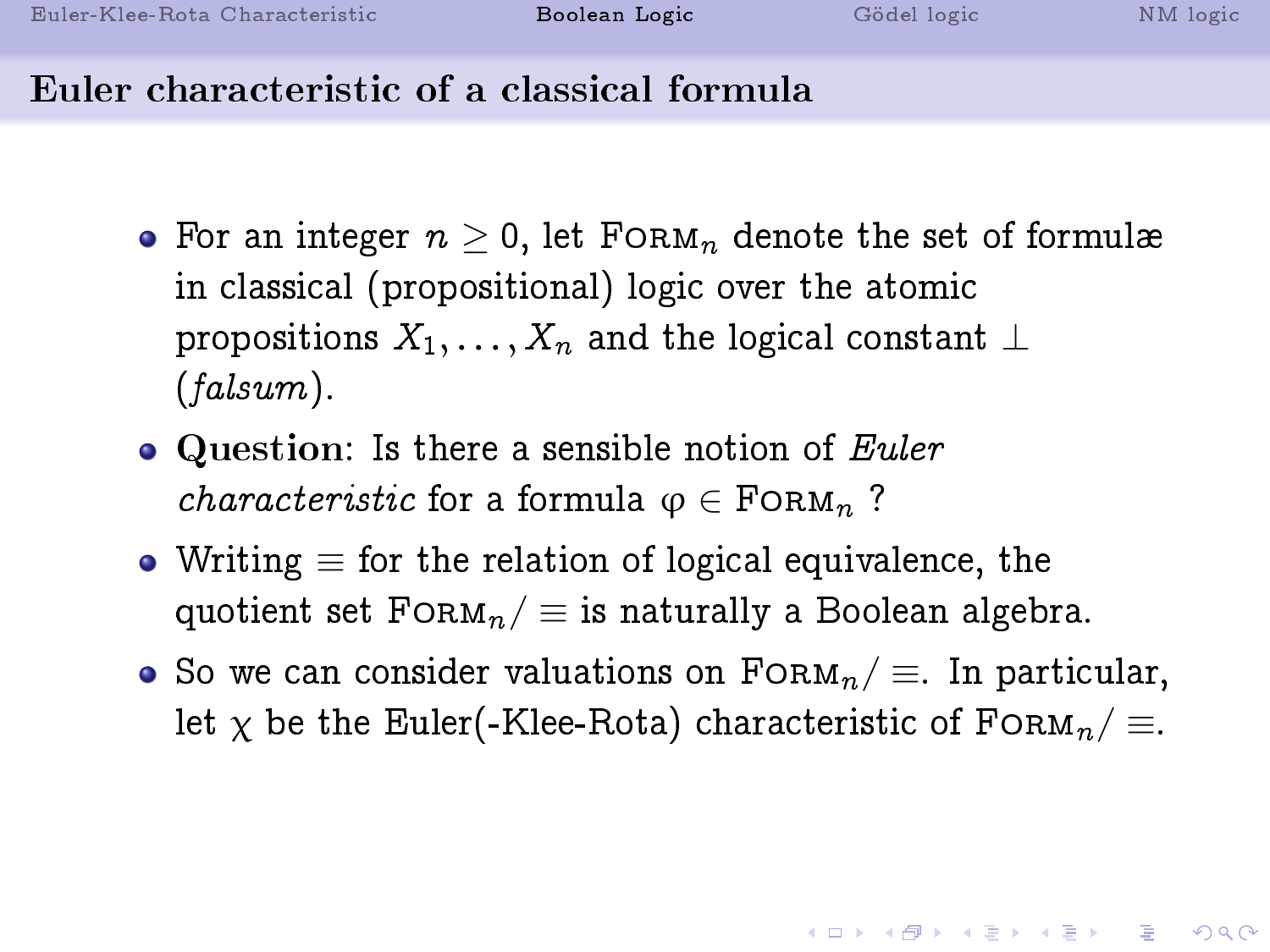**A DIA 4 B A DIA A B A DIA 4 DIA A DIA B** 

- For an integer  $n \geq 0$ , let FORM<sub>n</sub> denote the set of formulæ in classical (propositional) logic over the atomic propositions  $X_1, \ldots, X_n$  and the logical constant  $\perp$ (falsum).
- $\bullet$  Question: Is there a sensible notion of Euler *characteristic* for a formula  $\varphi \in \text{FoRM}_n$  ?
- Writing  $\equiv$  for the relation of logical equivalence, the quotient set  $FORM_n / \equiv$  is naturally a Boolean algebra.
- So we can consider valuations on  $\text{F} \circ \text{Rm}_n / \equiv$ . In particular, let  $\chi$  be the Euler(-Klee-Rota) characteristic of FORM<sub>n</sub>/  $\equiv$ .
- Then we say that the Euler characteristic of  $\varphi$  is  $\chi([\varphi]_{=})$ .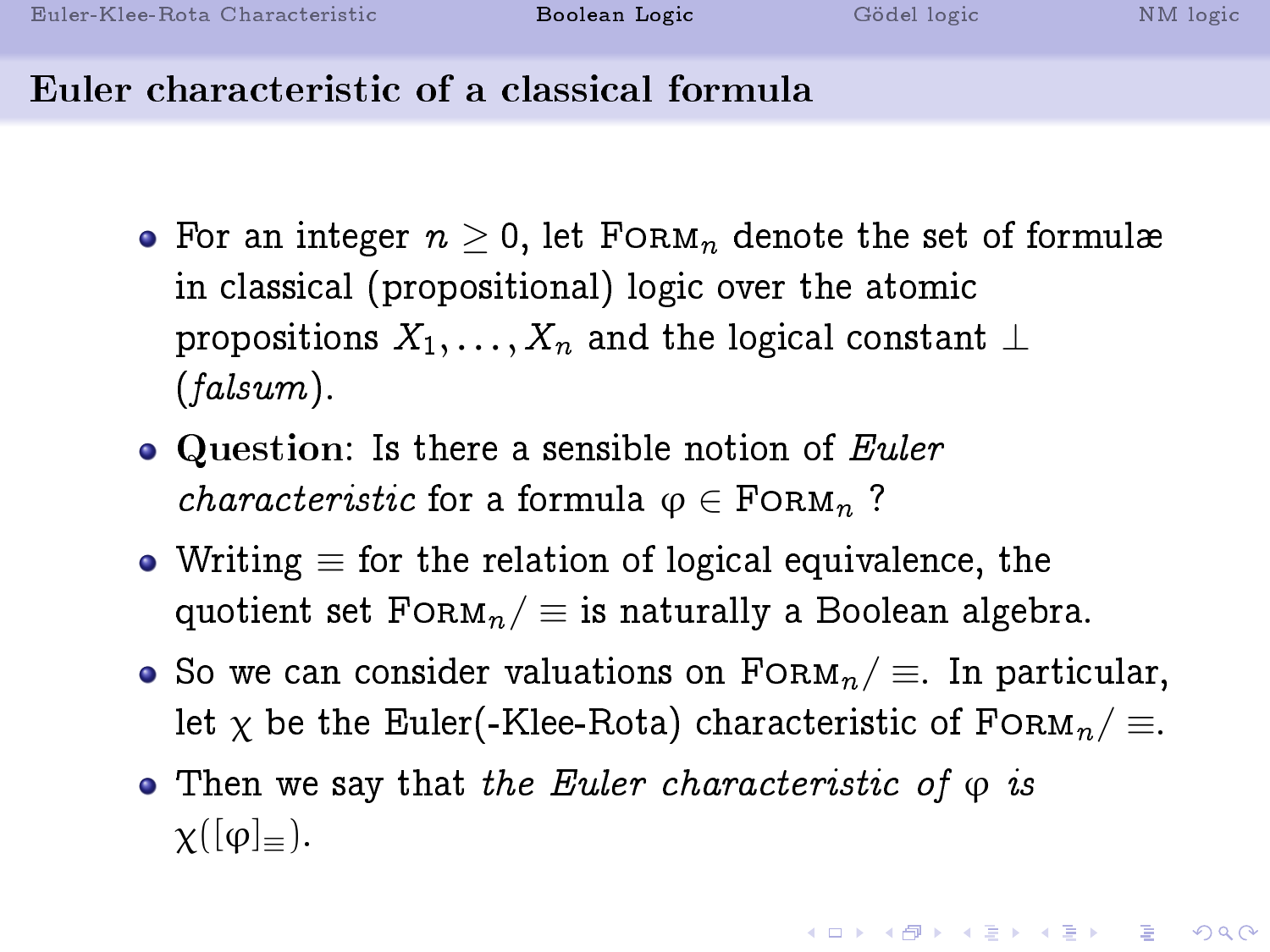K ロ ▶ K 個 ▶ K 할 ▶ K 할 ▶ 이 할 → 900

### Euler characteristic of Boolean algebras

• In finite Boolean algebras, join-irreducible=atom.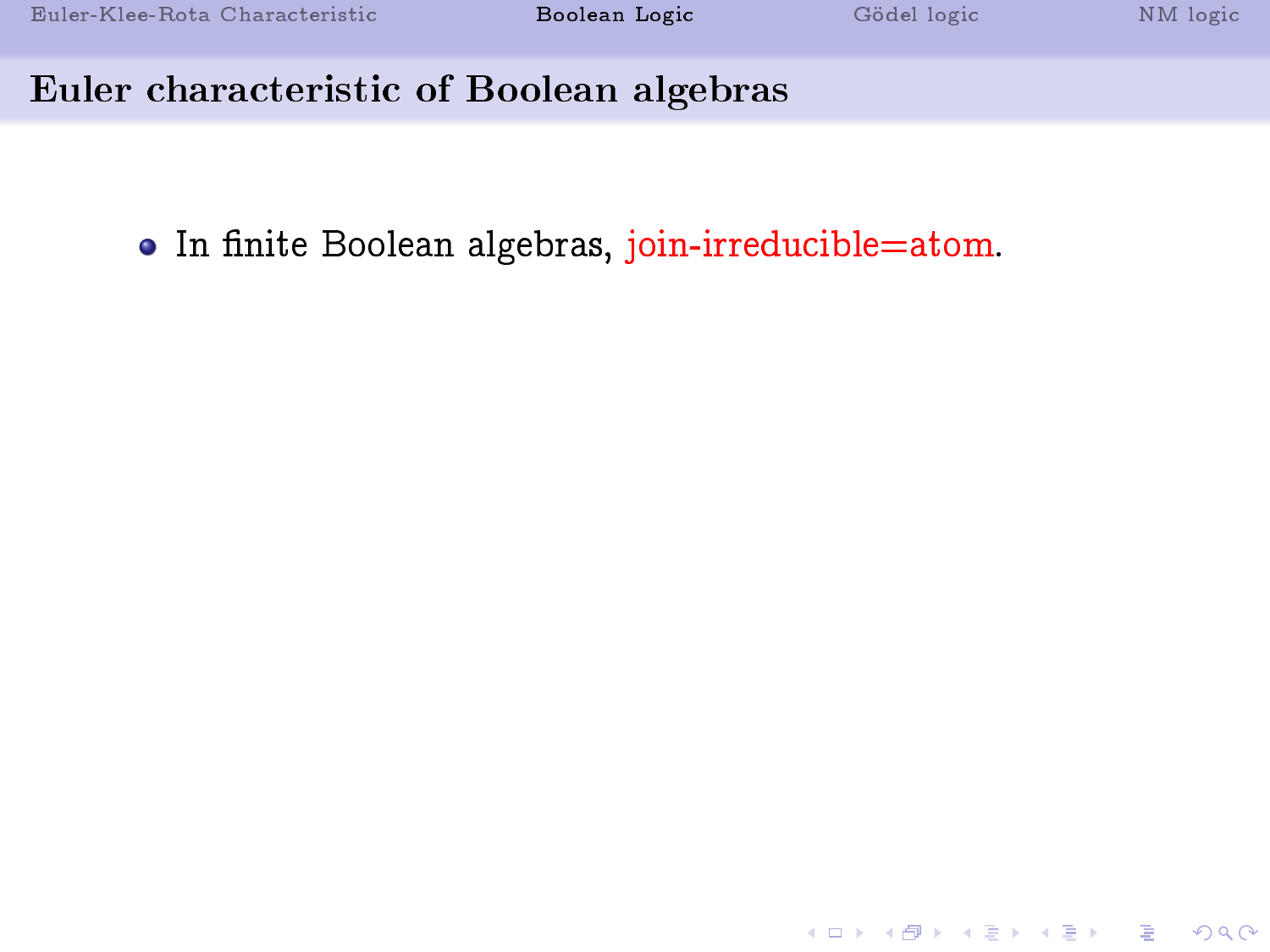### Euler characteristic of Boolean algebras

- In finite Boolean algebras, join-irreducible=atom.
- So if B is a finite Boolean algebra, and  $x \in B$  is the join of *n* atoms, we have  $\chi(x) = n$  by the valuation property. (The characteristic is additive over disjoint elements.)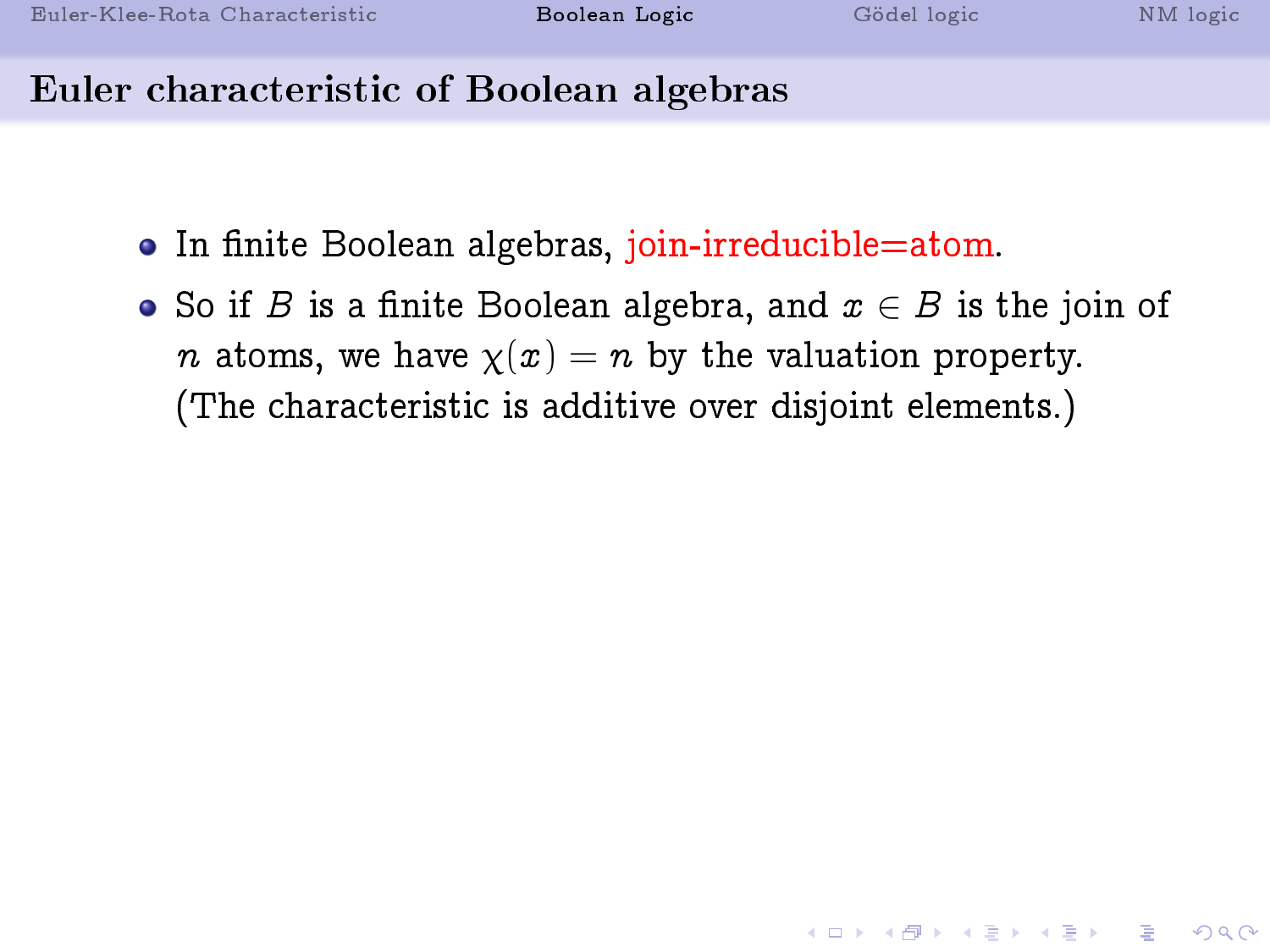### Euler characteristic of Boolean algebras

- In finite Boolean algebras, join-irreducible=atom.
- So if B is a finite Boolean algebra, and  $x \in B$  is the join of *n* atoms, we have  $\chi(x) = n$  by the valuation property. (The characteristic is additive over disjoint elements.)
- $\bullet$  In other words, if  $B$  is canonically represented as the Boolean algebra of all subsets of a set  $($ =the set of atoms of B), then  $\chi(S)$ =cardinality of S for all  $S \in B$ .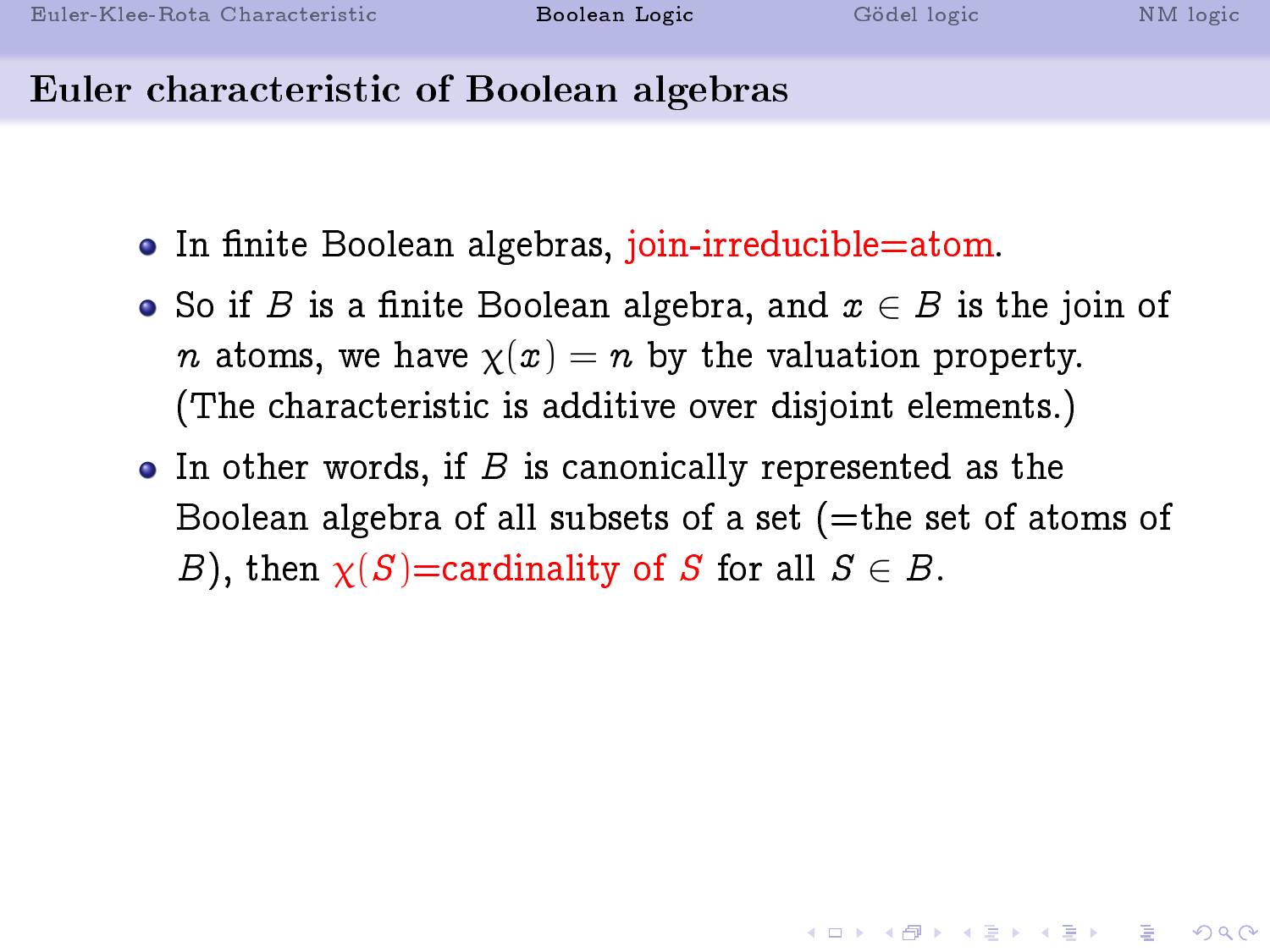**A DIA 4 B A DIA A B A DIA 4 DIA A DIA B** 

### Euler characteristic of Boolean algebras

- In finite Boolean algebras, join-irreducible=atom.
- So if B is a finite Boolean algebra, and  $x \in B$  is the join of *n* atoms, we have  $\chi(x) = n$  by the valuation property. (The characteristic is additive over disjoint elements.)
- $\bullet$  In other words, if  $B$  is canonically represented as the Boolean algebra of all subsets of a set  $($ =the set of atoms of B), then  $\chi(S)$ =cardinality of S for all  $S \in B$ .
- Since atoms of  $F$ ORM $_n$  = are in natural bijections with assignments of truth values  $\mu$ : { $X_1, \ldots, X_n$ }  $\rightarrow$  {0, 1}, we have: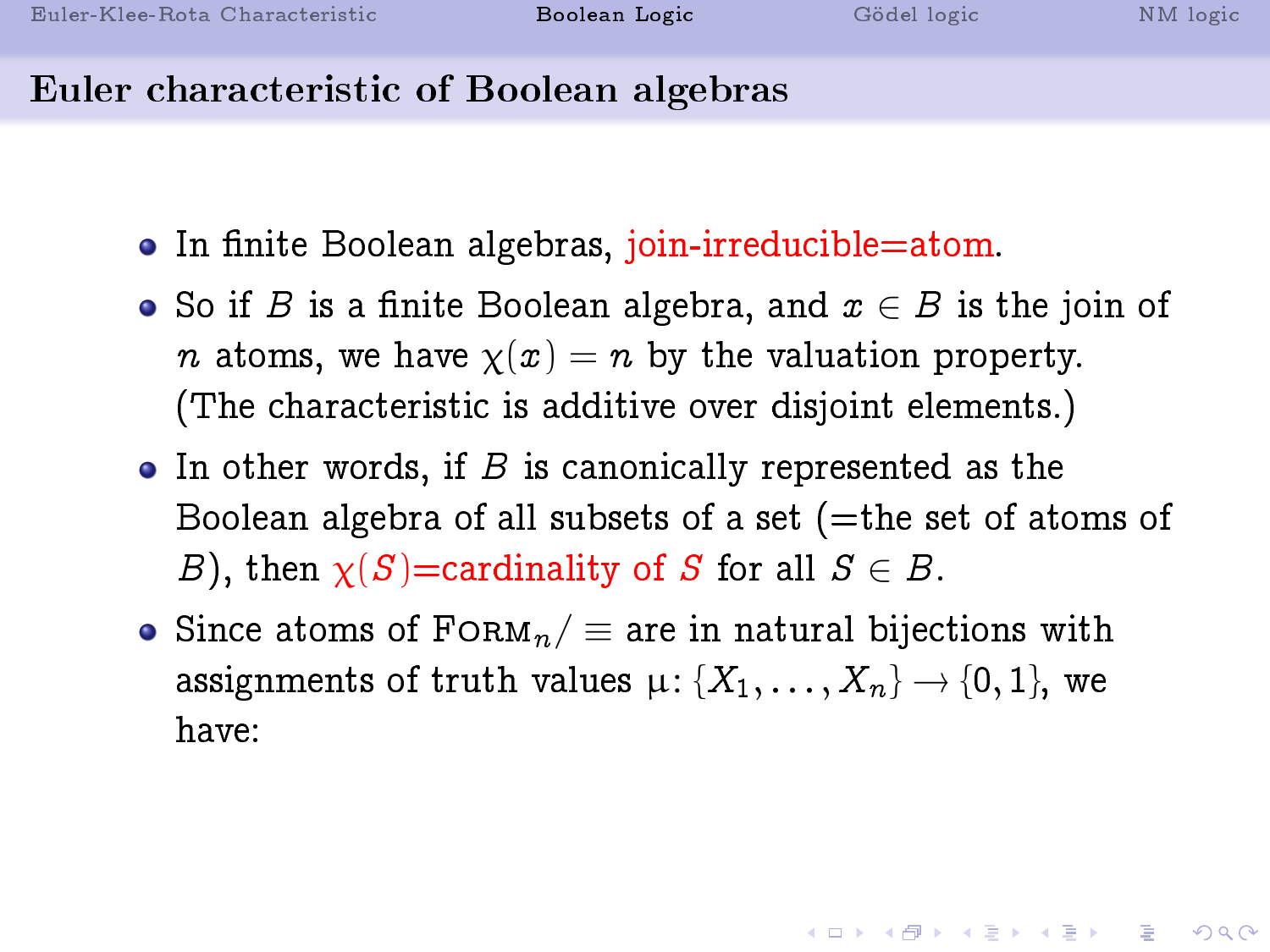# Euler characteristic of Boolean algebras

- In finite Boolean algebras, join-irreducible=atom.
- So if B is a finite Boolean algebra, and  $x \in B$  is the join of *n* atoms, we have  $\chi(x) = n$  by the valuation property. (The characteristic is additive over disjoint elements.)
- $\bullet$  In other words, if  $B$  is canonically represented as the Boolean algebra of all subsets of a set  $($ =the set of atoms of B), then  $\chi(S)$ =cardinality of S for all  $S \in B$ .
- Since atoms of  $F$ ORM $_n$  = are in natural bijections with assignments of truth values  $\mu$ : { $X_1, \ldots, X_n$ }  $\rightarrow$  {0, 1}, we have:

 $\chi([\varphi]_{=})$  is the number of assignments that satisfy  $\varphi$ .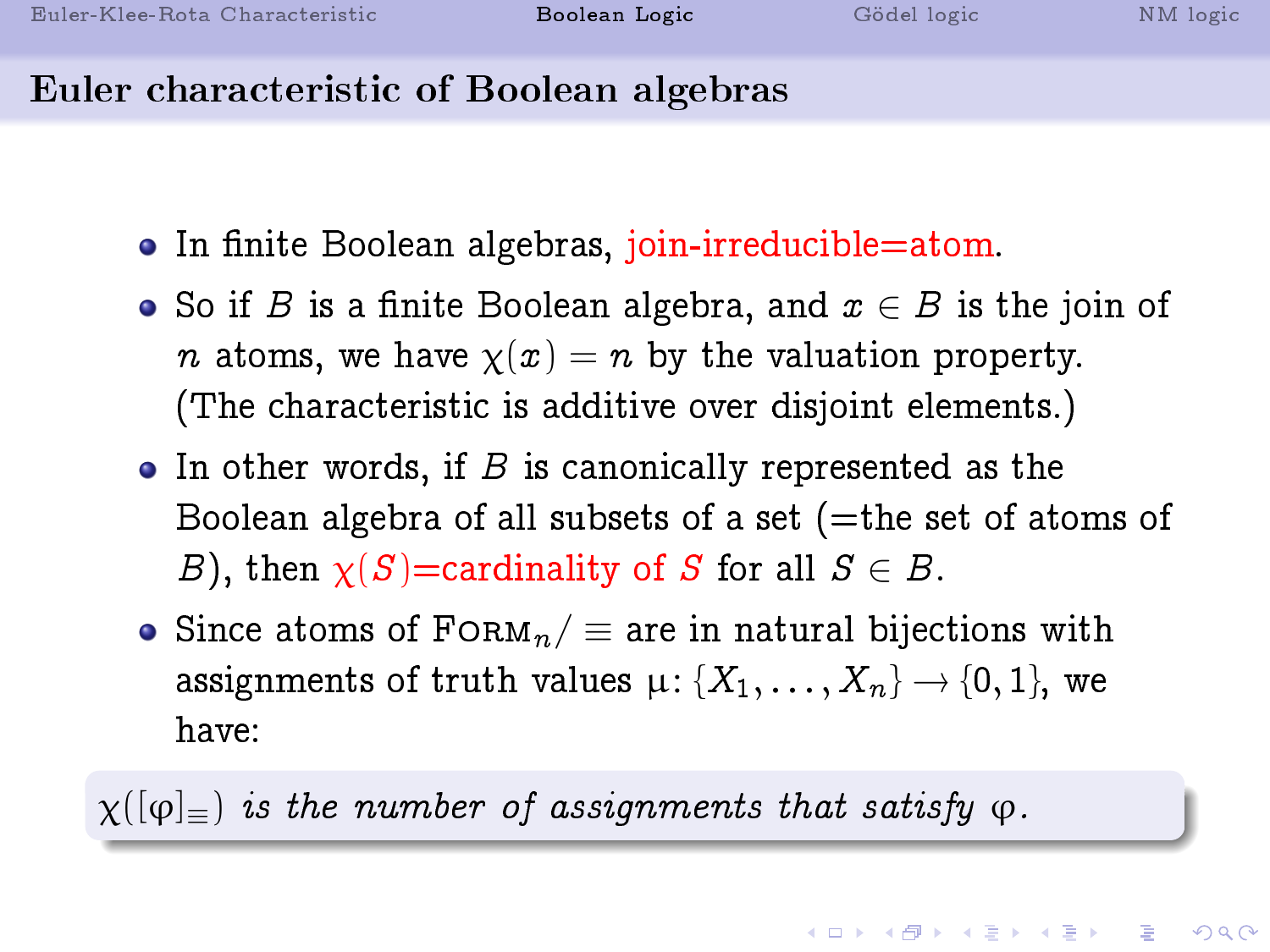K ロ ▶ K 個 ▶ K 할 > K 할 > 1 할 > 1 이익어

Gödel logic

<span id="page-21-0"></span>Gödel logic  $\mathbb{G}_{\infty}$  can be semantically defined as a many-valued logic.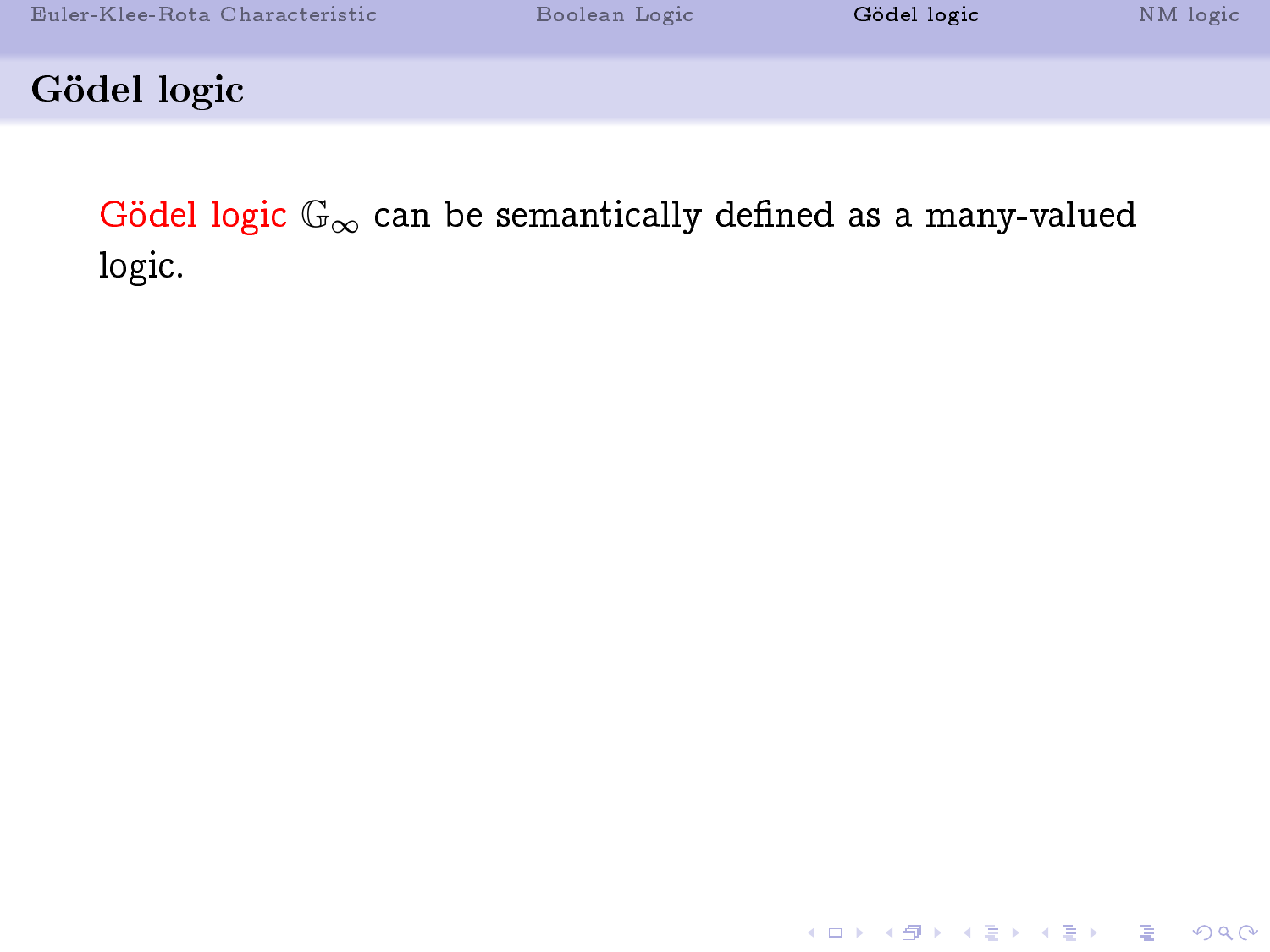#### Gödel logic

Gödel logic  $\mathbb{G}_{\infty}$  can be semantically defined as a many-valued logic.

Let FORM be the set of formulæ over propositional variables

 $X_1, X_2, \ldots$  in the language  $\wedge, \vee, \rightarrow, \neg, \bot, \top$ .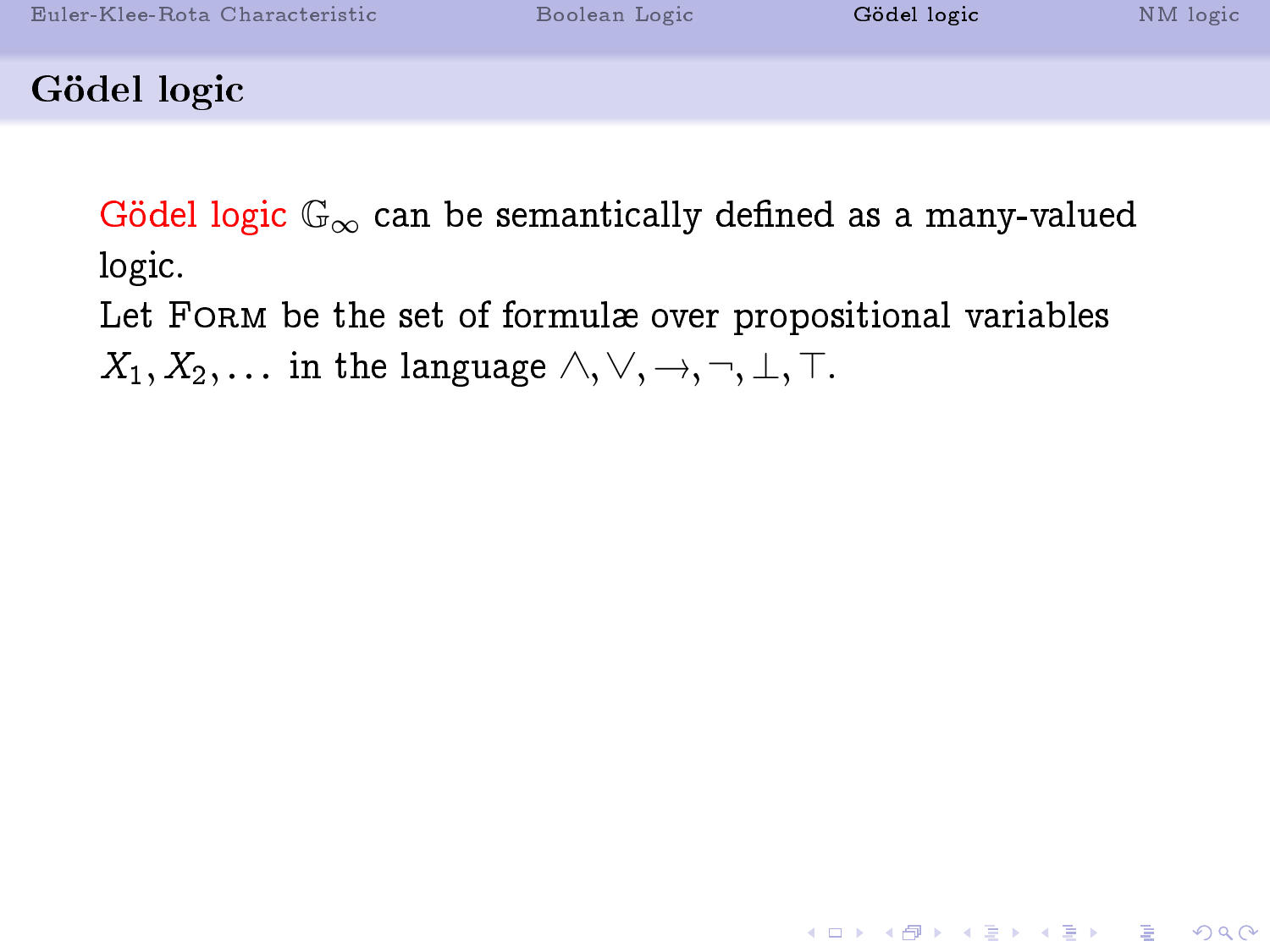### Gödel logic

Gödel logic  $\mathbb{G}_{\infty}$  can be semantically defined as a many-valued logic.

Let FORM be the set of formulæ over propositional variables  $X_1, X_2, \ldots$  in the language  $\wedge, \vee, \rightarrow, \neg, \perp, \top$ .

An assignment is a function  $\mu$ : FORM  $\rightarrow$  [0, 1]  $\subseteq \mathbb{R}$  with values in the real unit interval such that, for any two  $\alpha, \beta \in$  Form,

$$
\mu(\alpha \wedge \beta) = \min{\mu(\alpha), \mu(\beta)}
$$

$$
\mu(\alpha \vee \beta) = \max{\mu(\alpha), \mu(\beta)}
$$

$$
\mu(\alpha \rightarrow \beta) = \begin{cases} 1 & \text{if } \mu(\alpha) \le \mu(\beta) \\ \mu(\beta) & \text{otherwise} \end{cases}
$$
and 
$$
\mu(\neg \alpha) = \mu(\alpha \rightarrow \bot), \mu(\bot) = 0, \mu(\top) = 1.
$$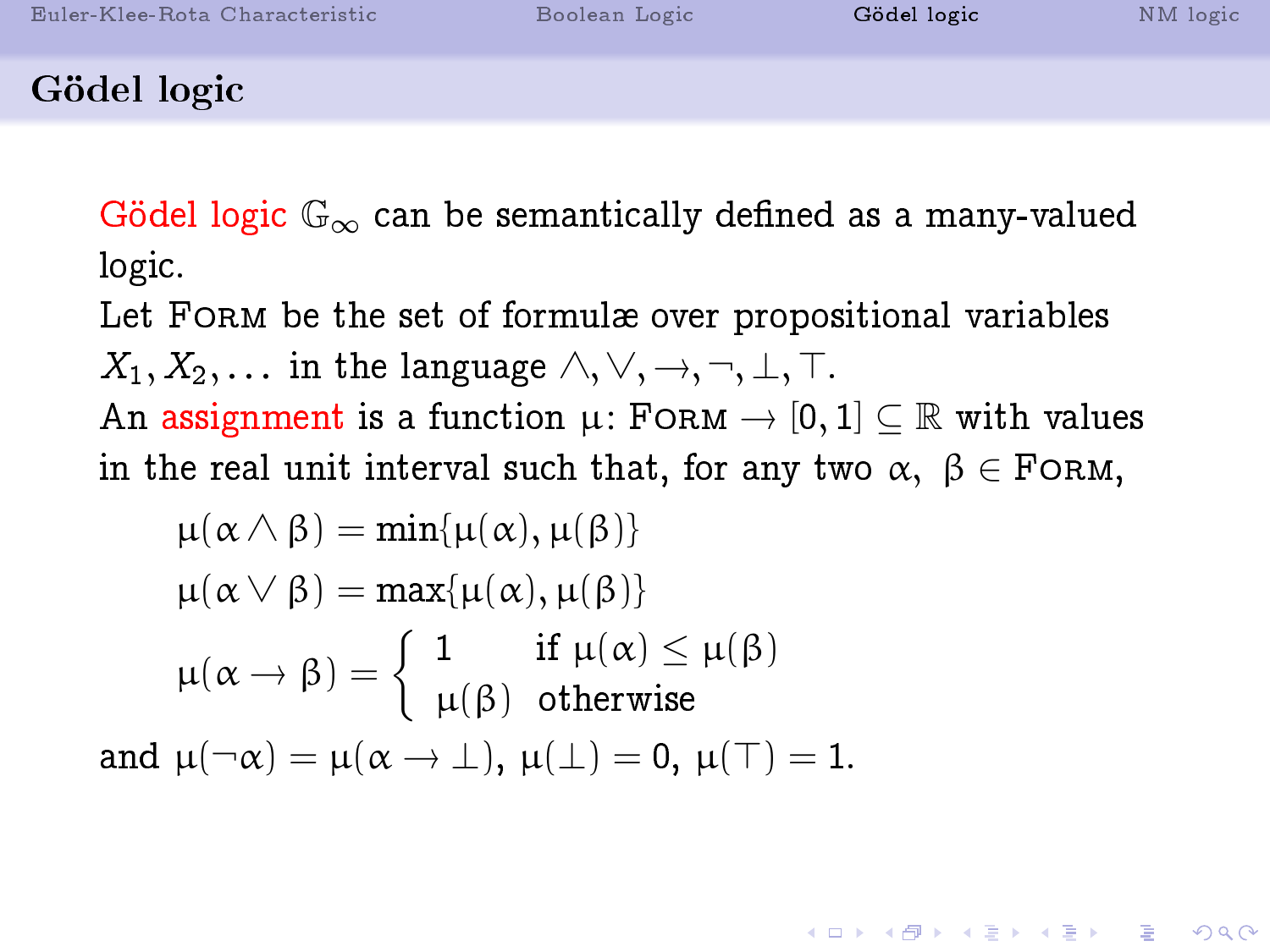### Gödel logic

Gödel logic  $\mathbb{G}_{\infty}$  can be semantically defined as a many-valued logic.

Let FORM be the set of formulæ over propositional variables  $X_1, X_2, \ldots$  in the language  $\wedge, \vee, \rightarrow, \neg, \perp, \top$ .

An assignment is a function  $\mu$ : FORM  $\rightarrow$  [0, 1]  $\subseteq \mathbb{R}$  with values in the real unit interval such that, for any two  $\alpha, \beta \in$  Form,

$$
\mu(\alpha \wedge \beta) = \min{\mu(\alpha), \mu(\beta)}
$$
  
\n
$$
\mu(\alpha \vee \beta) = \max{\mu(\alpha), \mu(\beta)}
$$
  
\n
$$
\mu(\alpha \rightarrow \beta) = \begin{cases} 1 & \text{if } \mu(\alpha) \le \mu(\beta) \\ \mu(\beta) & \text{otherwise} \end{cases}
$$
  
\nand 
$$
\mu(\neg \alpha) = \mu(\alpha \rightarrow \bot), \mu(\bot) = 0, \mu(\top) = 1.
$$
  
\nA tautology is a formula  $\alpha$  such that  $\mu(\alpha) = 1$  for every assignment  $\mu$ .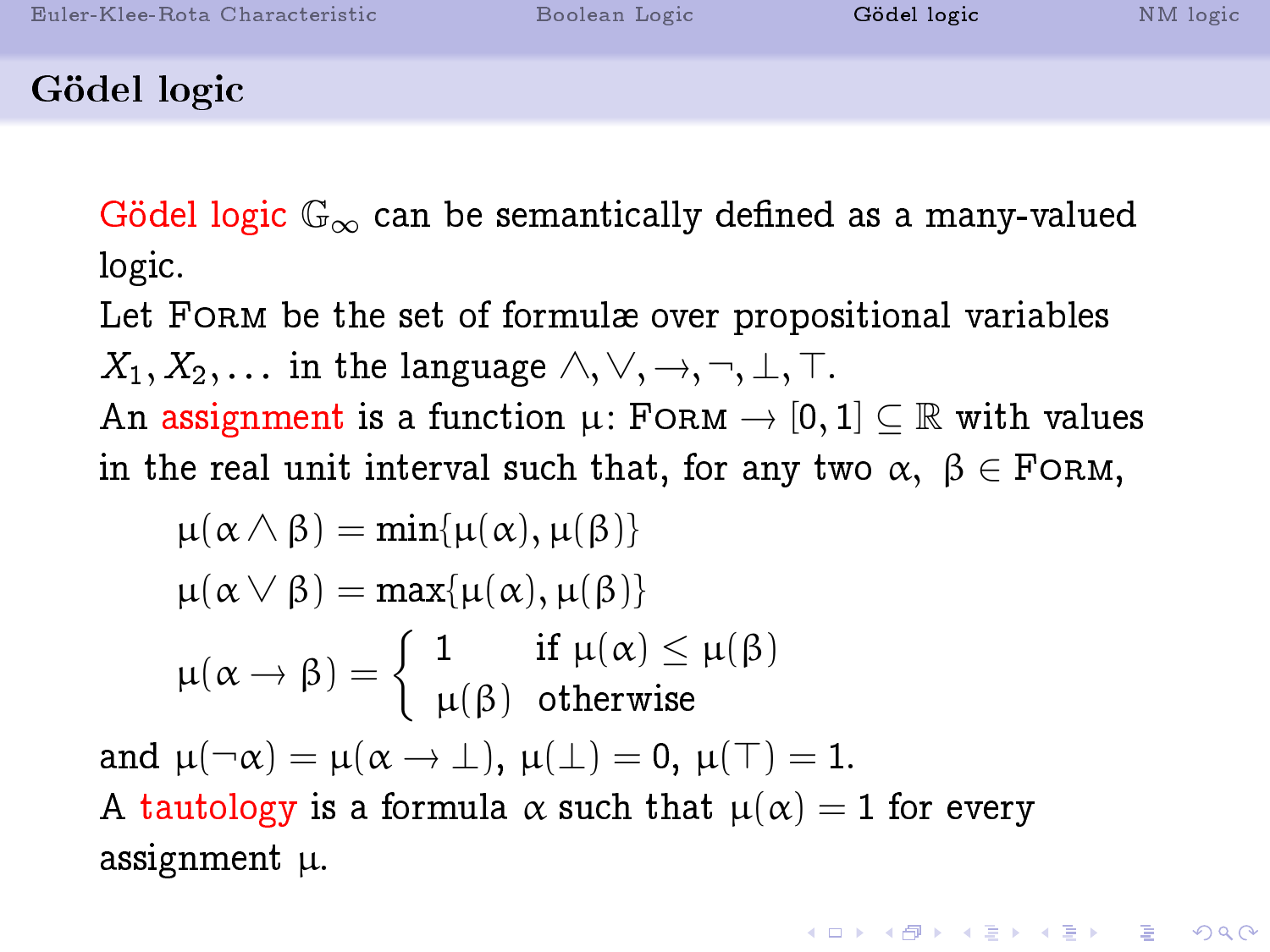# Gödel algebras

Gödel algebras are Heyting algebras (=Tarski-Lindenbaum algebras of intuitionistic propositional calculus) satisfying the prelinearity axiom

 $(x \rightarrow y) \vee (y \rightarrow x) = \top$ .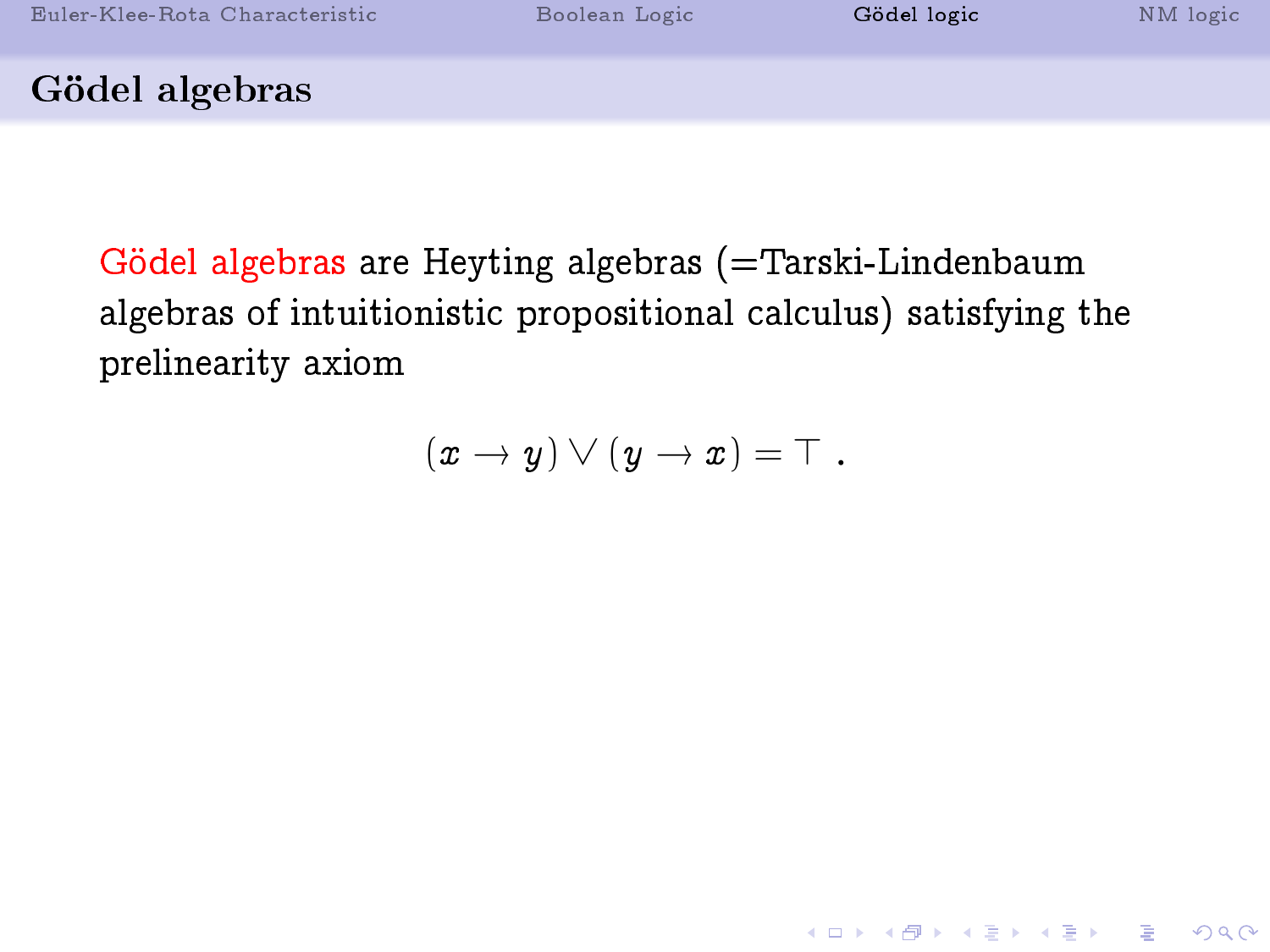# Gödel algebras

Gödel algebras are Heyting algebras (=Tarski-Lindenbaum algebras of intuitionistic propositional calculus) satisfying the prelinearity axiom

$$
(x \to y) \vee (y \to x) = \top.
$$

They provide the equivalent algebraic semantics of Gödel logic.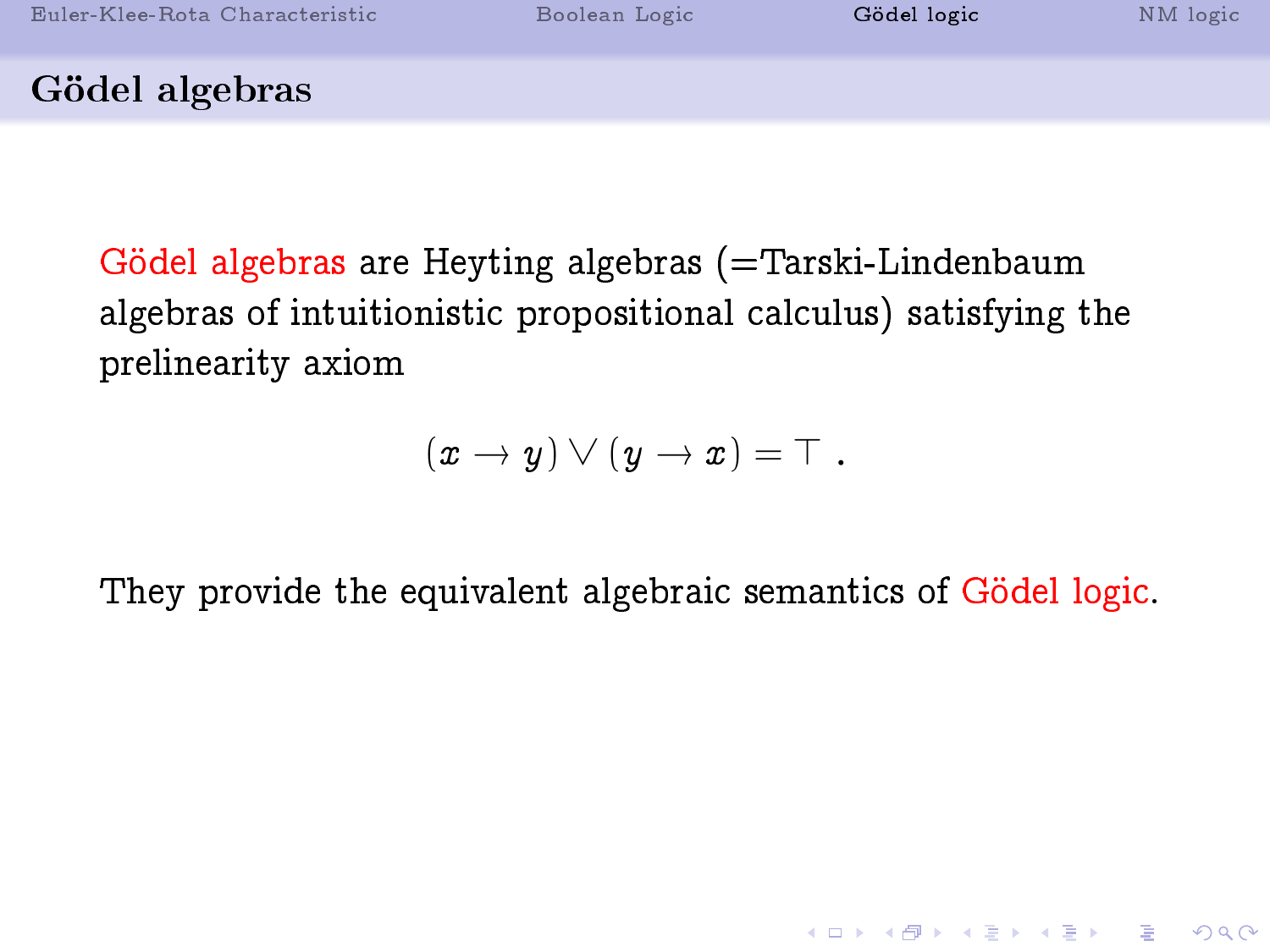# Gödel algebras

Gödel algebras are Heyting algebras (=Tarski-Lindenbaum algebras of intuitionistic propositional calculus) satisfying the prelinearity axiom

$$
(x \to y) \vee (y \to x) = \top.
$$

They provide the equivalent algebraic semantics of Gödel logic. For an integer  $n \geq 0$ , let us write  $\mathscr{G}_n$  for the Tarski-Lindenbaum algebra of Gödel logic over the variables  $X_1, \ldots, X_n$ , that is, the algebra FORM<sub>n</sub> /  $\equiv$ , where  $\equiv$  is the logical equivalence between formulæ.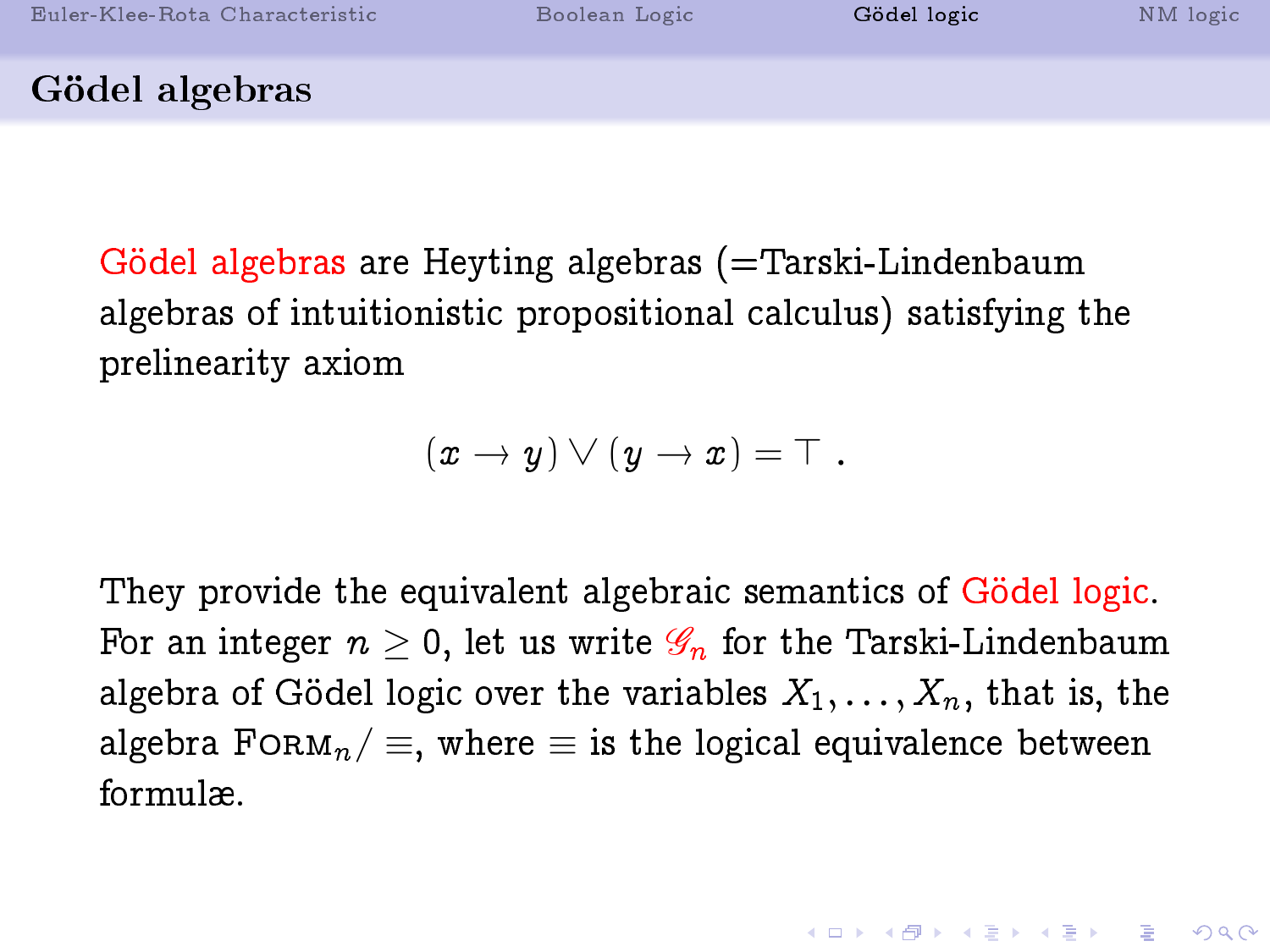# Euler characteristic of a formula Gödel logic

# Euler characteristic of a formula in Gödel logic

The Euler characteristic of a formula  $\varphi \in \text{FoRM}_n$ , written  $\chi(\varphi)$ , is the number  $\chi([\varphi]_{\equiv})$ , where  $\chi$  is the Euler characteristic of the finite distributive lattice  $\mathscr{G}_n$ .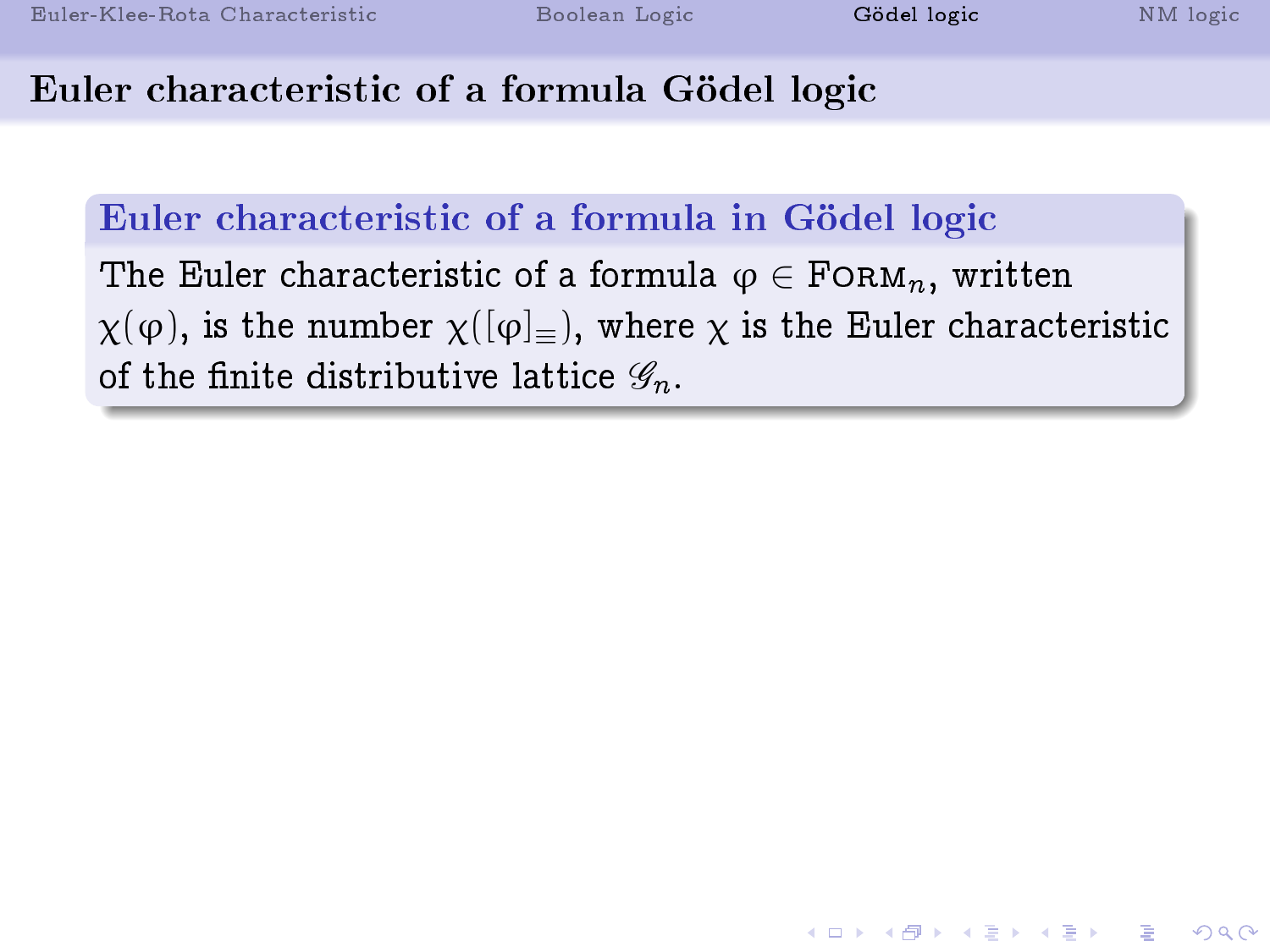# Euler characteristic of a formula Gödel logic

# Euler characteristic of a formula in Gödel logic

The Euler characteristic of a formula  $\varphi \in \text{FoRM}_n$ , written  $\chi(\varphi)$ , is the number  $\chi([\varphi]_{\equiv})$ , where  $\chi$  is the Euler characteristic of the finite distributive lattice  $\mathscr{G}_n$ .

Does this notion have any logical content?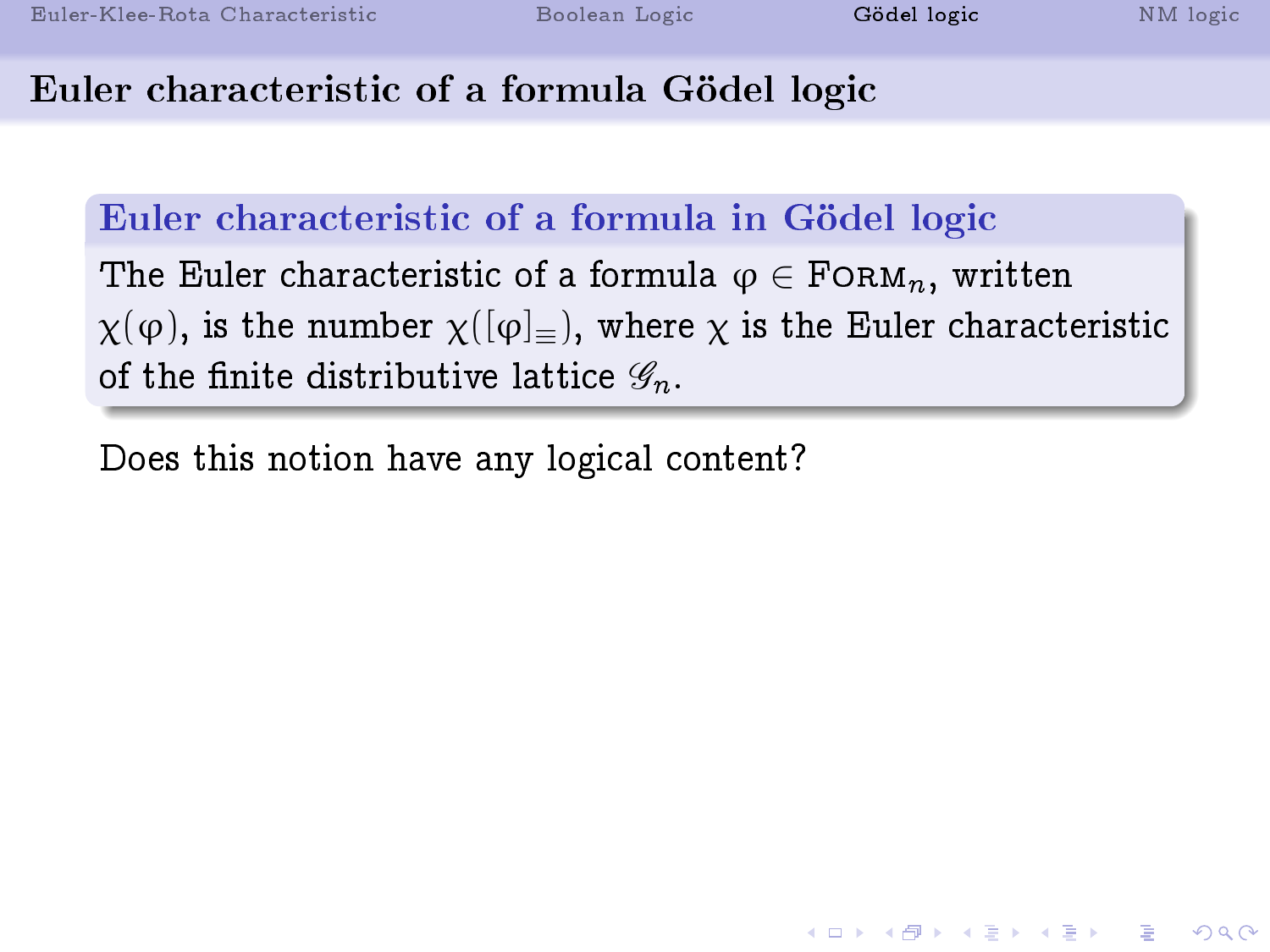# Euler characteristic of a formula Gödel logic

# Euler characteristic of a formula in Gödel logic

The Euler characteristic of a formula  $\varphi \in \text{FORM}_n$ , written  $\chi(\varphi)$ , is the number  $\chi([\varphi]_{=})$ , where  $\chi$  is the Euler characteristic of the finite distributive lattice  $\mathscr{G}_n$ .

Does this notion have any logical content?

#### Theorem

Fix an integer  $n > 1$ . For any formula  $\varphi \in \text{F} \circ \text{R}_{n}$ , the Euler characteristic  $\chi(\varphi)$  equals the number of Boolean assignments  $\mu$ : FORM $_n \to [0, 1]$  such that  $\mu(\varphi) = 1$ .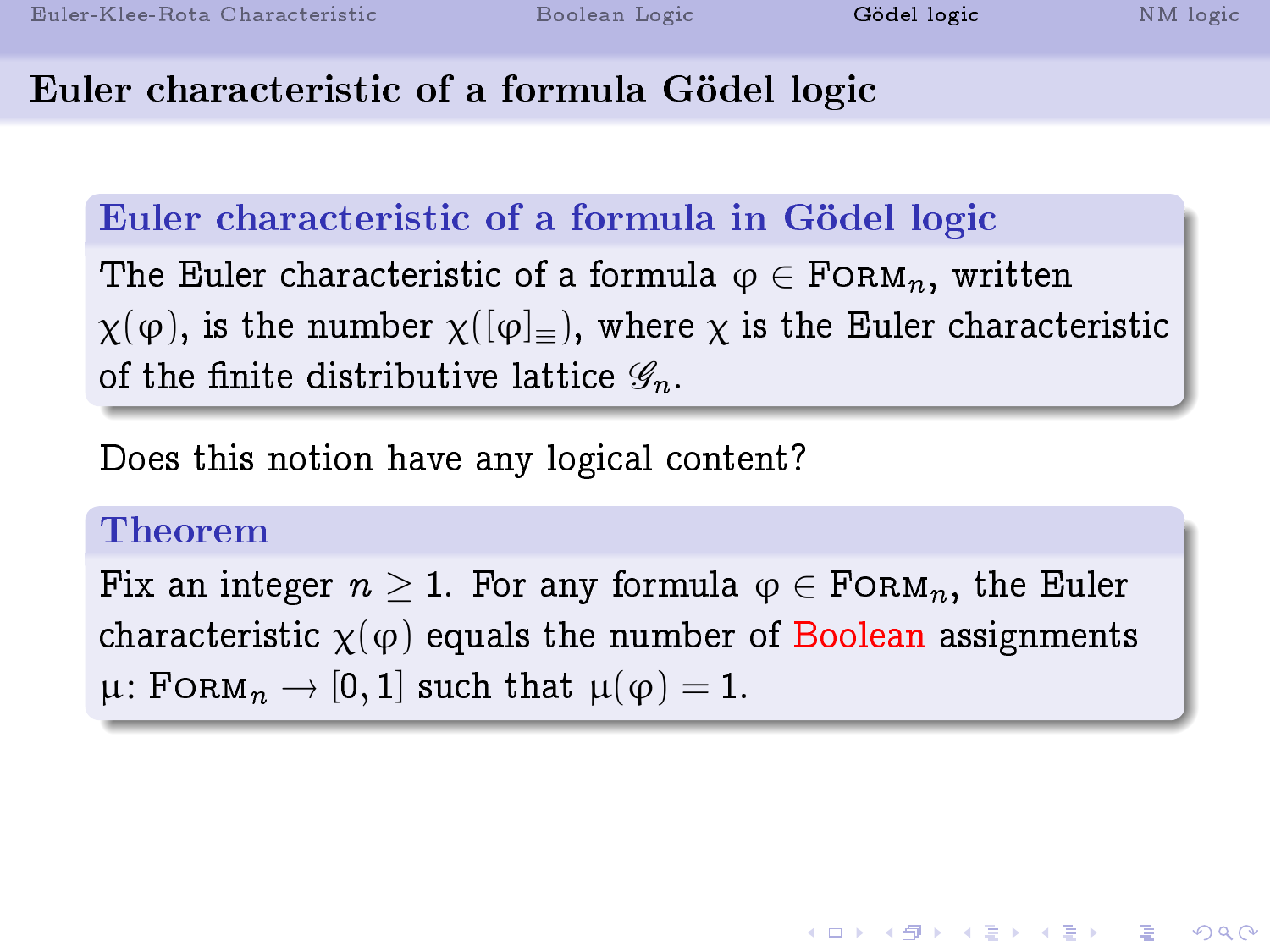# Euler characteristic of a formula Gödel logic

# Euler characteristic of a formula in Gödel logic

The Euler characteristic of a formula  $\varphi \in \text{FORM}_n$ , written  $\chi(\varphi)$ , is the number  $\chi([\varphi]_{=})$ , where  $\chi$  is the Euler characteristic of the finite distributive lattice  $\mathscr{G}_n$ .

Does this notion have any logical content?

#### Theorem

Fix an integer  $n \geq 1$ . For any formula  $\varphi \in \text{FoRM}_n$ , the Euler characteristic  $\chi(\varphi)$  equals the number of Boolean assignments  $\mu$ : FORM $_n \to [0, 1]$  such that  $\mu(\varphi) = 1$ .

In the sense given by this result, the characteristic of a formula as defined above is a classical notion  $-$  it will not distinguish, for instance, classical from non-classical tautologies.

**KOD KOD KED KED E VOOR**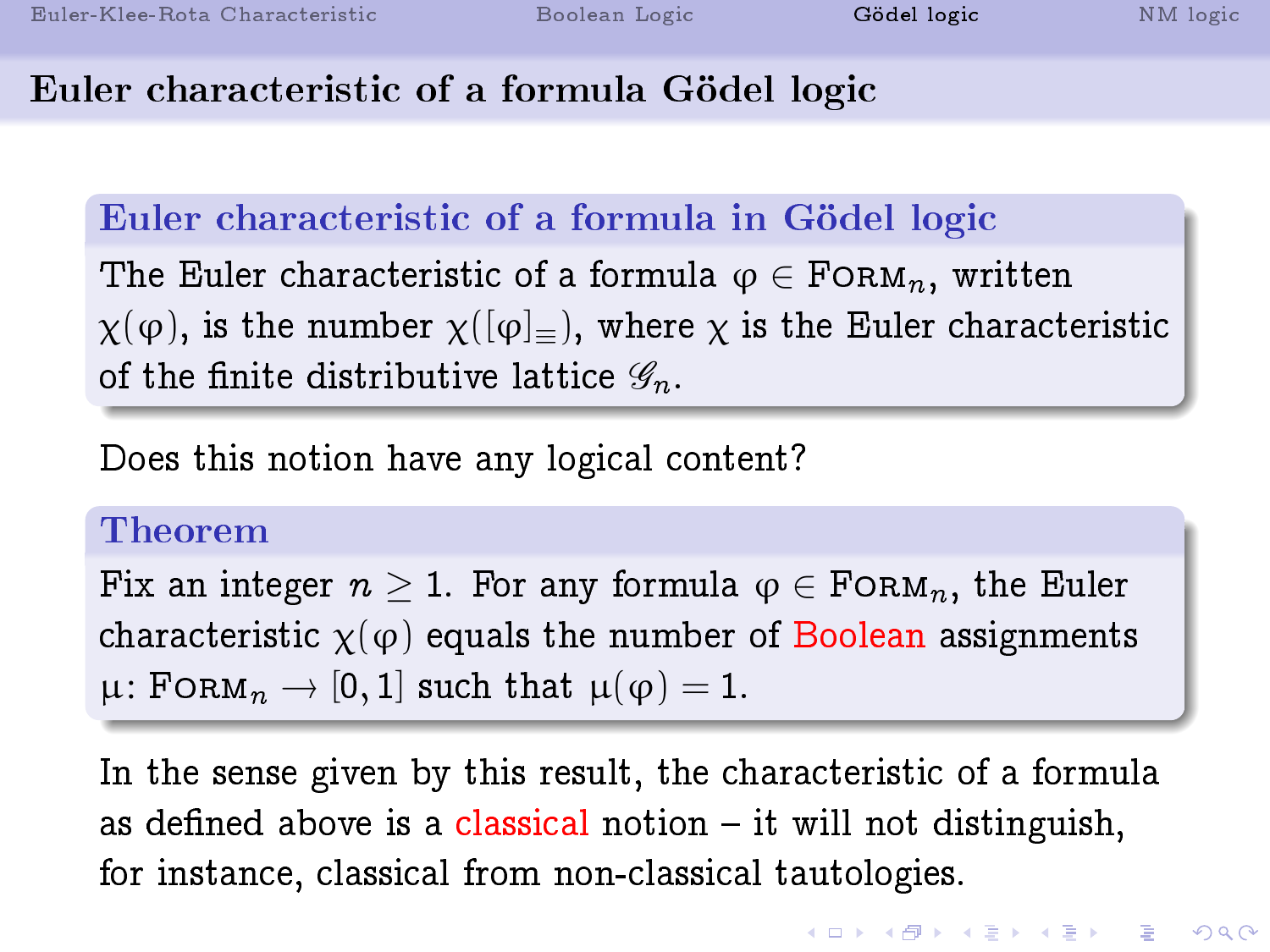K ロ ▶ K 個 ▶ K 할 ▶ K 할 ▶ 이 할 → 900

# Gödel  $(k + 1)$ -valued logic

We shall use Gödel  $(k + 1)$ -valued logic, written  $\mathbb{G}_{k+1}$ , for an integer  $k \geq 1$ .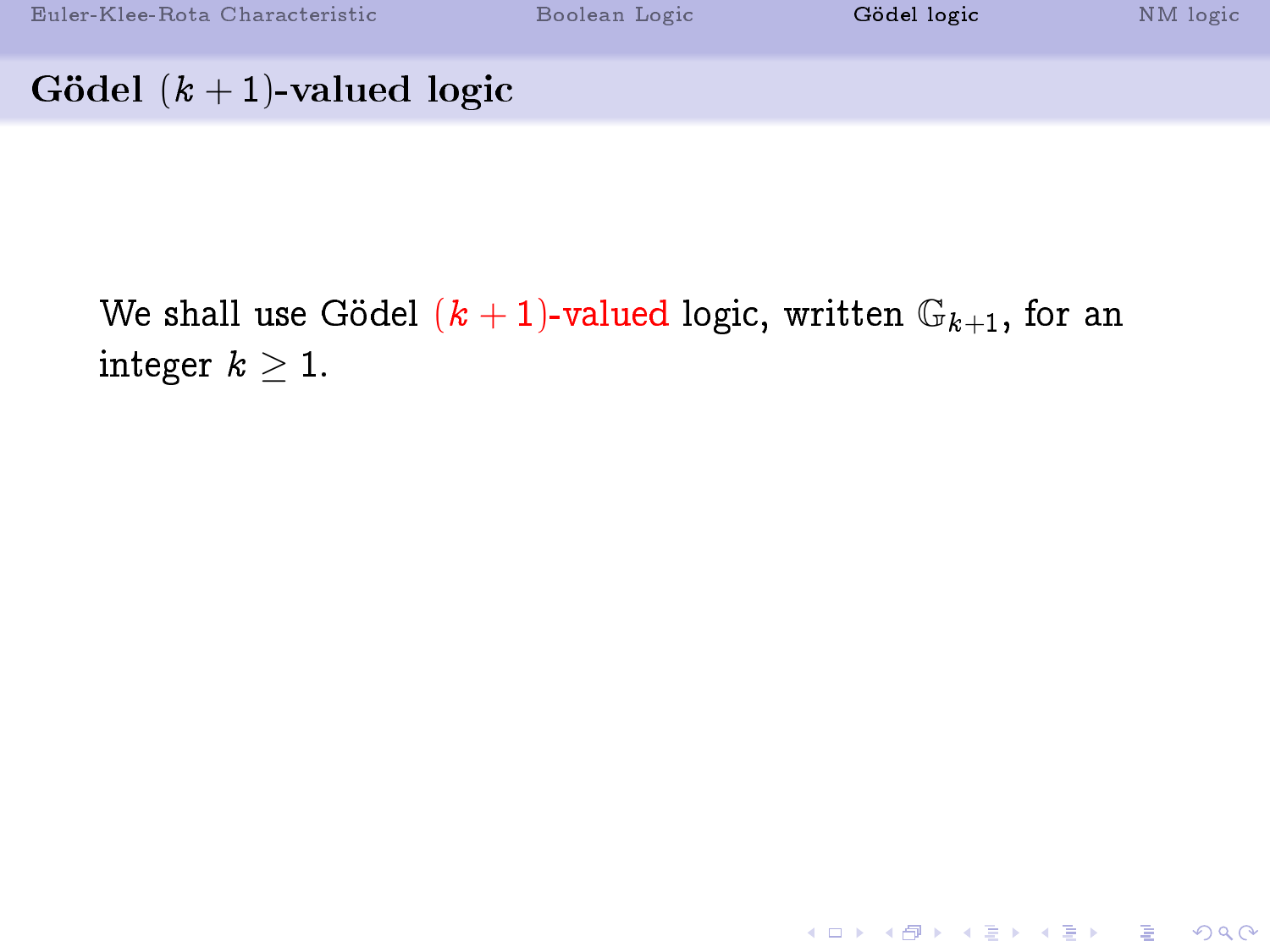# Gödel  $(k + 1)$ -valued logic

We shall use Gödel  $(k + 1)$ -valued logic, written  $\mathbb{G}_{k+1}$ , for an integer  $k \geq 1$ .  $\mathbb{G}_{k+1}$  is obtained from  $\mathbb{G}_{\infty}$ , Gödel (infinite-valued) logic recalled above, by restricting assignments to those taking values in the set

$$
V_{k+1} = \{0 = \frac{0}{k}, \frac{1}{k}, \ldots, \frac{k-1}{k}, \frac{k}{k} = 1\} \subseteq [0,1] \,\, ,
$$

that is, to  $(k + 1)$ -valued assignments.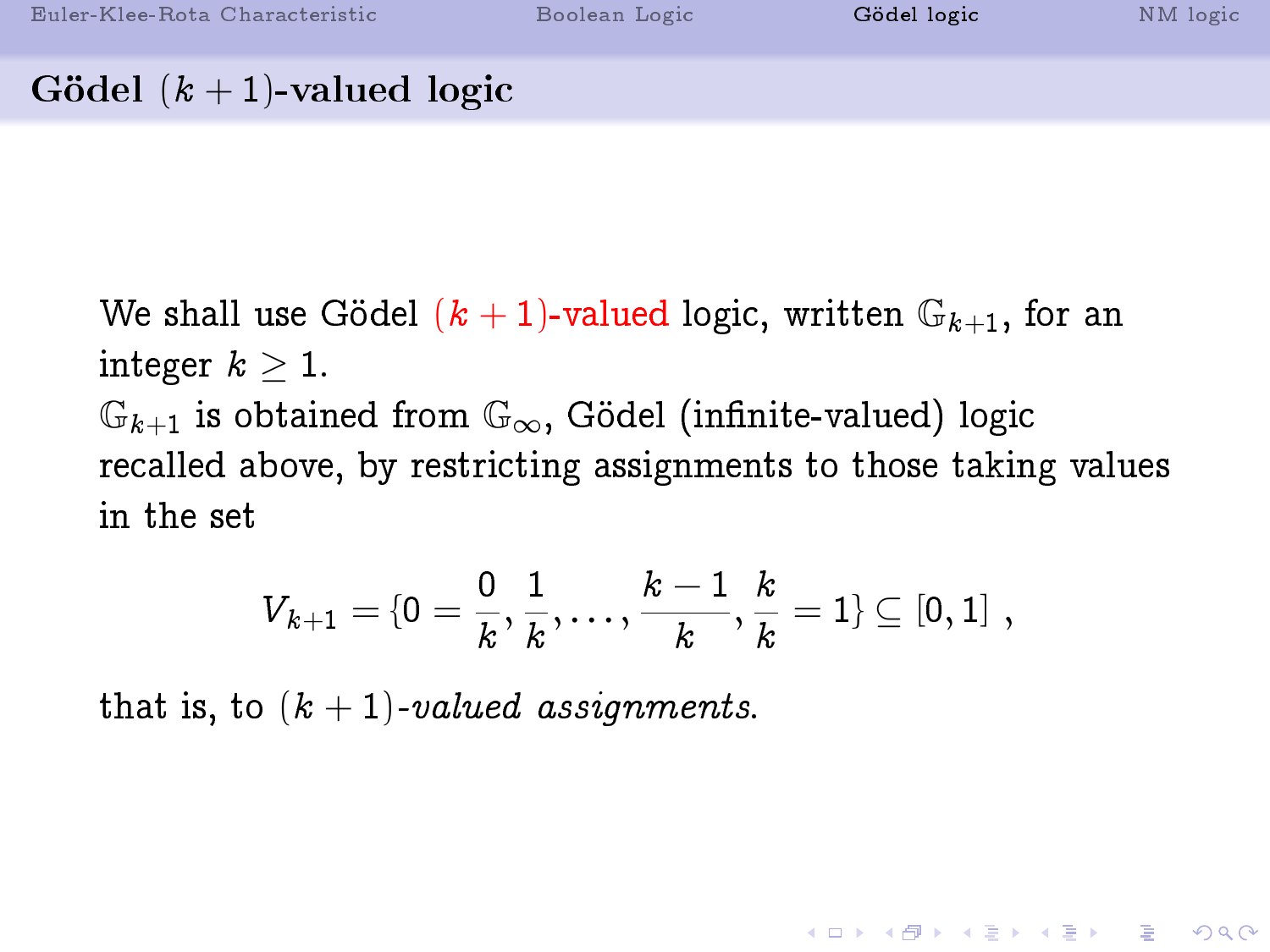### Generalised Euler characteristic of a formula in Gödel logic

For a join-irreducible  $q \in \mathscr{G}_n$ , say g has height  $h(q)$  if the (unique) chain of join-irreducibles below q in  $\mathscr{G}_n$  has cardinality  $h(q)$ .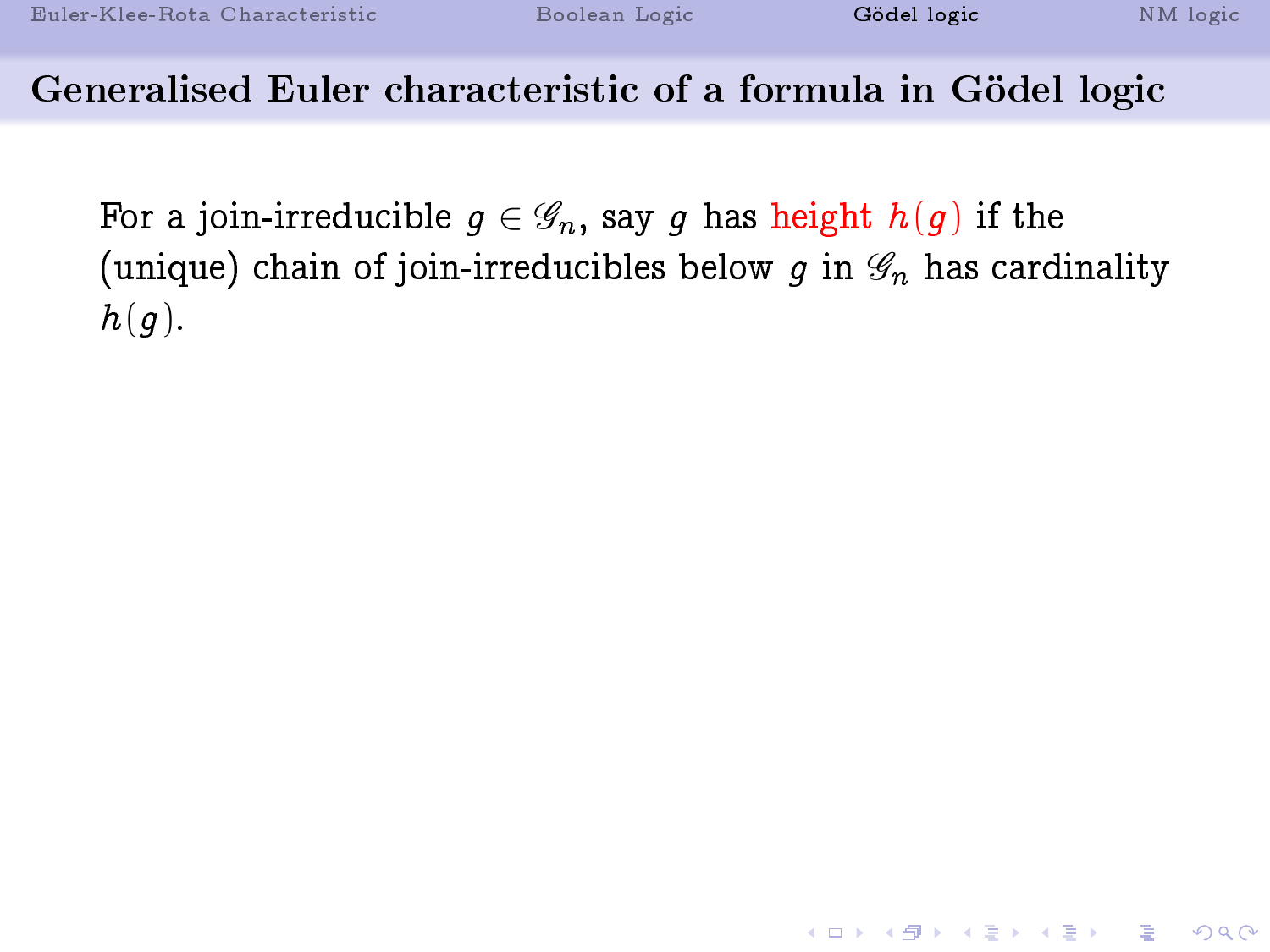Generalised Euler characteristic of a formula in Gödel logic

For a join-irreducible  $q \in \mathscr{G}_n$ , say q has height  $h(q)$  if the (unique) chain of join-irreducibles below q in  $\mathscr{G}_n$  has cardinality  $h(q)$ .

#### Generalised Euler characteristic

Fix integers  $n, k > 1$ . We write  $\chi_k : \mathscr{G}_n \to \mathbb{R}$  for the unique valuation on  $\mathscr{G}_n$  that satisfies

 $\chi_k(q) = \min\{h(q),k\}$ 

for each join-irreducible element  $g \in \mathscr{G}_n$ . Further, if  $\varphi \in \text{FoRM}_n$ , we define  $\chi_k(\varphi) = \chi_k([\varphi]_{\equiv}).$ 

It turns out that  $\chi_k$  is a "k-valued characteristic", as we proceed to show.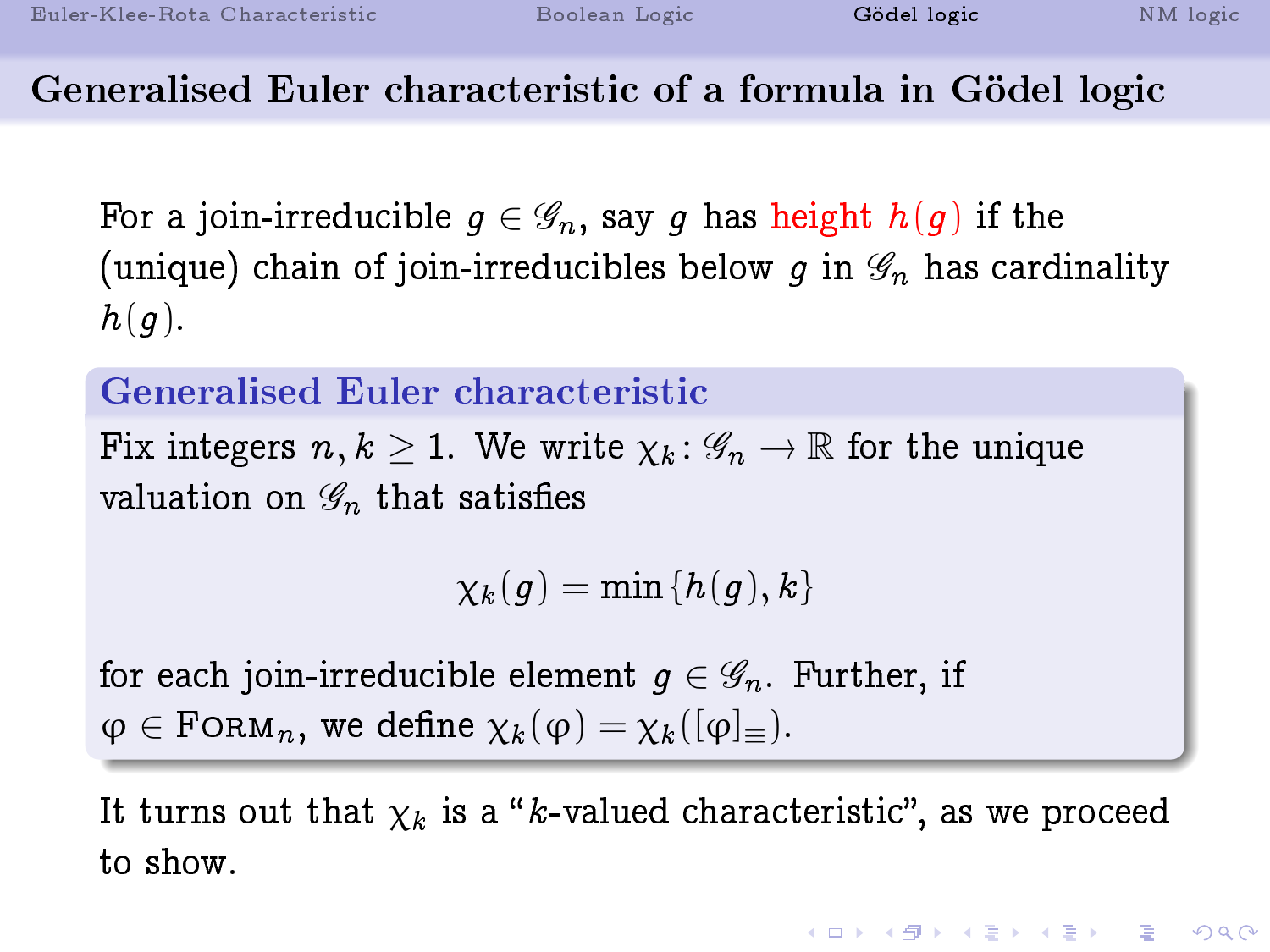#### n-equivalence

Our next aim is to relate  $\chi_k$  with (not necessarily Boolean) [0, 1]-valued assignments. In general, even if  $n = 1$  and the language boils down to  $\{X_1\}$ , there are uncountably many assignments  $\mu: \{X_1\} \to [0, 1]$ . However, in Gödel logic this fact is quite misleading, and there is the following important reduction to finiteness.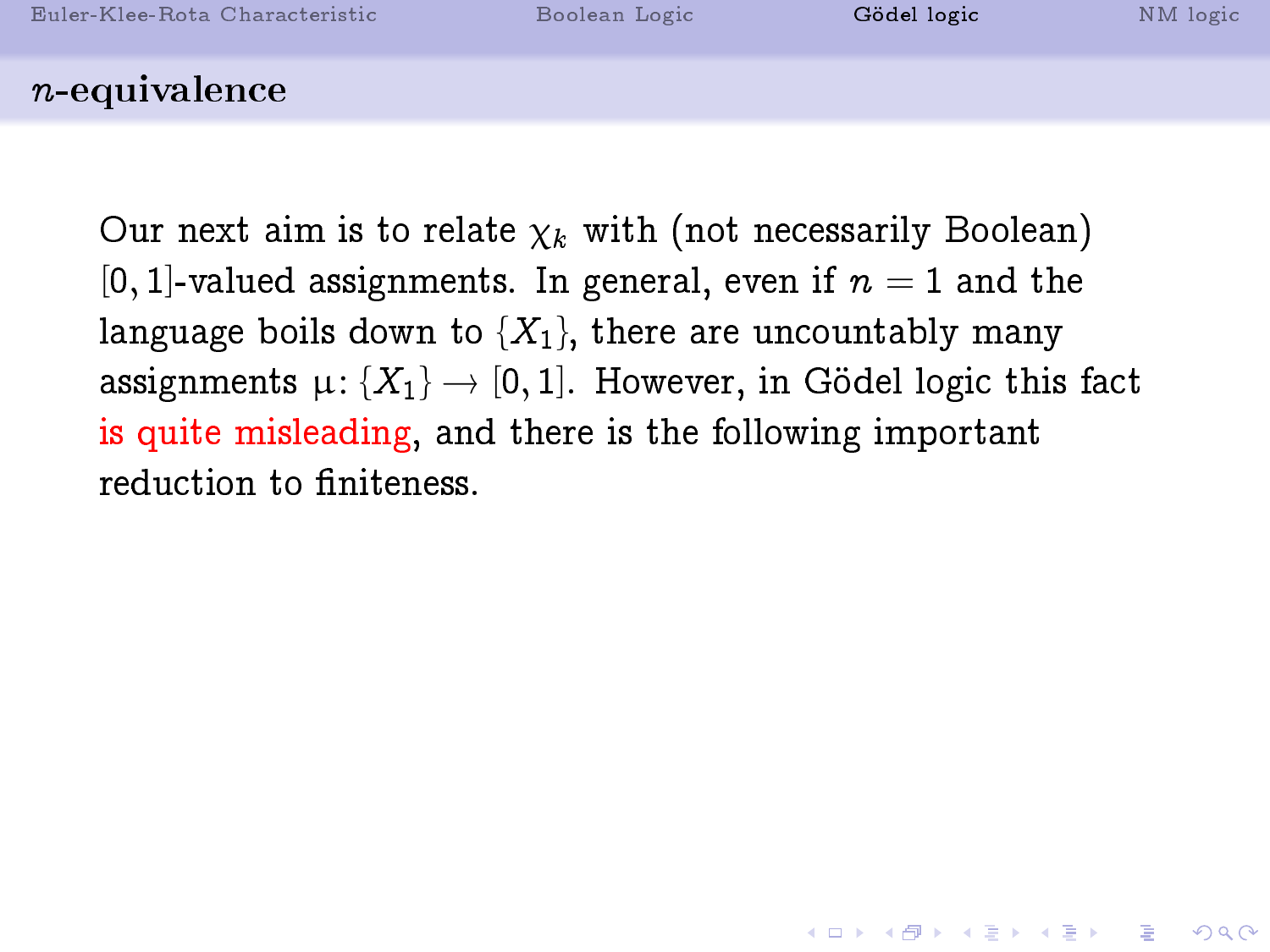#### n-equivalence

Our next aim is to relate  $\chi_k$  with (not necessarily Boolean) [0, 1]-valued assignments. In general, even if  $n = 1$  and the language boils down to  $\{X_1\}$ , there are uncountably many assignments  $\mu: \{X_1\} \to [0, 1]$ . However, in Gödel logic this fact is quite misleading, and there is the following important reduction to finiteness.

#### n-equivalence

Fix integers  $n, k > 1$ . We say that two  $(k + 1)$ -valued assignments  $\mu$  and  $\nu$  are *equivalent over the first n variables*, or just  $n$ -equivalent, if and only if for all formulæ  $\varphi(X_1,\ldots,X_n)$  of  $\mathbb{G}_{k+1}$ ,  $\mu(\varphi)=1$  if and only if  $\nu(\varphi)=1$ . The same definition can be given, mutatis mutandis, for  $\mathbb{G}_{\infty}$ .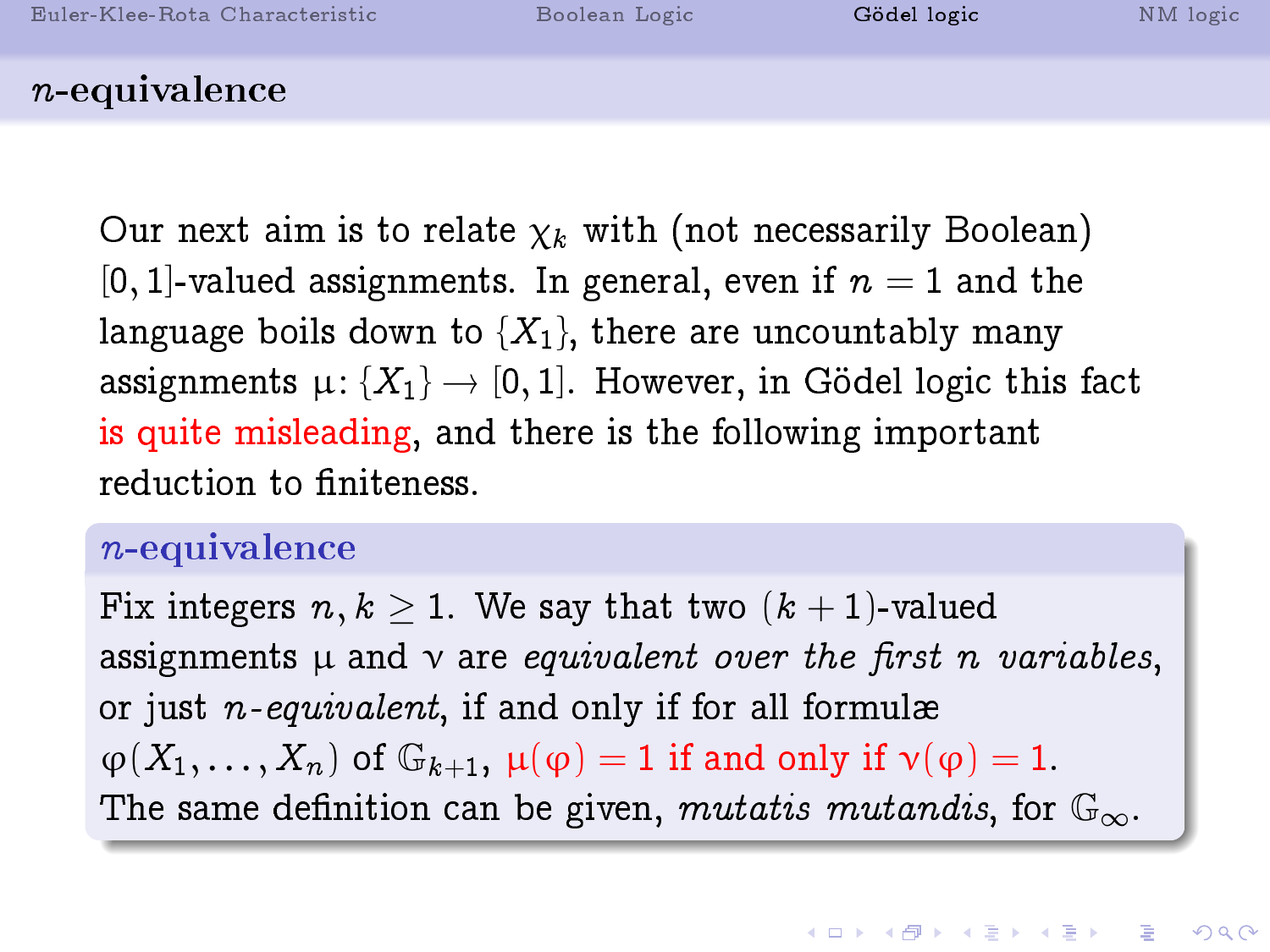K ロ ▶ K 個 ▶ K 할 ▶ K 할 ▶ 이 할 → 900

#### Reduction to finitely many possible worlds

In  $\mathscr{G}_{\infty}$ , there are only finitely many equivalence classes of  $[0, 1]$ -valued assignments to *n* variables.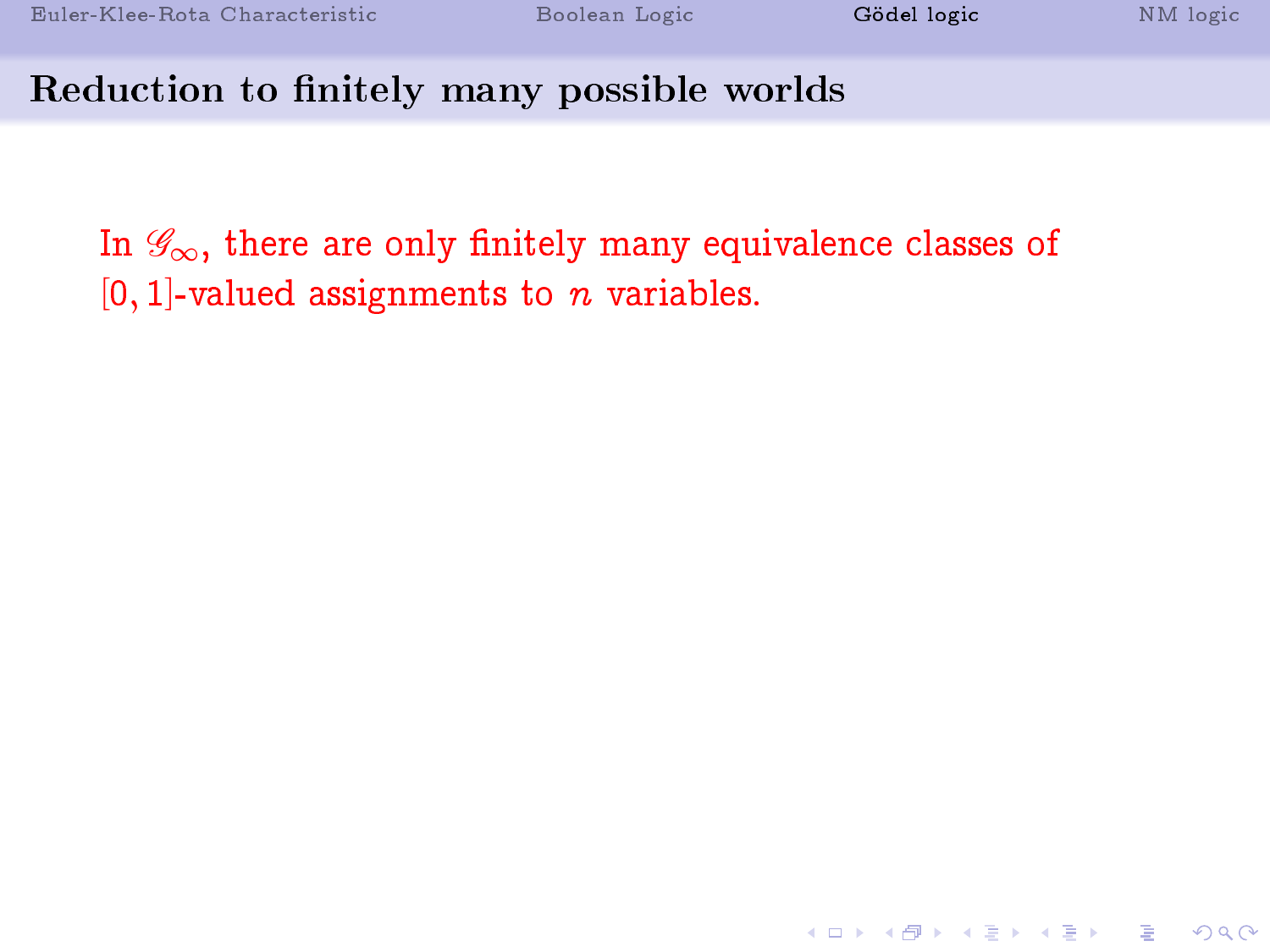### Reduction to finitely many possible worlds

In  $\mathscr{G}_{\infty}$ , there are only finitely many equivalence classes of  $[0, 1]$ -valued assignments to *n* variables. How many, exactly?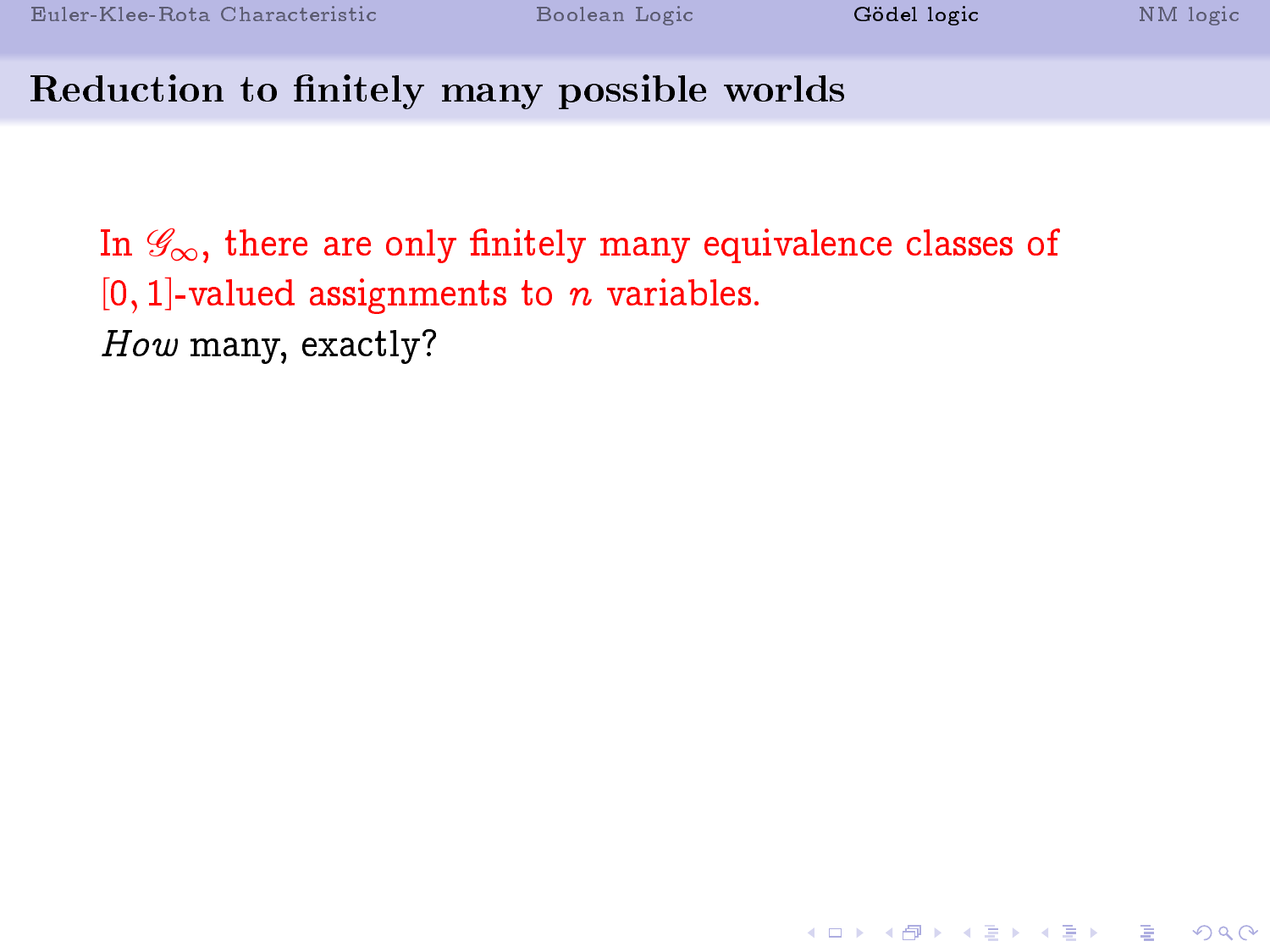#### Reduction to finitely many possible worlds

In  $\mathscr{G}_{\infty}$ , there are only finitely many equivalence classes of  $[0, 1]$ -valued assignments to *n* variables. How many, exactly? This many:  $P(n, n + 1)$ ,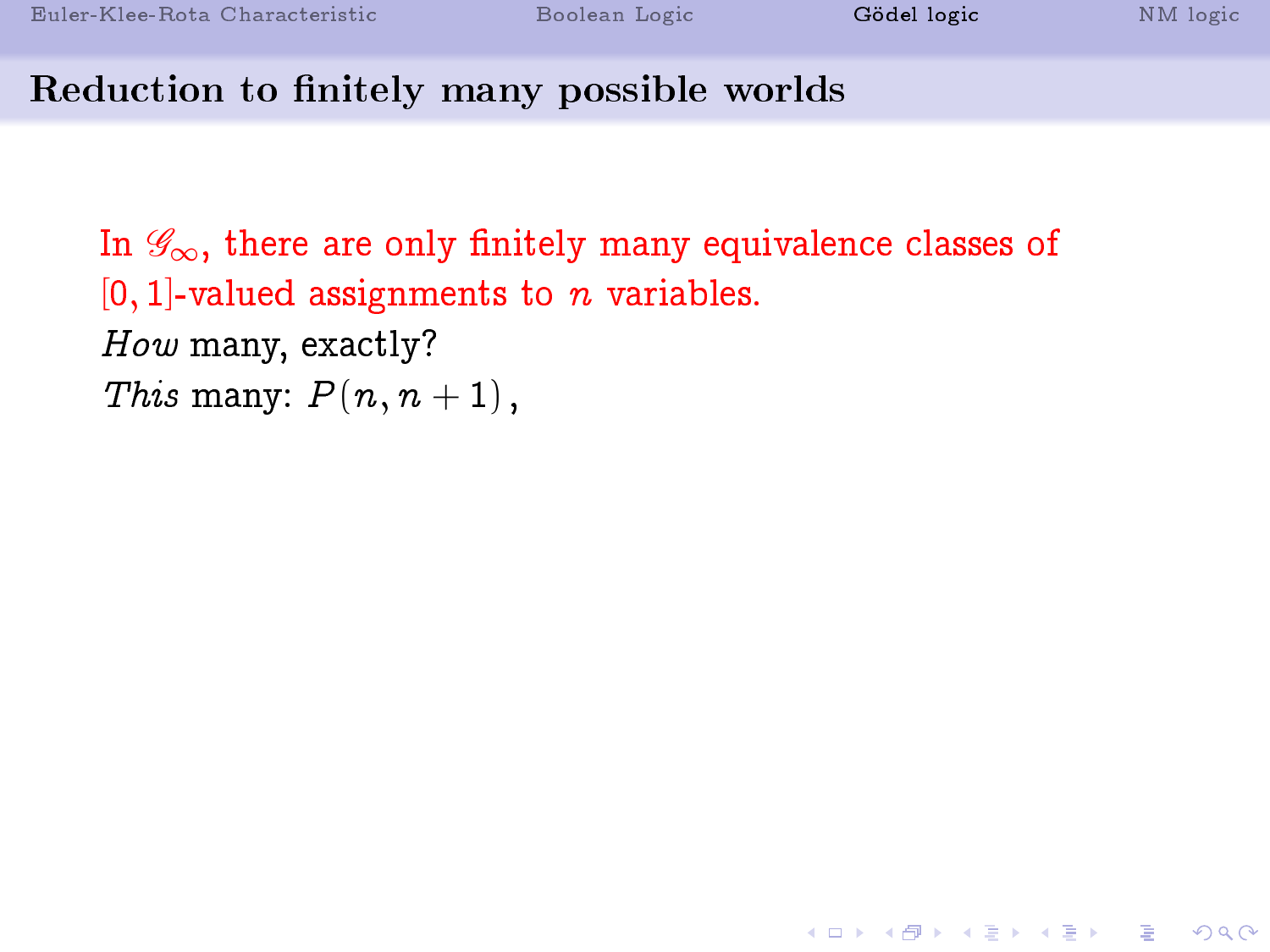**KOR & KERKER ADA KON** 

### Reduction to finitely many possible worlds

In  $\mathscr{G}_{\infty}$ , there are only finitely many equivalence classes of  $[0, 1]$ -valued assignments to n variables. How many, exactly? This many:  $P(n, n + 1)$ , where  $P(n,k)=\sum_{i=1}^k\sum_{j=0}^n\binom{n}{j}$  $\binom{n}{j}\,T\!\left(j,i\right),$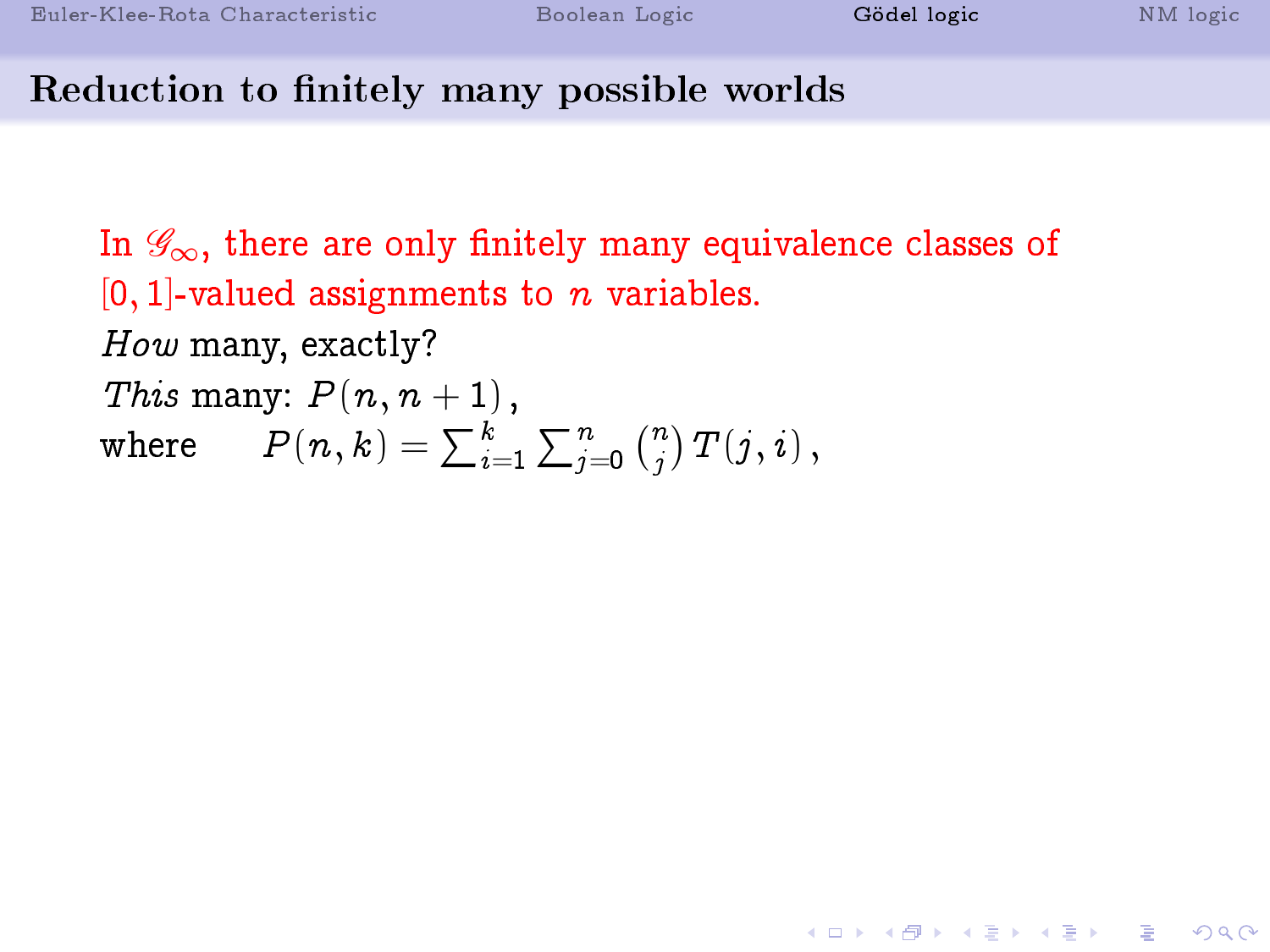### Reduction to finitely many possible worlds

In  $\mathscr{G}_{\infty}$ , there are only finitely many equivalence classes of  $[0, 1]$ -valued assignments to n variables. How many, exactly? This many:  $P(n, n + 1)$ , where  $P(n,k)=\sum_{i=1}^k\sum_{j=0}^n\binom{n}{j}$  $\binom{n}{j}\,T\!\left(j,i\right),\qquad \text{and}$ 

$$
T(n,k) = \begin{cases} 1 & \text{if } k = 1\,,\\ 0 & \text{if } k > n+1\,,\\ \sum_{i=1}^n \binom{n}{i}\,T(n-i,k-1) & \text{otherwise}\,. \end{cases}
$$

**KOR & KERKER ADA KON**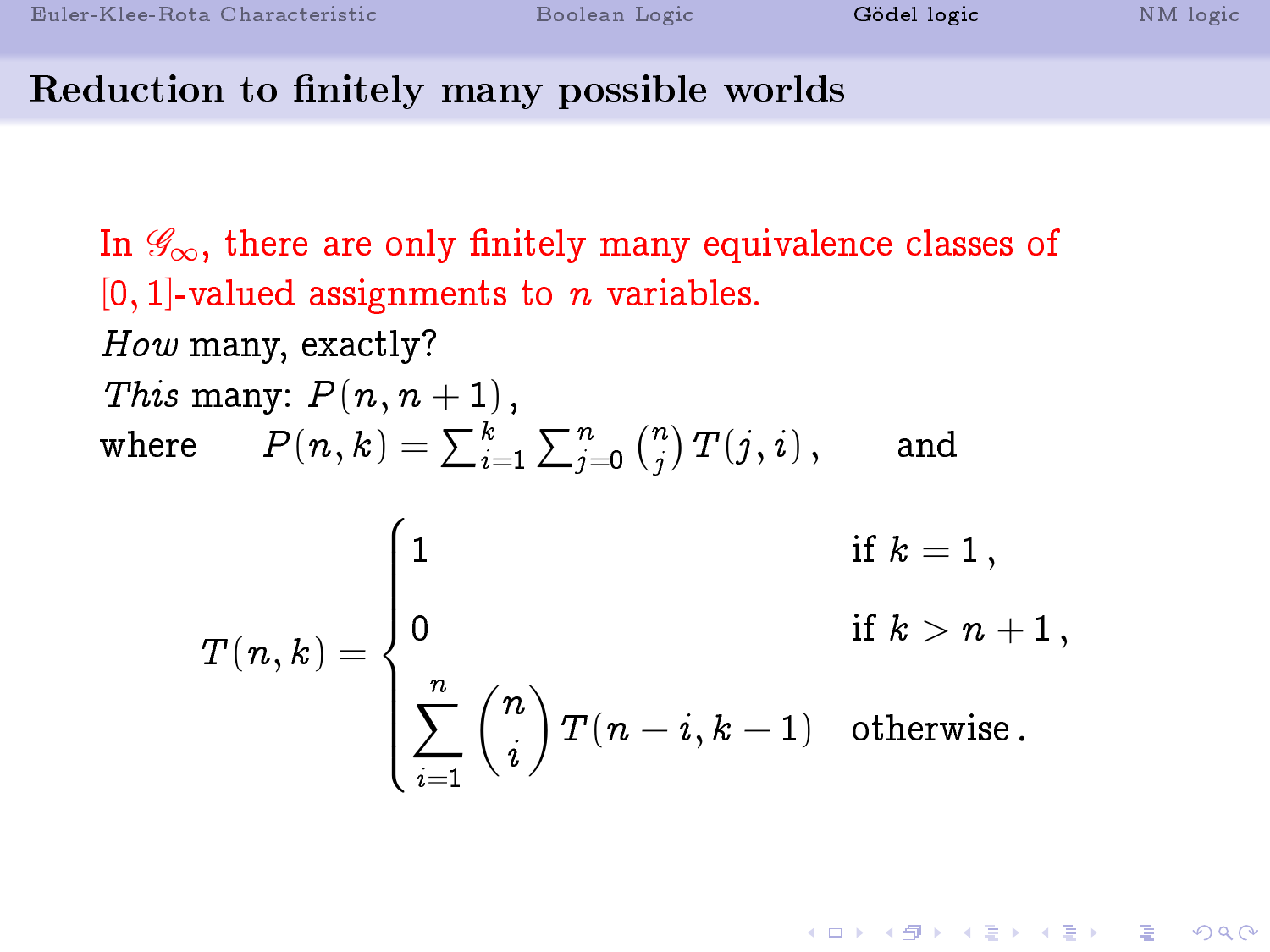|  |  | Euler-Klee-Rota Characteristic |  |  |  |  |  |  |  |  |  |  |  |  |  |  |  |
|--|--|--------------------------------|--|--|--|--|--|--|--|--|--|--|--|--|--|--|--|
|--|--|--------------------------------|--|--|--|--|--|--|--|--|--|--|--|--|--|--|--|

[Boolean Logic](#page-11-0) **[Gödel logic](#page-21-0)** [NM logic](#page-50-0)

K ロ ▶ K 레 ▶ K 코 ▶ K 코 ▶ 『코』 ◆ 9 Q @

#### Table

|       | $k=1$ | $\overline{2}$ | 3      | 4       | 5       | 6        |          |
|-------|-------|----------------|--------|---------|---------|----------|----------|
| $n=1$ | 2     | 3              | 3      | 3       | 3       | 3        | 3        |
| 2     | 4     | 9              | 11     | 11      | 11      | 11       | 11       |
| 3     | 8     | 27             | 45     | 51      | 51      | 51       | 51       |
| 4     | 16    | 81             | 191    | 275     | 299     | 299      | 299      |
| 5     | 32    | 243            | 813    | 1563    | 2043    | 2163     | 2163     |
| 6     | 64    | 729            | 3431   | 8891    | 14771   | 18011    | 18731    |
| 7     | 128   | 2187           | 14325  | 49731   | 106851  | 158931   | 184131   |
| 8     | 256   | 6561           | 59231  | 272675  | 757019  | 1407179  | 1921259  |
| 9     | 512   | 19683          | 242973 | 1468203 | 5228043 | 12200883 | 20214483 |

The number  $P(n, k)$  of distinct equivalence classes of  $(k + 1)$ -valued assignments over n variables.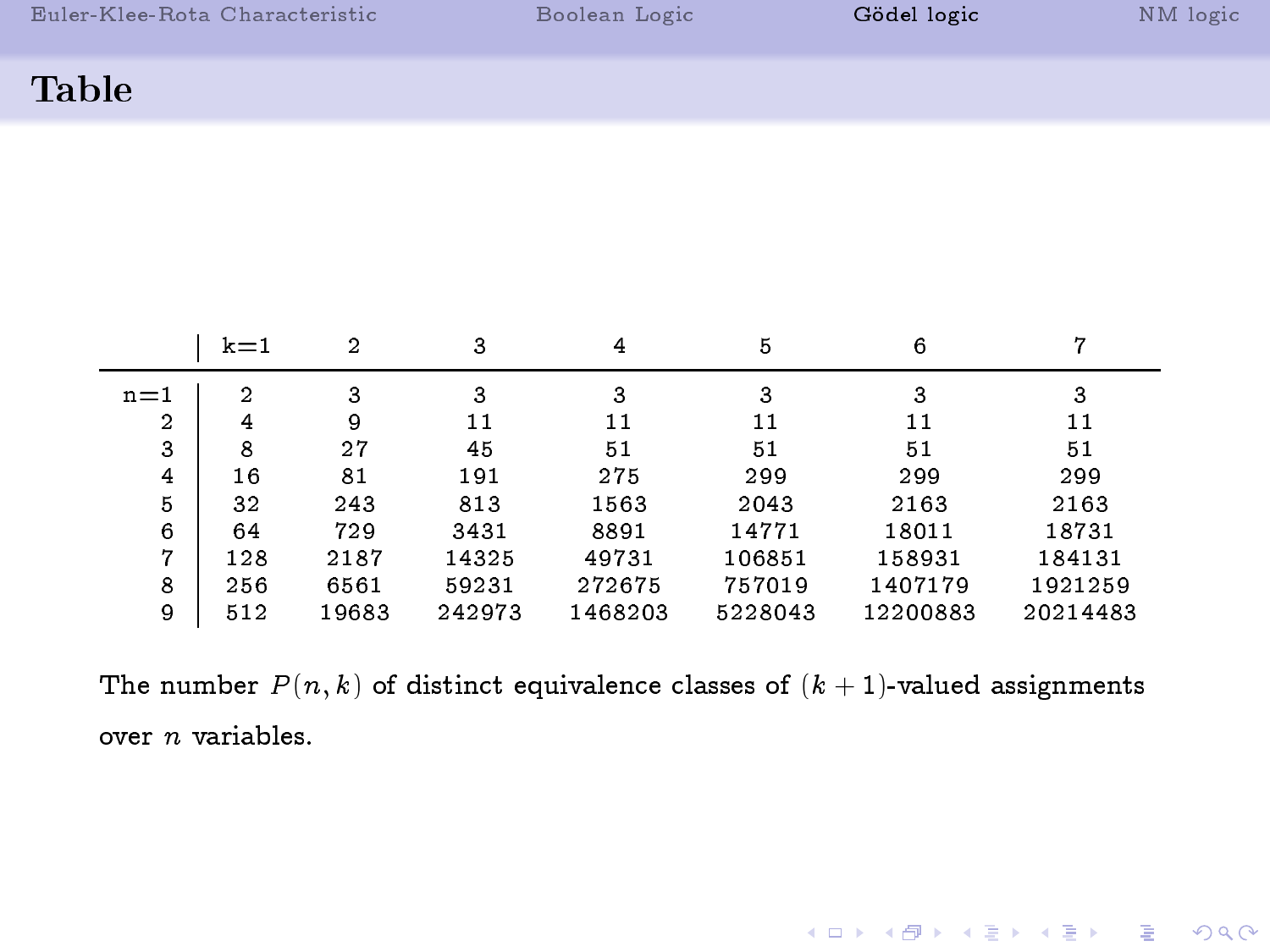KEL KALK KEL KEL KARK

#### Main result

#### Theorem

Fix integers  $n, k \geq 1$ , and a formula  $\varphi \in \text{FoRM}_n$ .

 $\bullet$   $\chi_k(\varphi)$  equals the number of  $(k+1)$ -valued assignments  $\mu$ : FORM<sub>n</sub>  $\rightarrow$  [0, 1] such that  $\mu(\varphi) = 1$ , up to  $n$ -equivalence.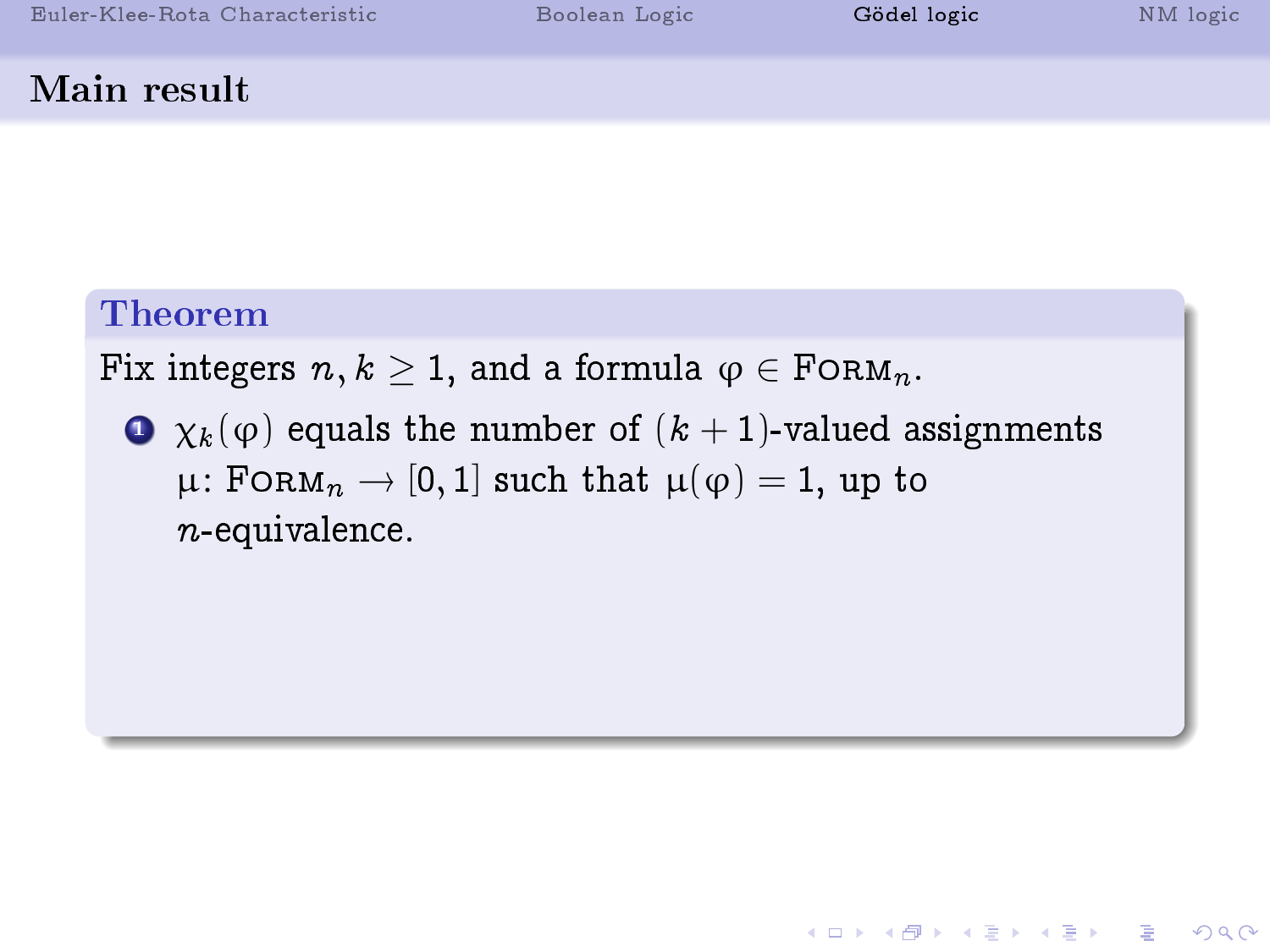KEL KALK KEL KEL KARK

#### Main result

#### Theorem

Fix integers  $n, k \geq 1$ , and a formula  $\varphi \in \text{FoRM}_n$ .

- $\bullet$   $\chi_k(\varphi)$  equals the number of  $(k+1)$ -valued assignments  $\mu$ : FORM<sub>n</sub>  $\rightarrow$  [0, 1] such that  $\mu(\varphi) = 1$ , up to  $n$ -equivalence.
- $\bullet$   $\phi$  is a tautology in  $\mathbb{G}_{k+1}$  if and only if  $\chi_k(\phi) = P(n, k)$ .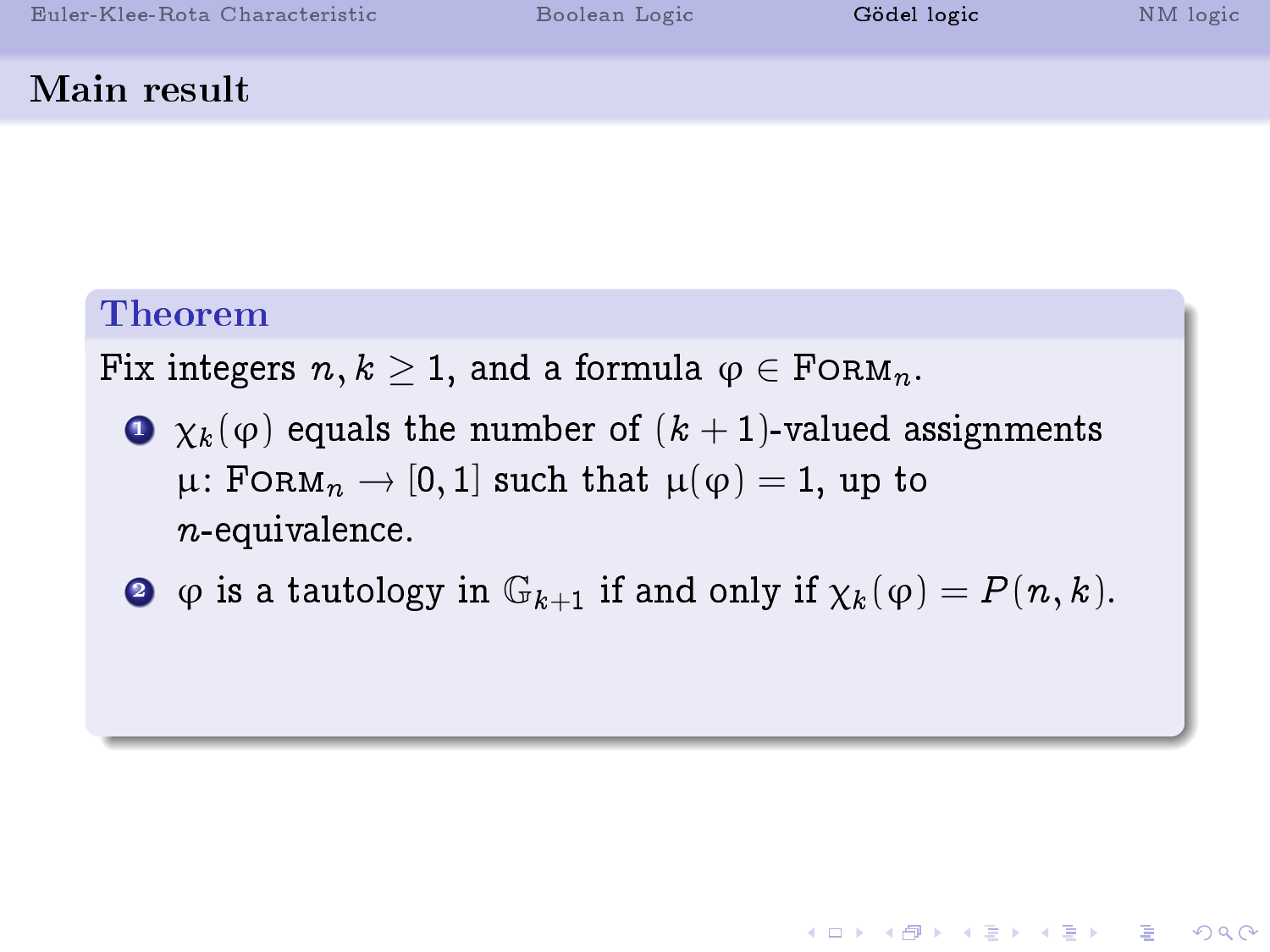KEL KALK KEL KEL KARK

#### Main result

### Theorem

Fix integers  $n, k \geq 1$ , and a formula  $\varphi \in \text{FoRM}_n$ .

- $\bullet$   $\chi_{k}(\varphi)$  equals the number of  $(k+1)$ -valued assignments  $\mu$ : FORM $_n \to [0, 1]$  such that  $\mu(\varphi) = 1$ , up to n-equivalence.
- $\bullet$   $\varphi$  is a tautology in  $\mathbb{G}_{k+1}$  if and only if  $\chi_k(\varphi) = P(n, k)$ .
- $\bullet$   $\bullet$  is a tautology in  $\mathbb{G}_{\infty}$  if and only if it is a tautology in  $\mathbb{G}_{n+2}$  if and only if  $\chi_{n+1}(\varphi) = P(n, n+1)$ .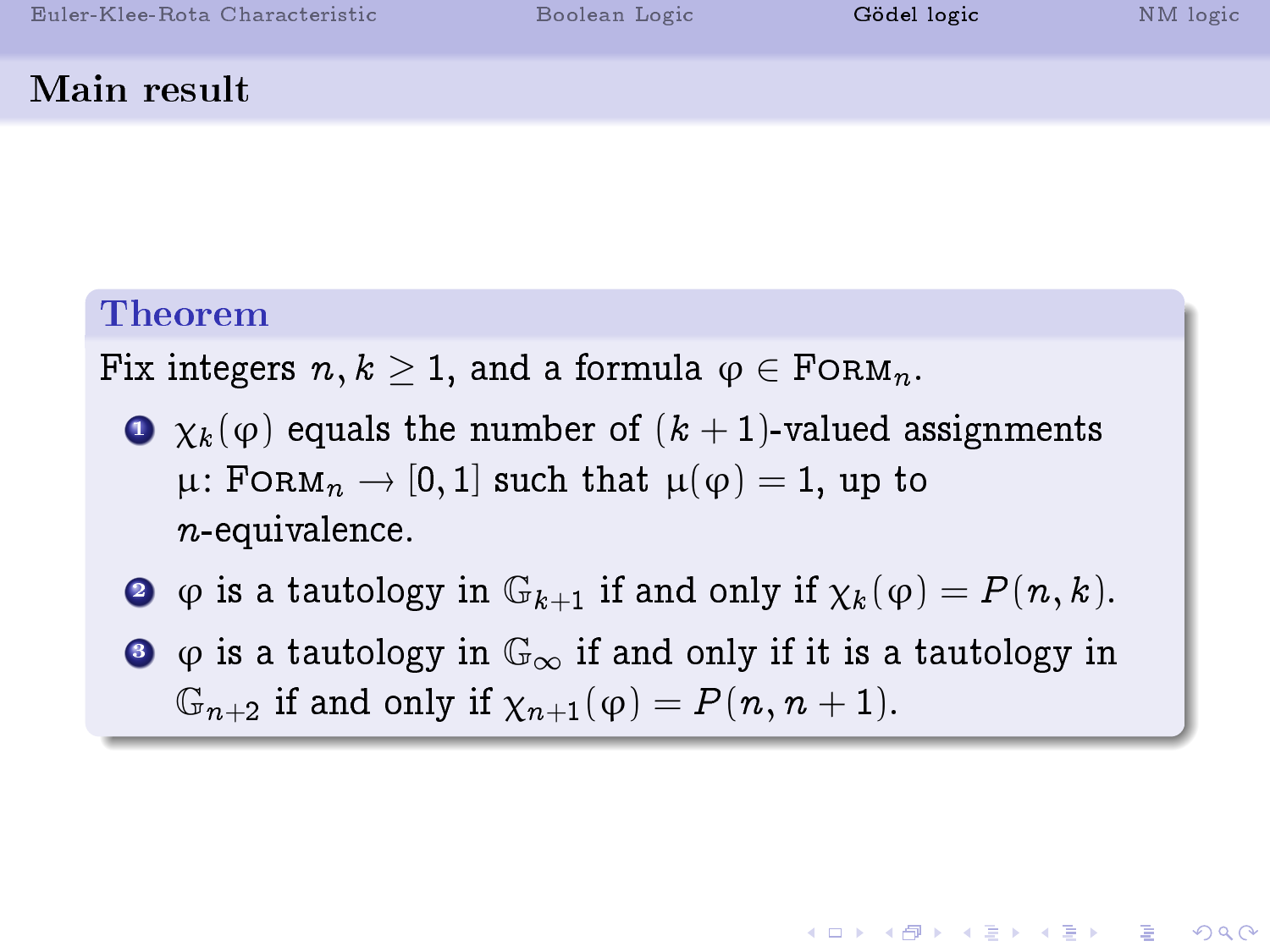### Proof of main result

### Lemma 1

Fix integers  $n, k \geq 1$ , let  $x \in \mathscr{G}_n$  and consider the valuation  $\chi_k: \mathscr{G}_n \to \mathbb{R}$ . Then,  $\chi_k(x)$  equals the number of join-irreducible elements  $q \in \mathscr{G}_n$  such that  $q \leq x$  and  $h(q) \leq k$ .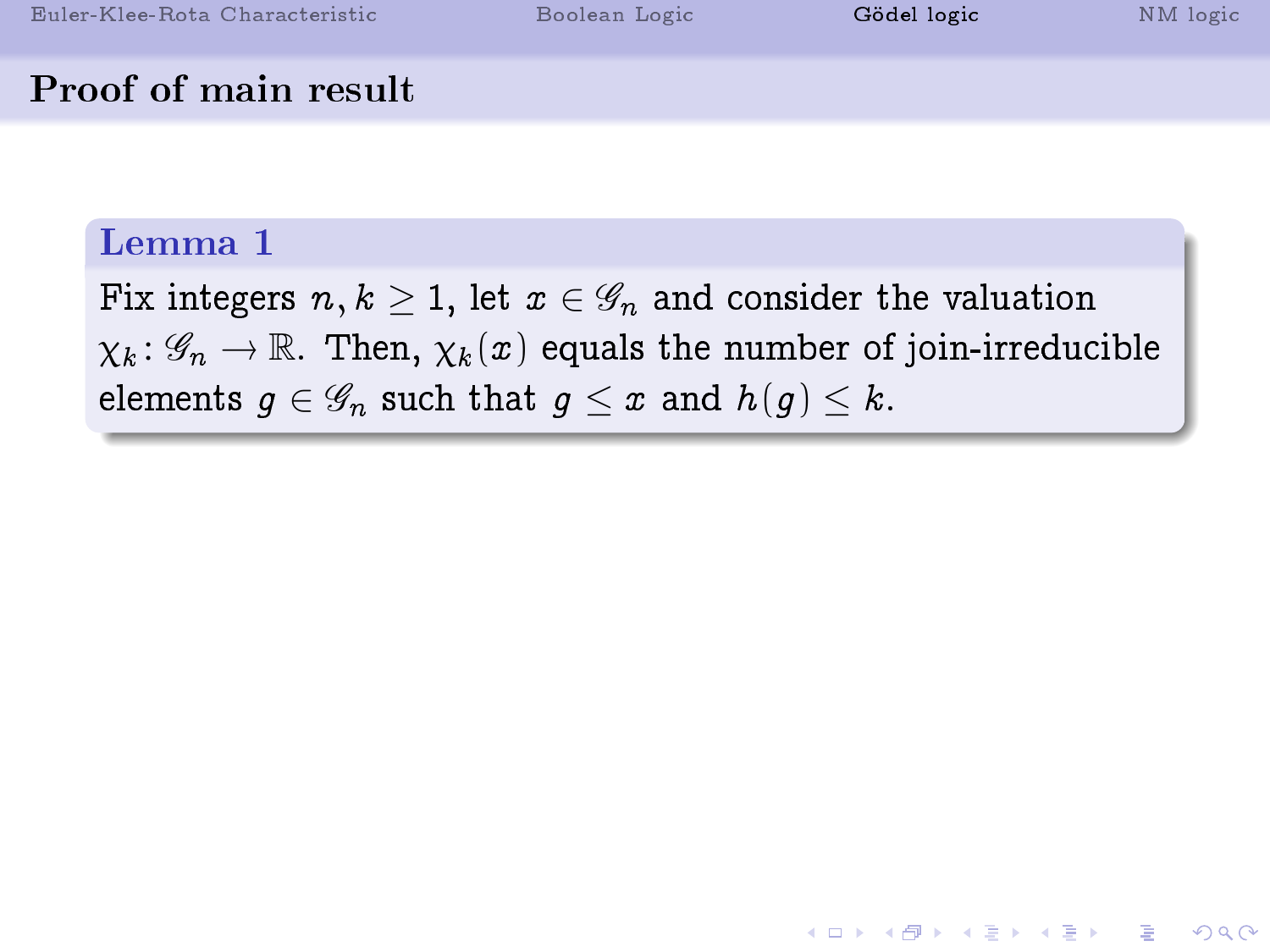### Proof of main result

#### Lemma 1

Fix integers  $n, k \geq 1$ , let  $x \in \mathscr{G}_n$  and consider the valuation  $\chi_k: \mathscr{G}_n \to \mathbb{R}$ . Then,  $\chi_k(x)$  equals the number of join-irreducible elements  $q \in \mathscr{G}_n$  such that  $q \leq x$  and  $h(q) \leq k$ .

#### Lemma 2

Fix integers  $n, k \geq 1$ , and let  $\varphi \in \text{FoRM}_n$ . Let  $O(\varphi, n, k)$  be the set of equivalence classes  $\left[\mu\right]_{\equiv_k^k}$  of  $(k+1)$ -valued assignments such that  $\mu(\varphi) = 1$ . Further, let  $J(\varphi, n, k)$  be the set of join-irreducible elements  $x \in \mathscr{G}_n$  such that  $x \leq [\phi]$  and  $h(x) \leq k$ . Then there is a bijection between  $O(\varphi, n, k)$  and  $J(\varphi, n, k)$ .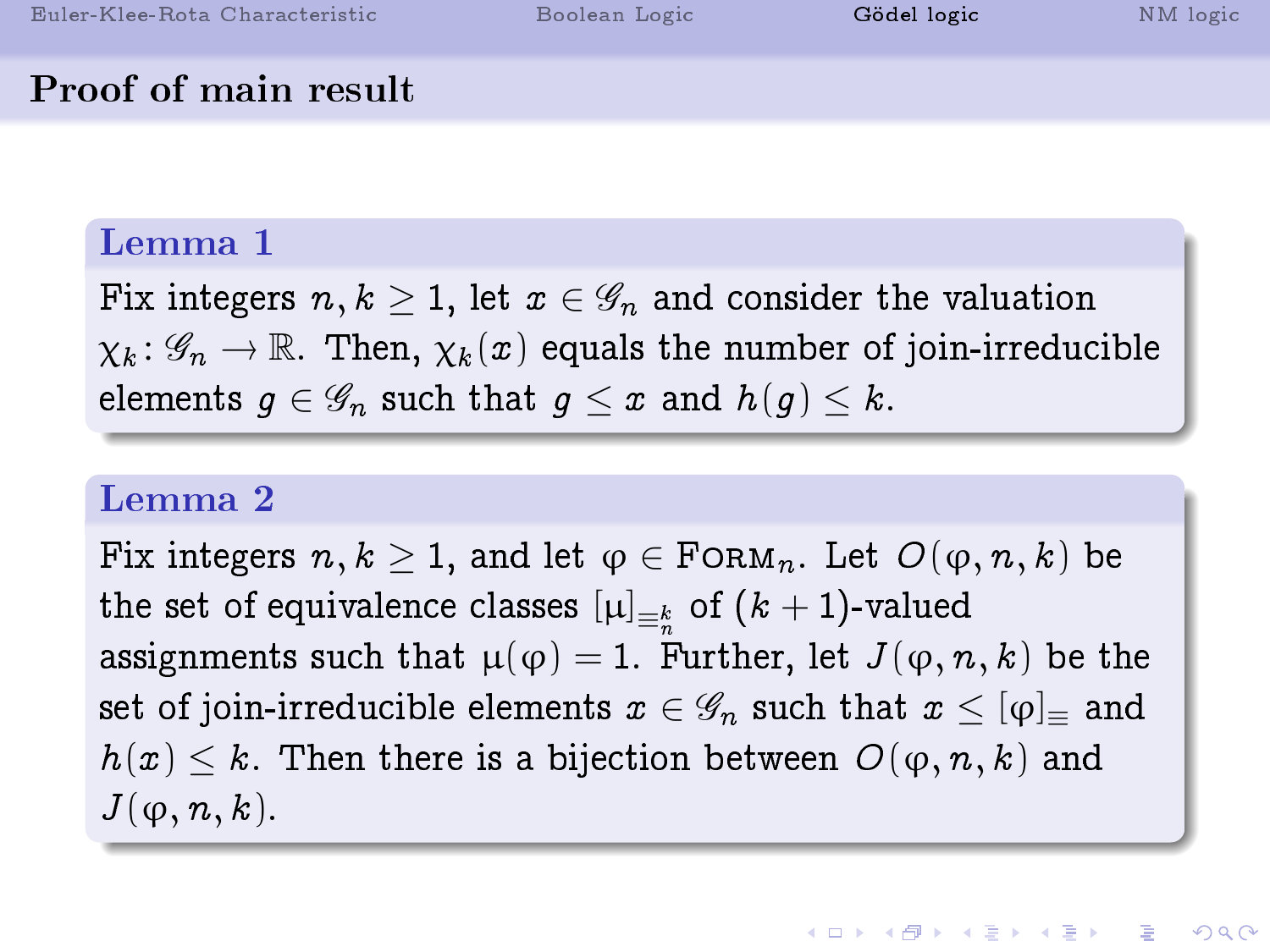|  |  |  |  |  |  | Euler-Klee-Rota Characteristic |  |  |
|--|--|--|--|--|--|--------------------------------|--|--|
|--|--|--|--|--|--|--------------------------------|--|--|

[Boolean Logic](#page-11-0) **[Gödel logic](#page-21-0)** Gödel [NM logic](#page-50-0)

イロト イ御 トイミト イミト ニミー のんぴ

#### Example



The Gödel algebra  $\mathscr{G}_1$ , and the values of  $\chi = \chi_1 : \mathscr{G}_1 \to \mathbb{R}$  and  $\chi_2 : \mathscr{G}_1 \to \mathbb{R}$ .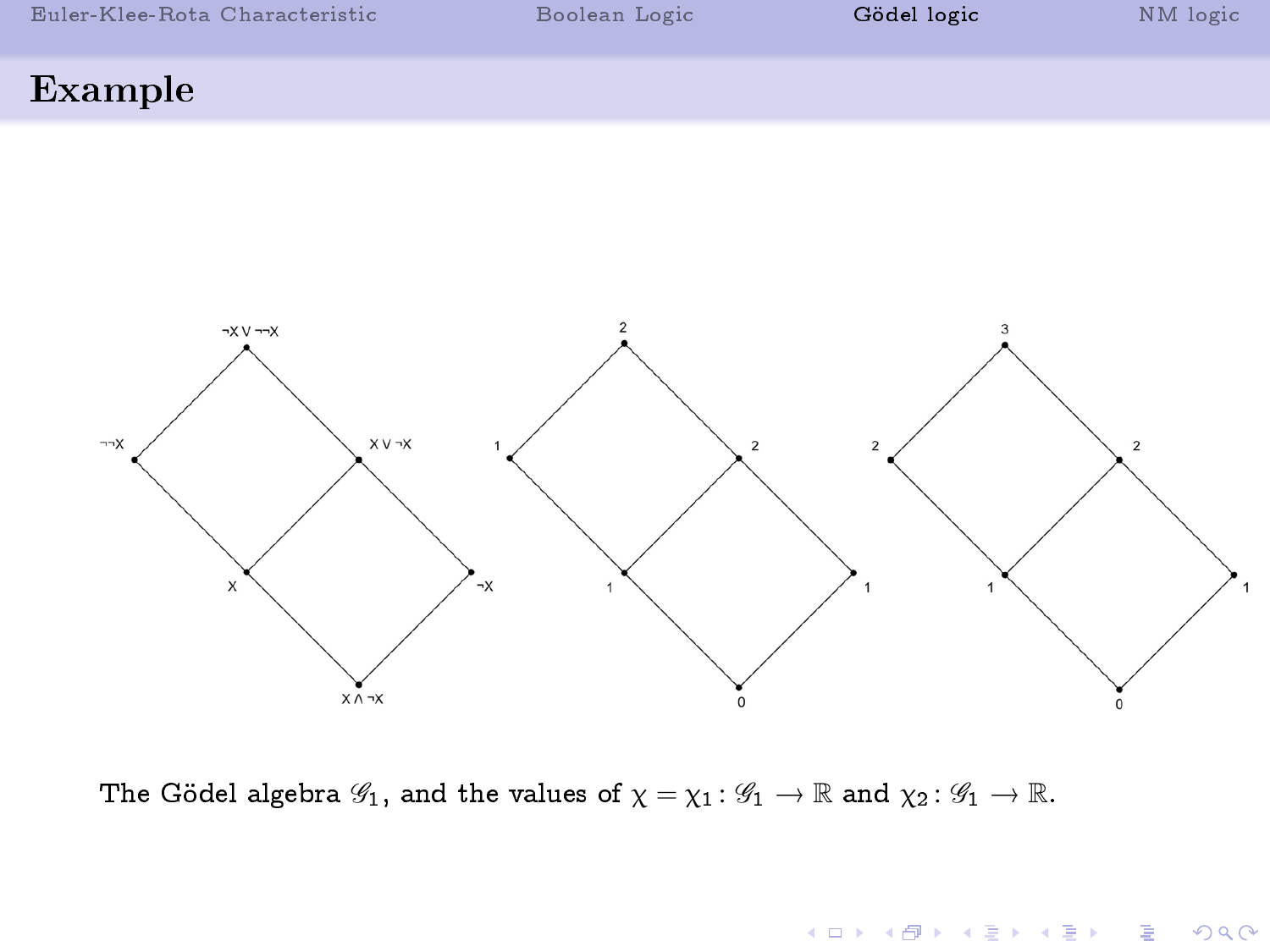#### Nilpotent Minimum logic

<span id="page-50-0"></span>NM logic NM can be semantically defined as a many-valued logic.

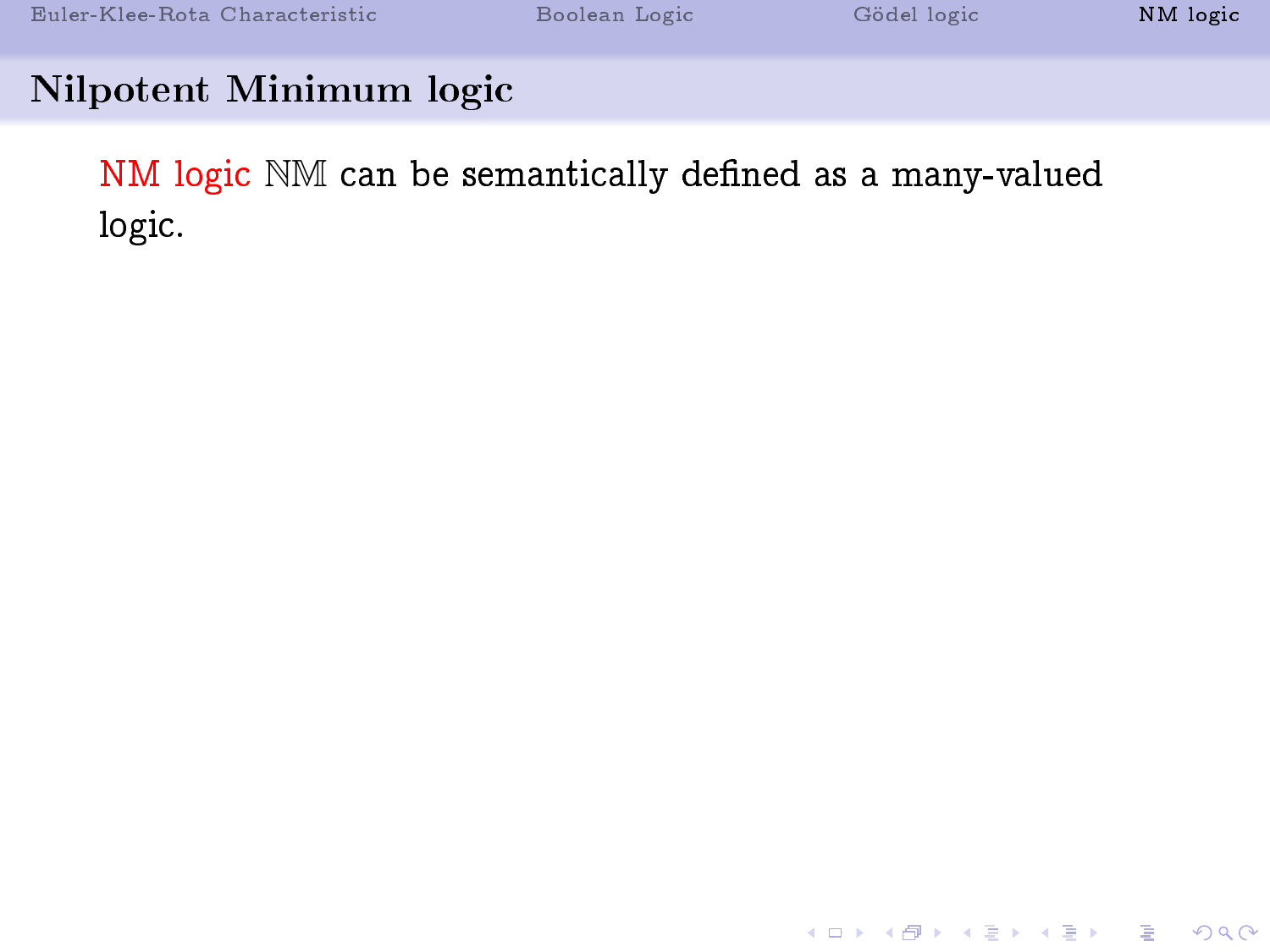### Nilpotent Minimum logic

NM logic NM can be semantically defined as a many-valued logic.

Let FORM be the set of formulæ over propositional variables  $X_1, X_2, \ldots$  in the language  $\odot, \wedge, \vee, \rightarrow, \neg, \bot, \top$ .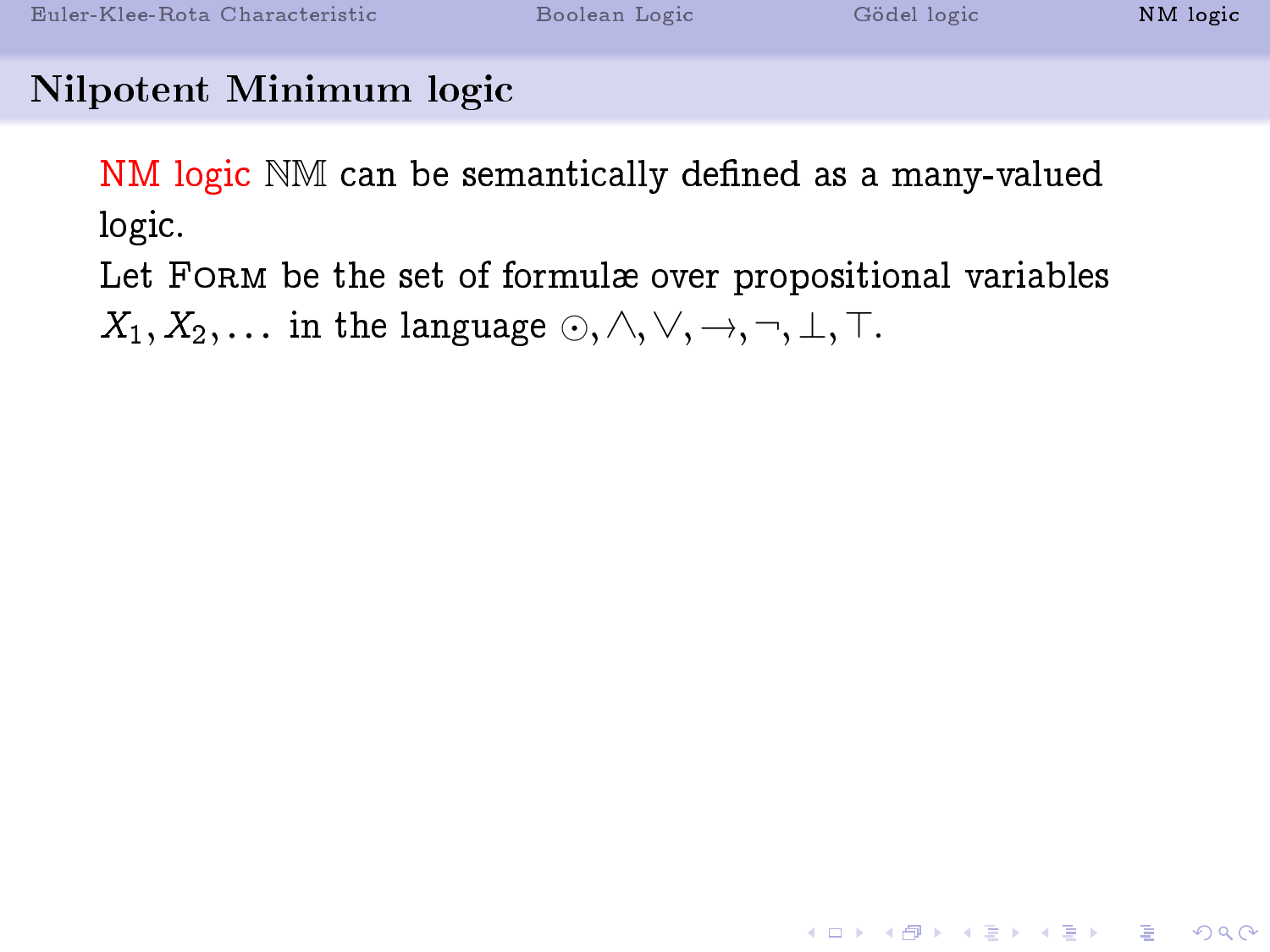### Nilpotent Minimum logic

NM logic NM can be semantically defined as a many-valued logic.

Let FORM be the set of formulæ over propositional variables  $X_1, X_2, \ldots$  in the language  $\odot, \wedge, \vee, \rightarrow, \neg, \perp, \top$ . An assignment is a function  $\mu$ : FORM  $\rightarrow$  [0, 1]  $\subseteq \mathbb{R}$  with values in the real unit interval such that, for any two  $\alpha, \beta \in$  FORM,

$$
\mu(\alpha \odot \beta) = \begin{cases} \min\{\mu(\alpha), \mu(\beta)\} & \text{if } \mu(\alpha) + \mu(\beta) > 1 \\ 0 & \text{otherwise} \end{cases}
$$
  

$$
\mu(\alpha \land \beta) = \min\{\mu(\alpha), \mu(\beta)\}
$$
  

$$
\mu(\alpha \lor \beta) = \max\{\mu(\alpha), \mu(\beta)\}
$$
  

$$
\mu(\alpha \rightarrow \beta) = \begin{cases} 1 & \text{if } \mu(\alpha) \le \mu(\beta) \\ \max\{1 - \mu(\alpha), \mu(\beta)\} & \text{otherwise} \end{cases}
$$
  
and 
$$
\mu(\neg \alpha) = 1 - \mu(\alpha), \mu(\bot) = 0, \mu(\top) = 1.
$$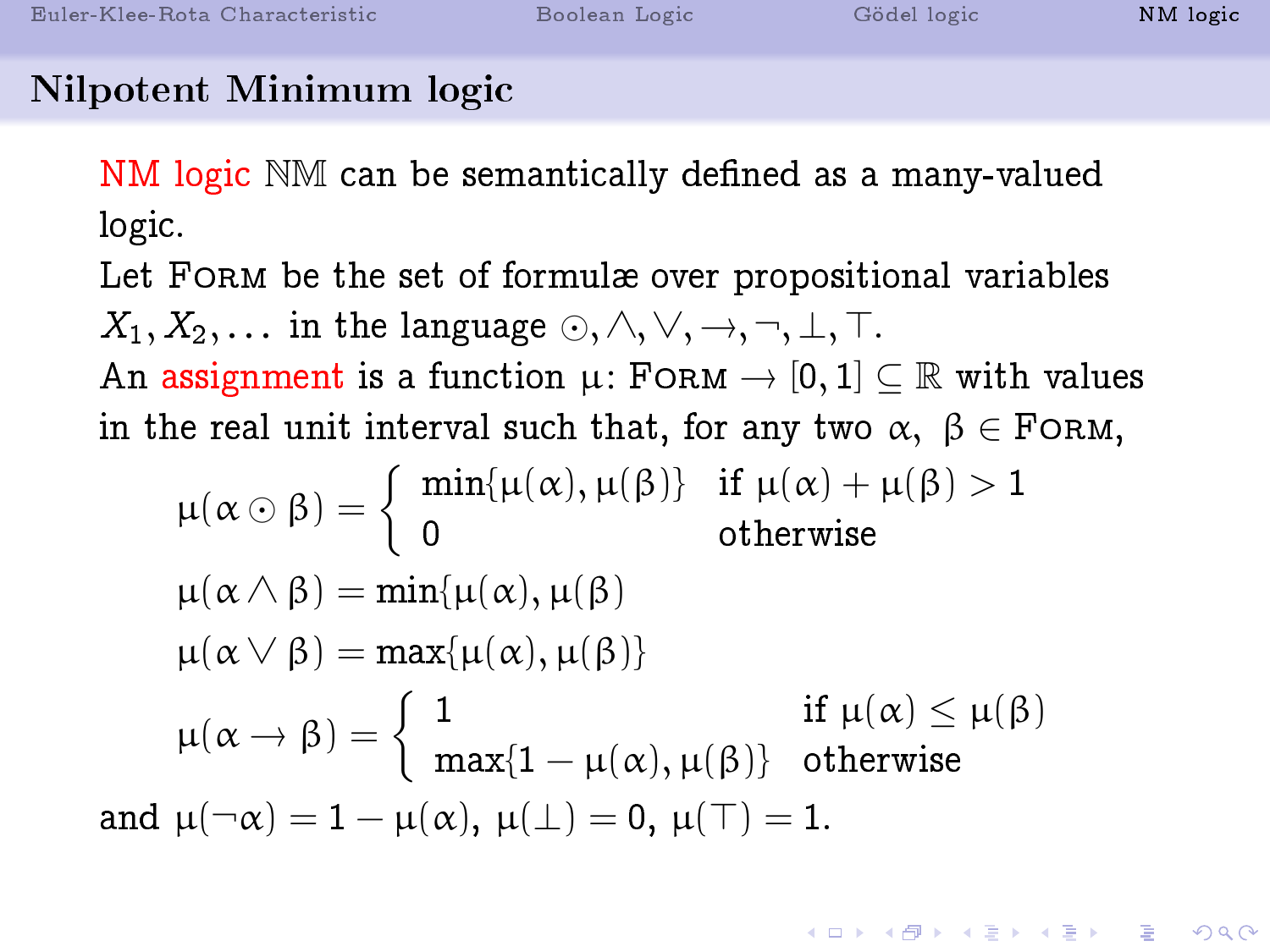### Nilpotent Minimum logic

NM logic NM can be semantically defined as a many-valued logic.

Let FORM be the set of formulæ over propositional variables  $X_1, X_2, \ldots$  in the language  $\odot, \wedge, \vee, \rightarrow, \neg, \perp, \top$ . An assignment is a function  $\mu$ : FORM  $\rightarrow$  [0, 1]  $\subseteq \mathbb{R}$  with values in the real unit interval such that, for any two  $\alpha, \beta \in$  FORM,

$$
\mu(\alpha \odot \beta) = \begin{cases} \min{\{\mu(\alpha), \mu(\beta)\}} & \text{if } \mu(\alpha) + \mu(\beta) > 1 \\ 0 & \text{otherwise} \end{cases}
$$
  

$$
\mu(\alpha \land \beta) = \min{\{\mu(\alpha), \mu(\beta)\}}
$$
  

$$
\mu(\alpha \lor \beta) = \max{\{\mu(\alpha), \mu(\beta)\}}
$$
  

$$
\mu(\alpha \rightarrow \beta) = \begin{cases} 1 & \text{if } \mu(\alpha) \le \mu(\beta) \\ \max{1 - \mu(\alpha), \mu(\beta)\} & \text{otherwise} \end{cases}
$$
  
and 
$$
\mu(\neg \alpha) = 1 - \mu(\alpha), \mu(\bot) = 0, \mu(\top) = 1.
$$
  
A tautology is a formula  $\alpha$  such that  $\mu(\alpha) = 1$  for every assignment  $\mu$ .

 $\equiv$   $\Omega Q$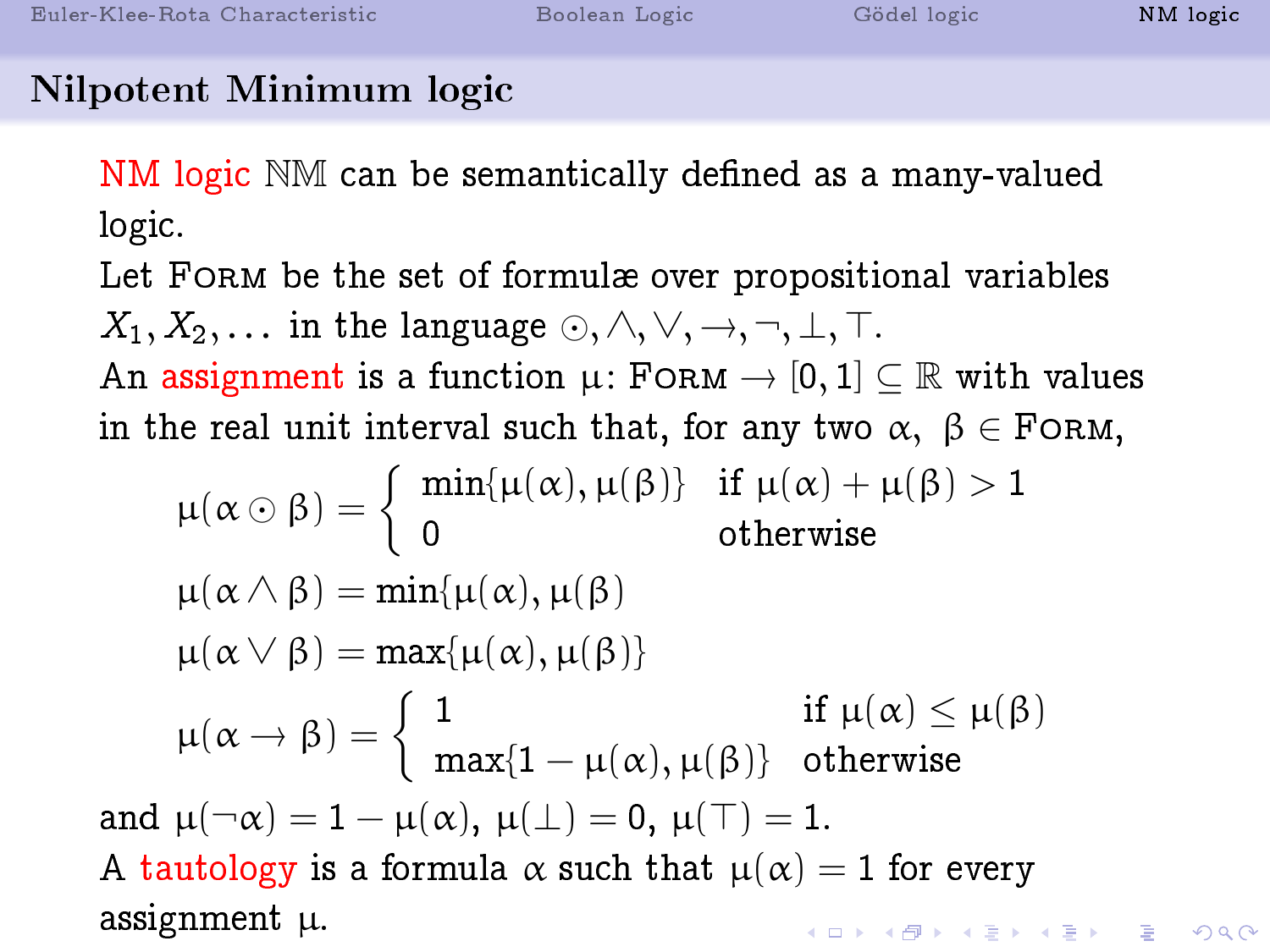K □ ▶ K @ ▶ K 할 ▶ K 할 ▶ 이 할 → 9 Q Q ·

### NM algebras

# NM algebras are Nelson algebras satisfying the prelinearity axiom

$$
(x \to y) \vee (y \to x) = \top.
$$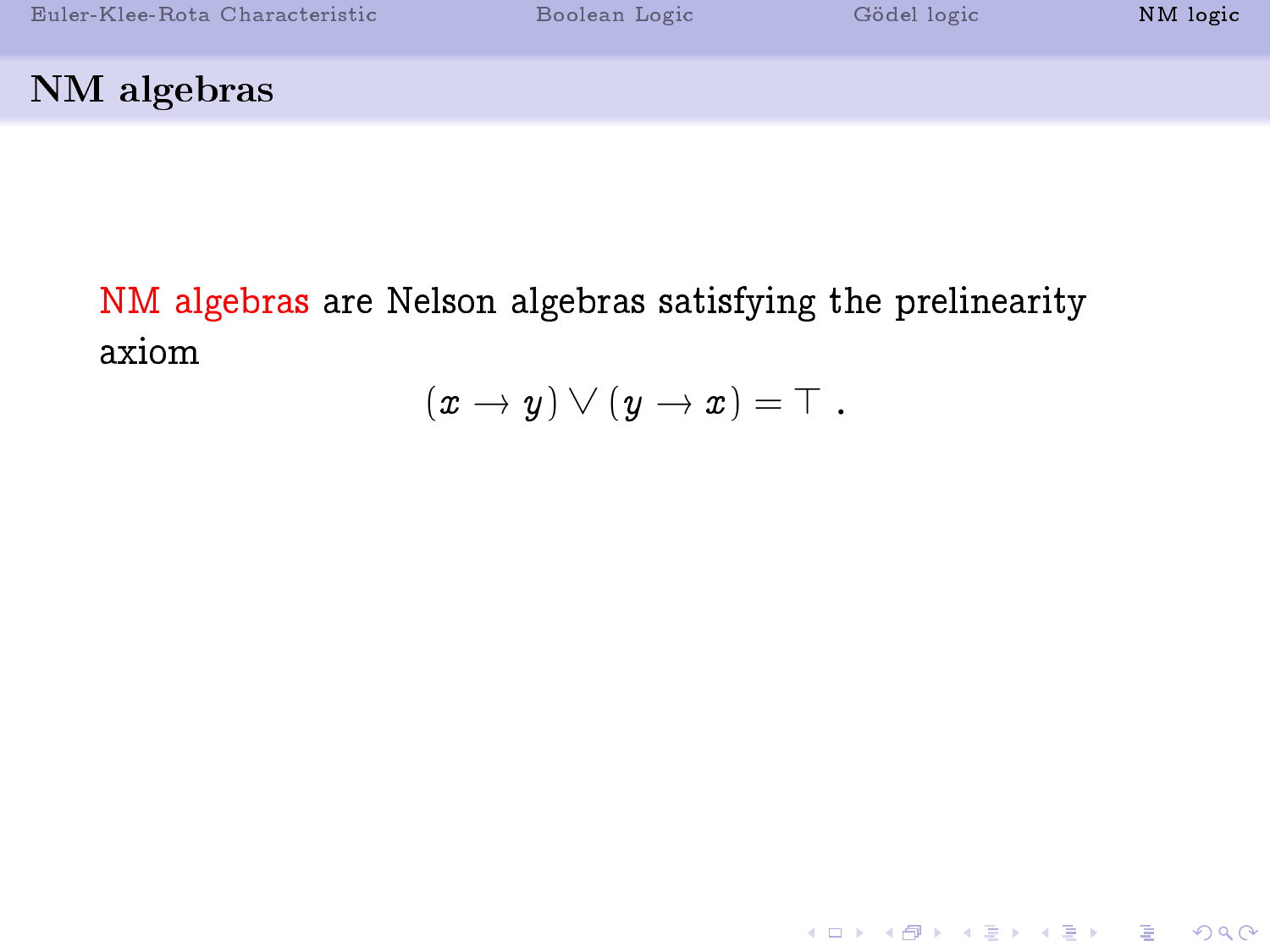K ロ ▶ K 個 ▶ K 할 ▶ K 할 ▶ 이 할 → 900

NM algebras

NM algebras are Nelson algebras satisfying the prelinearity axiom

$$
(x \to y) \vee (y \to x) = \top.
$$

They provide the equivalent algebraic semantics of NM logic.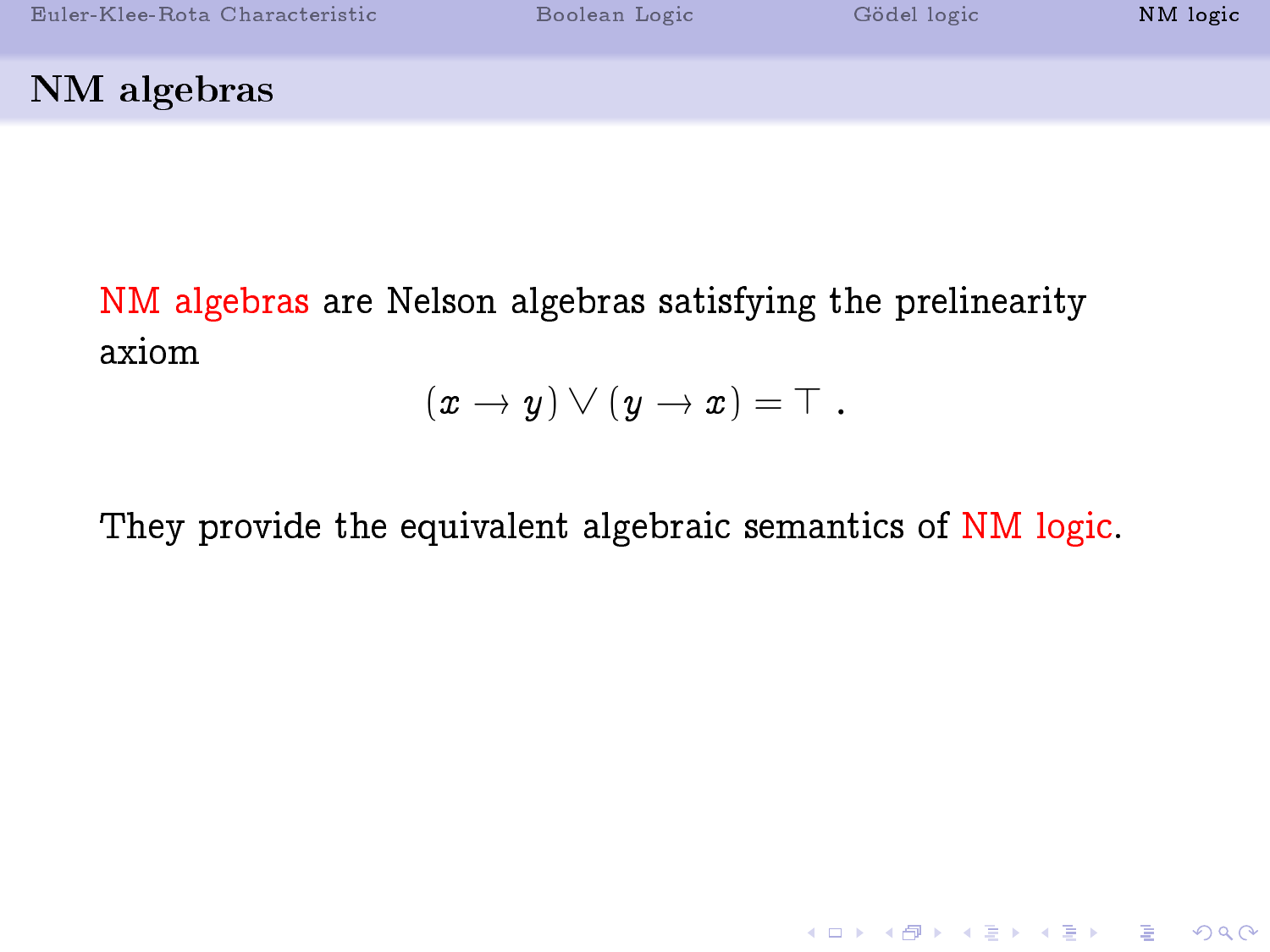### NM algebras

NM algebras are Nelson algebras satisfying the prelinearity axiom

$$
(x \to y) \vee (y \to x) = \top.
$$

They provide the equivalent algebraic semantics of NM logic. For an integer  $n \geq 0$ , let us write  $\mathcal{MM}_n$  for the Tarski-Lindenbaum algebra of NM logic over the variables  $X_1, \ldots, X_n$ , that is, the algebra  $F \circ R M_n / \equiv$ , where  $\equiv$  is the logical equivalence between formulæ.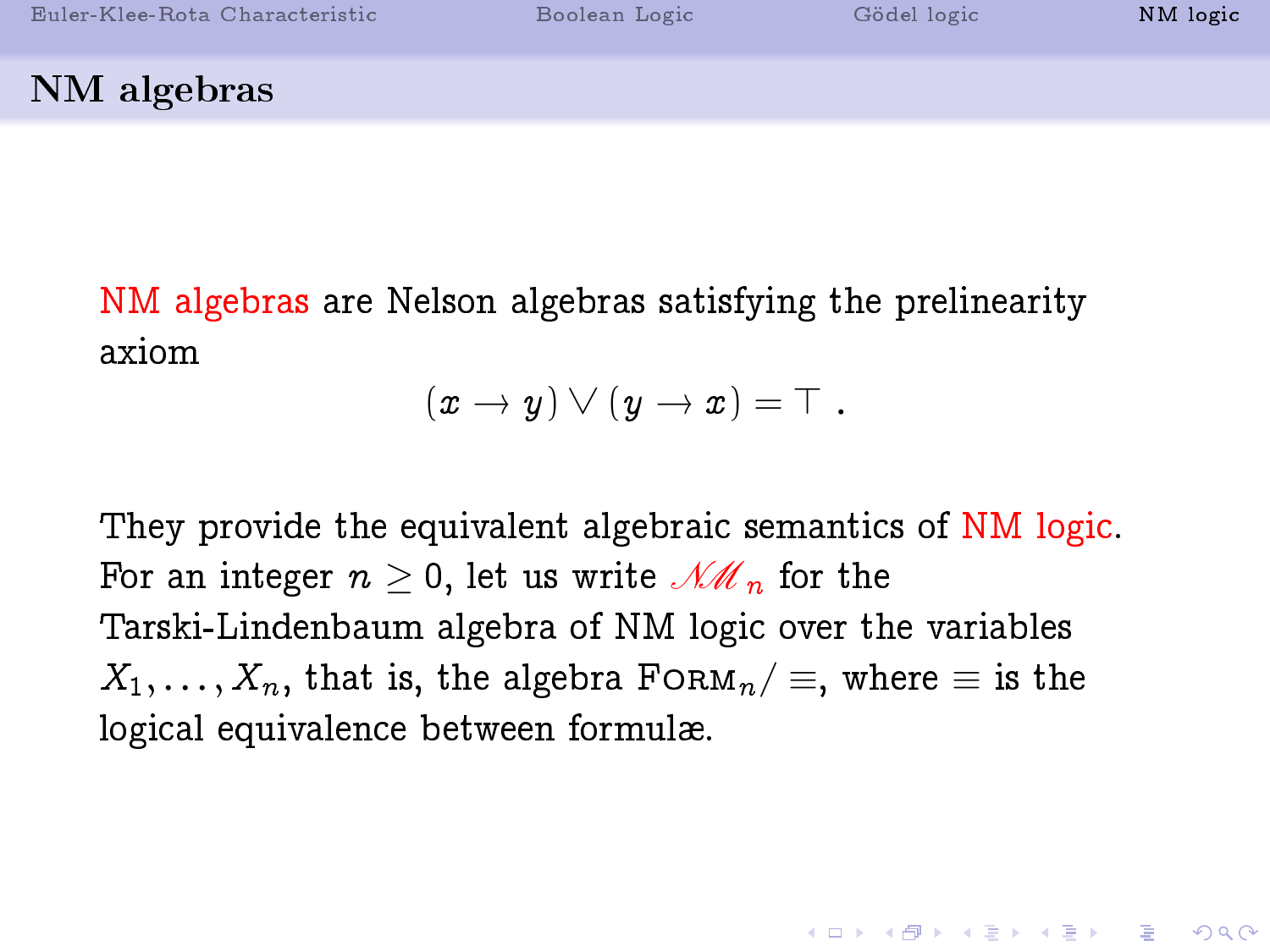#### Euler characteristic of a formula NM logic

#### Euler characteristic of a formula in NM logic

The Euler characteristic of a formula  $\varphi \in \text{FoRM}_n$ , written  $\chi(\varphi)$ , is the number  $\chi([\varphi]_{\equiv})$ , where  $\chi$  is the Euler characteristic of the finite distributive lattice  $\mathcal{NM}_n$ .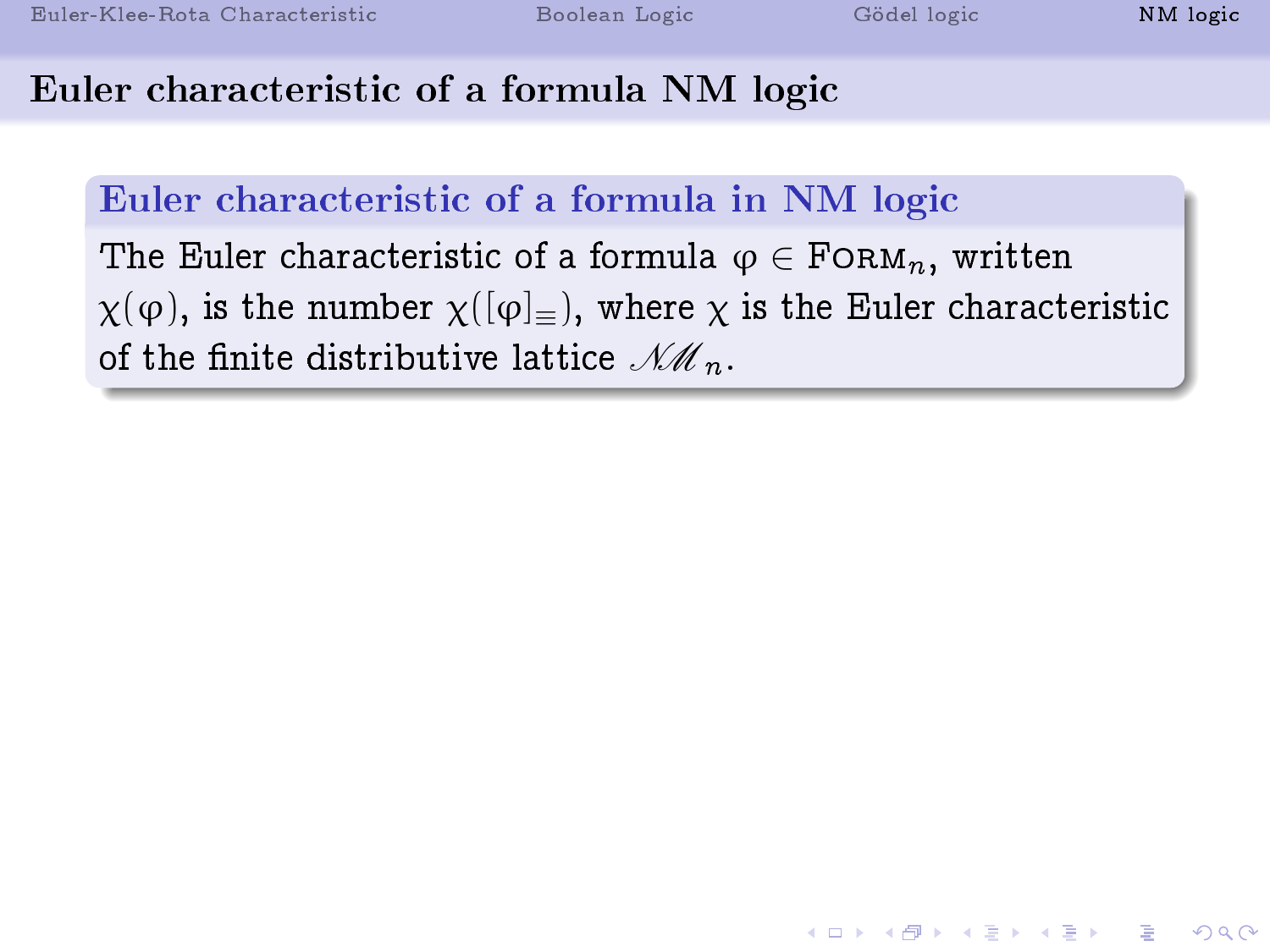K ロ ▶ K 個 ▶ K 할 ▶ K 할 ▶ 이 할 → 900

### Euler characteristic of a formula NM logic

#### Euler characteristic of a formula in NM logic

The Euler characteristic of a formula  $\varphi \in \text{FoRM}_n$ , written  $\chi(\varphi)$ , is the number  $\chi([\varphi]_{\equiv})$ , where  $\chi$  is the Euler characteristic of the finite distributive lattice  $\mathcal{NM}_n$ .

We can now hope that the Euler characteristic of a formula  $\varphi$ can encode logical information similar to that encoded by the characteristic in the case of Gödel logic.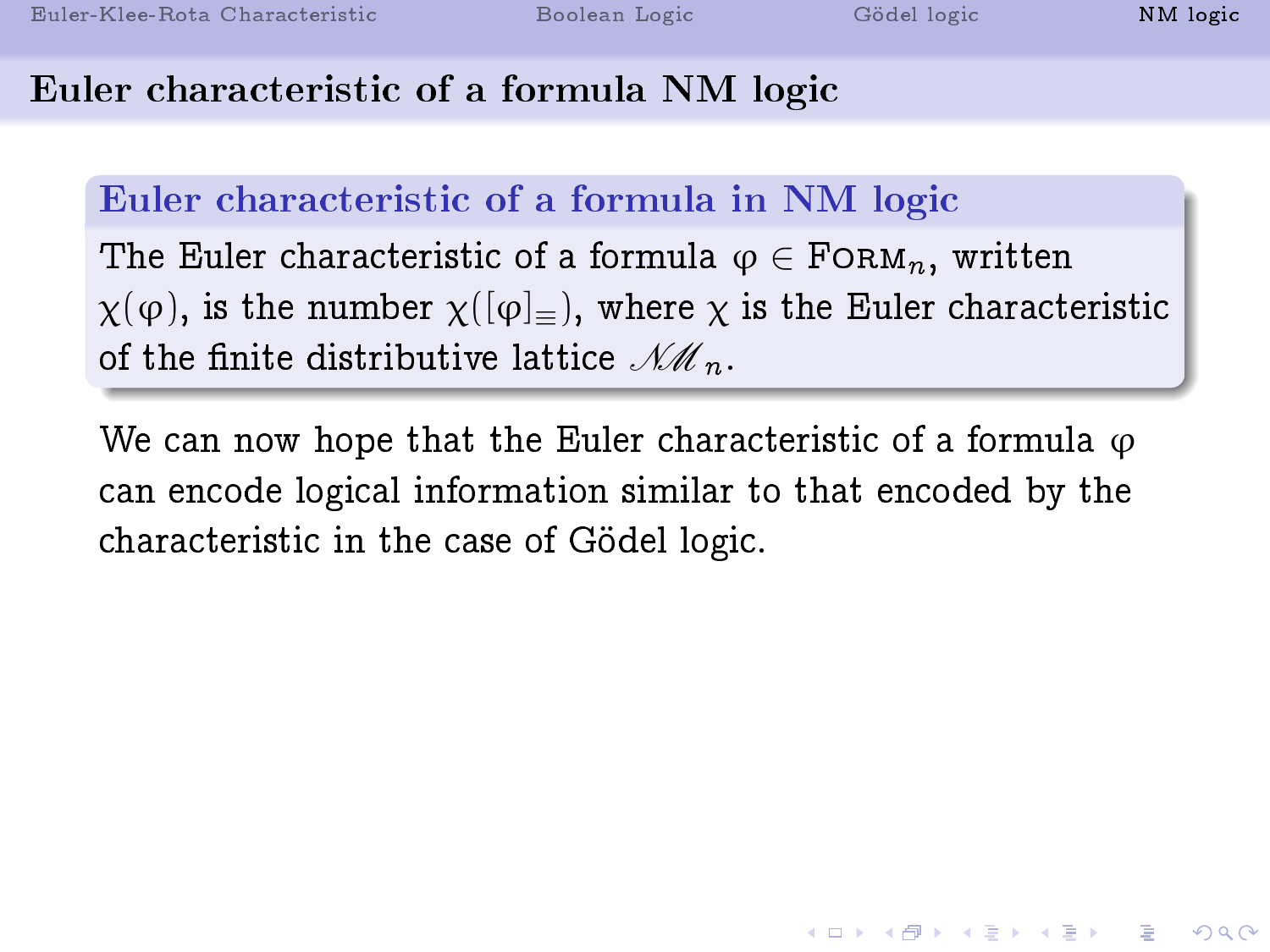**KOR & KERKER ADA KON** 

### Euler characteristic of a formula NM logic

### Euler characteristic of a formula in NM logic

The Euler characteristic of a formula  $\varphi \in \text{FoRM}_n$ , written  $\chi(\varphi)$ , is the number  $\chi([\varphi]_{\equiv})$ , where  $\chi$  is the Euler characteristic of the finite distributive lattice  $\mathcal{NM}_n$ .

We can now hope that the Euler characteristic of a formula  $\varphi$ can encode logical information similar to that encoded by the characteristic in the case of Gödel logic.

Unfortunately, this is not the case. Indeed, take, for instance, the formula

$$
\alpha=(X\leftrightarrow X)^2\wedge X
$$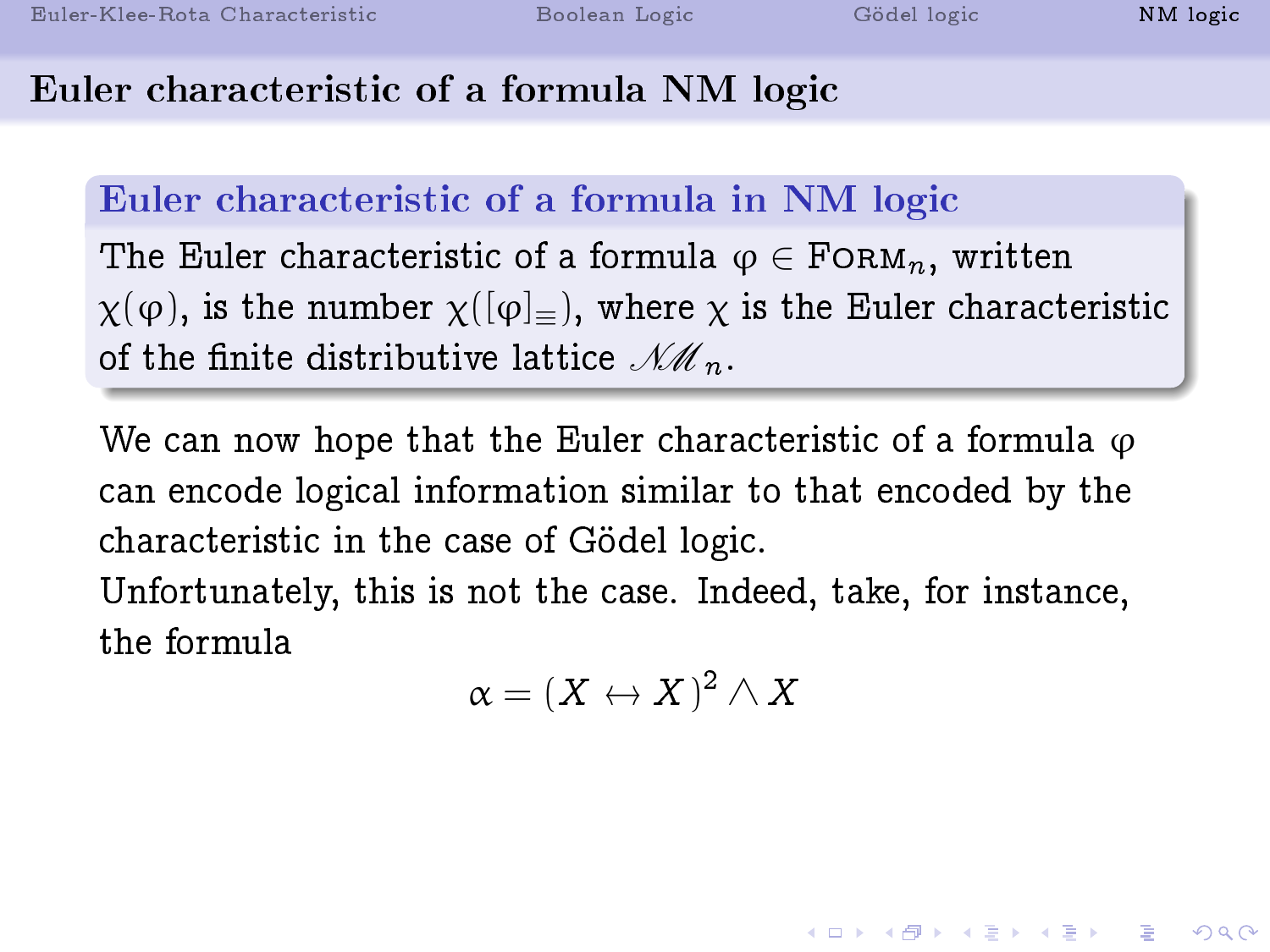K □ ▶ K ● K K X B X X B X B X X Q Q Q Q

#### Euler characteristic of a formula NM logic

#### Euler characteristic of a formula in NM logic

The Euler characteristic of a formula  $\varphi \in \text{FoRM}_n$ , written  $\chi(\varphi)$ , is the number  $\chi([\varphi]_{\equiv})$ , where  $\chi$  is the Euler characteristic of the finite distributive lattice  $\mathcal{NM}_n$ .

We can now hope that the Euler characteristic of a formula  $\varphi$ can encode logical information similar to that encoded by the characteristic in the case of Gödel logic.

Unfortunately, this is not the case. Indeed, take, for instance, the formula

$$
\alpha=(X\leftrightarrow X)^2\wedge X
$$

It turns out that: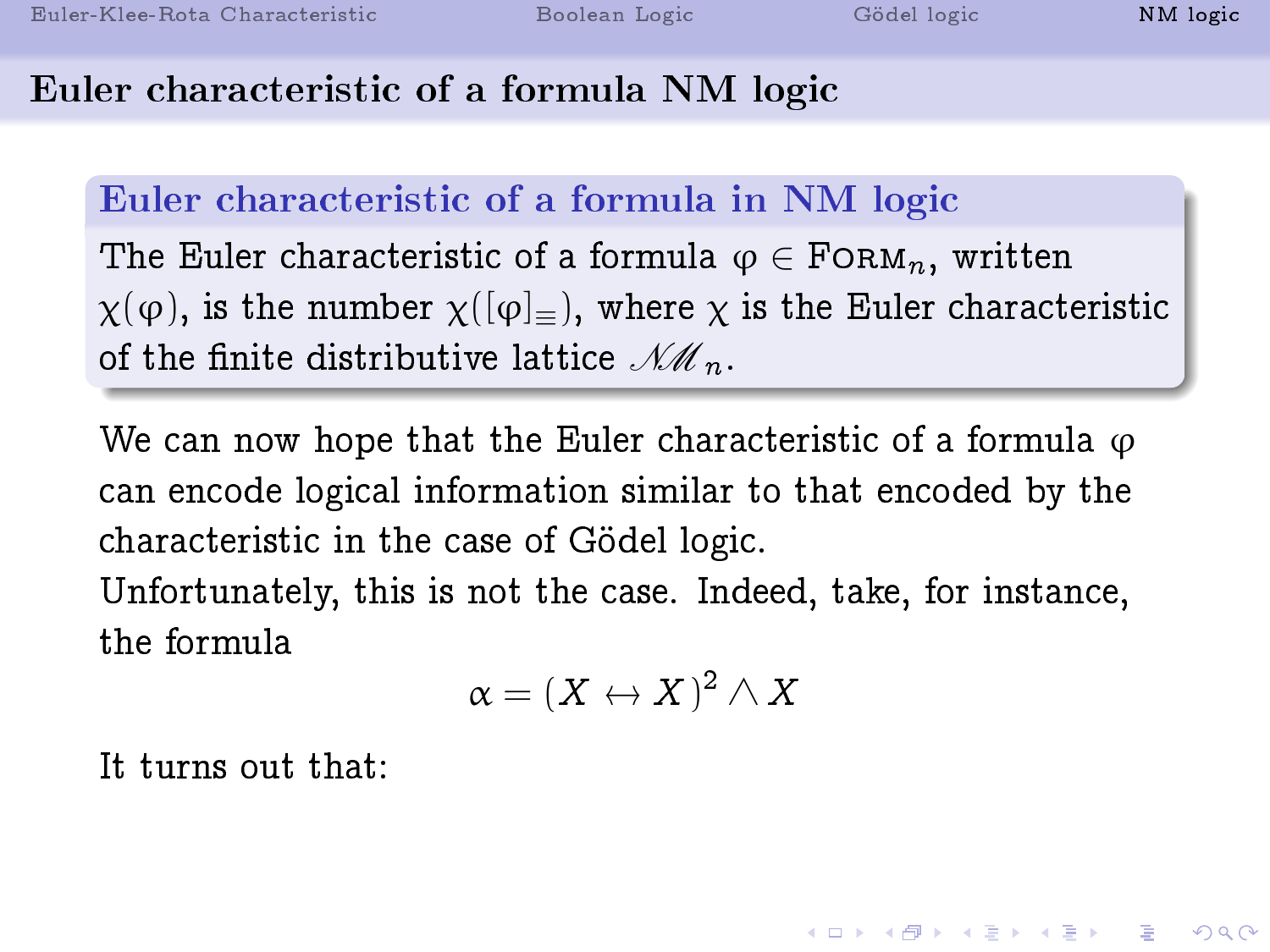**KOR & KERKER ADA KON** 

#### Euler characteristic of a formula NM logic

#### Euler characteristic of a formula in NM logic

The Euler characteristic of a formula  $\varphi \in \text{FoRM}_n$ , written  $\chi(\varphi)$ , is the number  $\chi([\varphi]_{\equiv})$ , where  $\chi$  is the Euler characteristic of the finite distributive lattice  $\mathcal{NM}_n$ .

We can now hope that the Euler characteristic of a formula  $\varphi$ can encode logical information similar to that encoded by the characteristic in the case of Gödel logic. Unfortunately, this is not the case. Indeed, take, for instance,

the formula

$$
\alpha=(X\leftrightarrow X)^2\wedge X
$$

It turns out that:

• For every assignments  $\mu:$  FORM $_n \to [0, 1]$ ,  $\mu(\alpha) < 1$ , but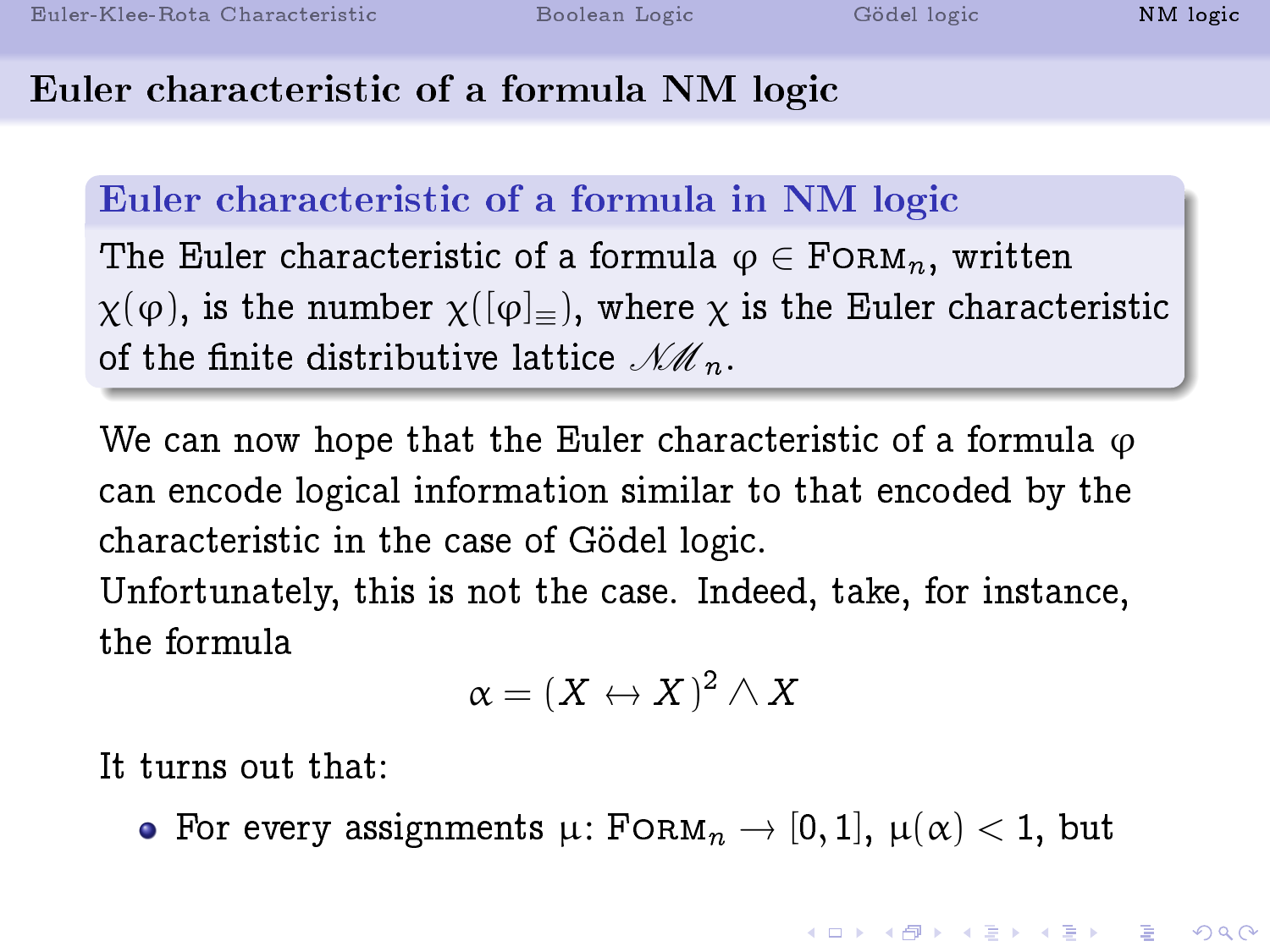-<br>◆ ロ ▶ → 레 ▶ → 로 ▶ → 토 ▶ │ 로 │ ◆) Q (◇

### Euler characteristic of a formula NM logic

### Euler characteristic of a formula in NM logic

The Euler characteristic of a formula  $\varphi \in \text{FoRM}_n$ , written  $\chi(\varphi)$ , is the number  $\chi([\varphi]_{\equiv})$ , where  $\chi$  is the Euler characteristic of the finite distributive lattice  $\mathcal{NM}_n$ .

We can now hope that the Euler characteristic of a formula  $\varphi$ can encode logical information similar to that encoded by the characteristic in the case of Gödel logic.

Unfortunately, this is not the case. Indeed, take, for instance, the formula

$$
\alpha=(X\leftrightarrow X)^2\wedge X
$$

It turns out that:

- For every assignments  $\mu:$  FORM $_n \to [0,1]$ ,  $\mu(\alpha) < 1$ , but
- $[\alpha]_{=}$  is a join irreducible and thus  $\chi(\alpha) = 1$ .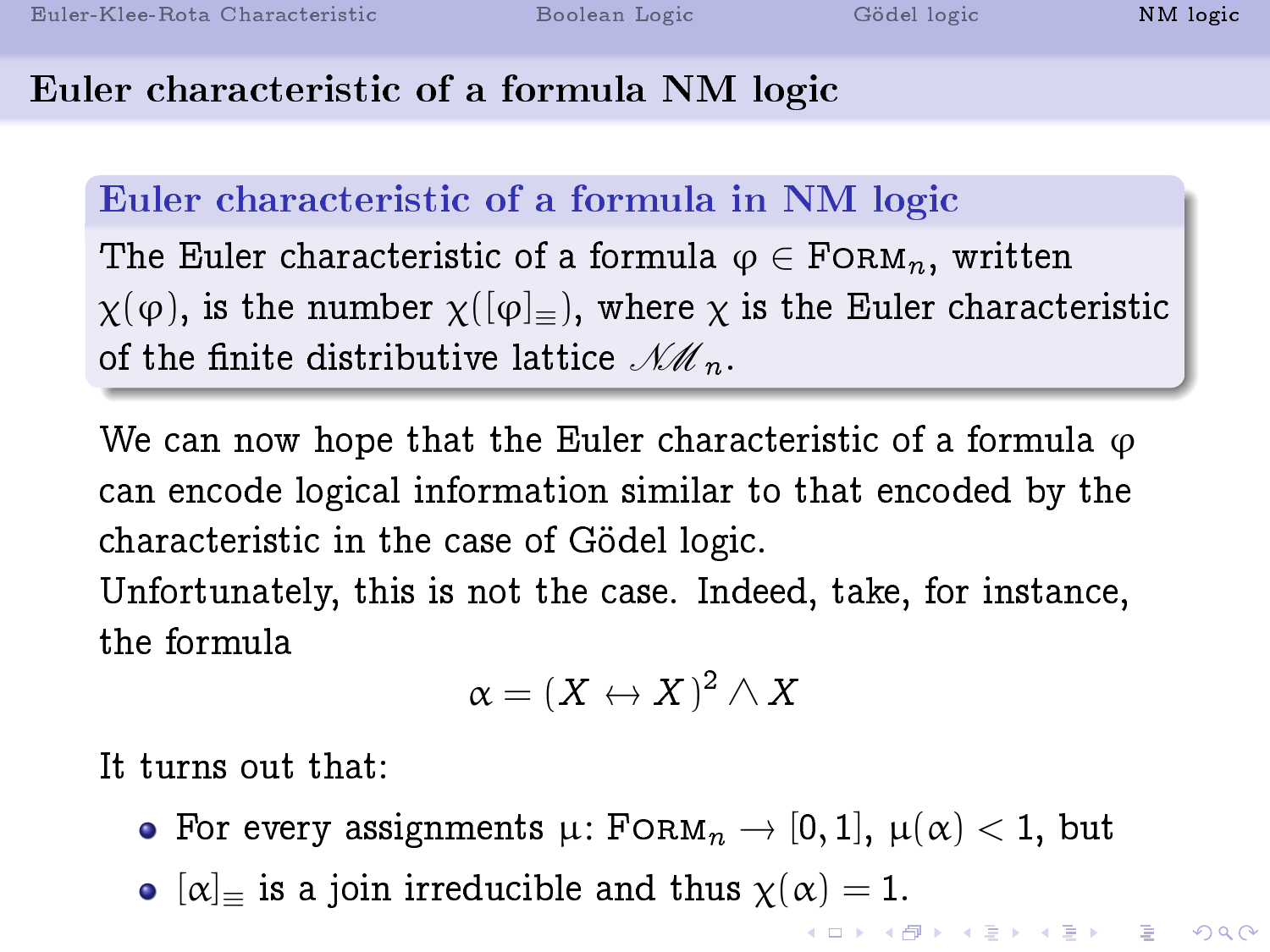K ロ ▶ K 레 ≯ K 제공 → K 공 → X 9 Q Q Q

#### Positive Euler characteristic of a formula in NM logic

For an element  $x \in \mathcal{NM}_n$ , say x is idempotent if  $x \odot x = x$ .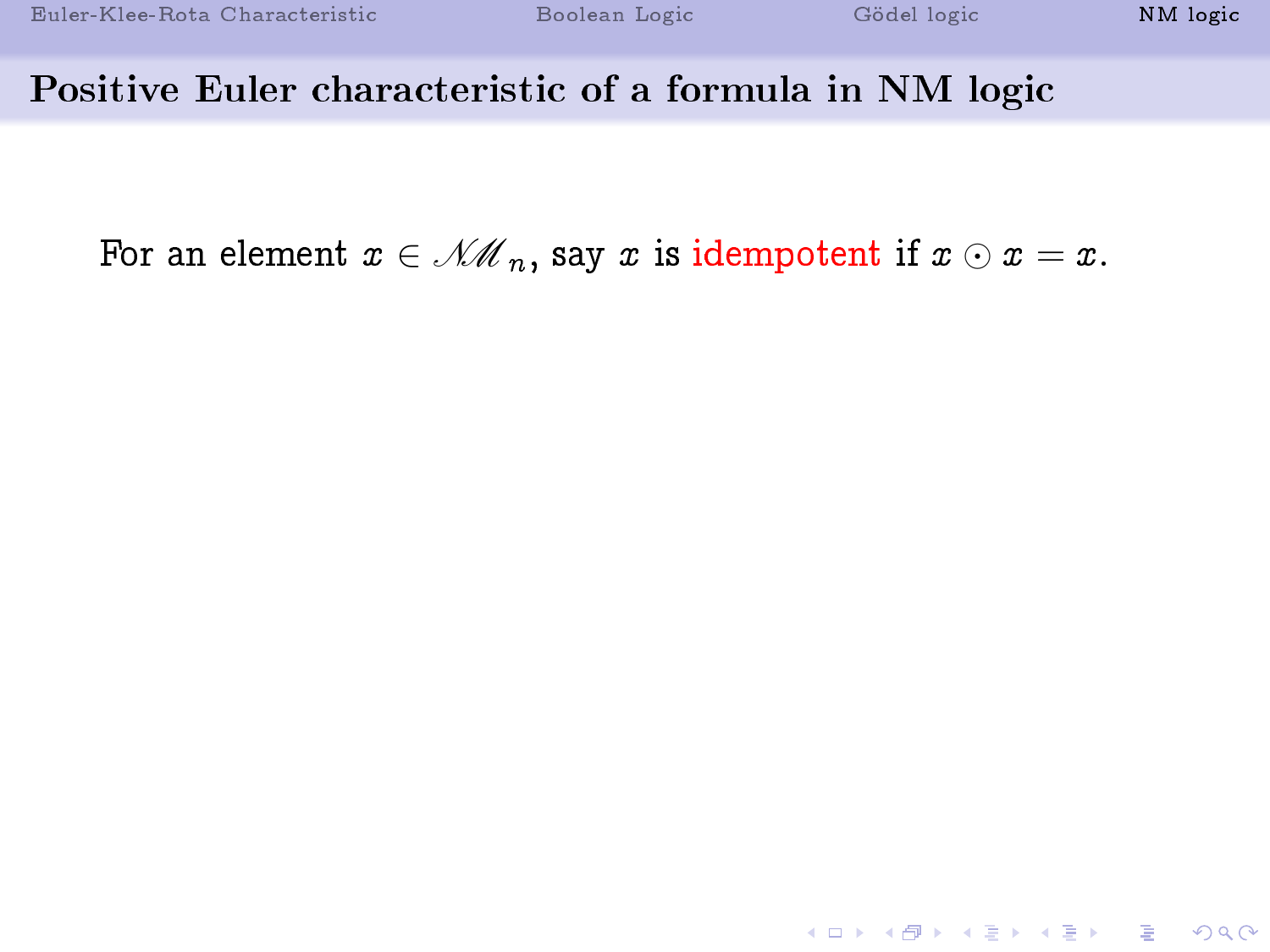**KOR & KERKER ADA KON** 

#### Positive Euler characteristic of a formula in NM logic

For an element  $x \in \mathcal{M}_n$ , say x is idempotent if  $x \odot x = x$ .

#### Positive Euler characteristic

We write  $\chi^+$ :  $\mathcal{NM}_n \to \mathbb{R}$  for the unique valuation on  $\mathcal{NM}_n$ that satisfies:

 $\mathbf{D}^{\top}\chi^{+}(x)=1$  for each idempotent join irreducible element  $x \in \mathcal{M}_n$ .

 $\bm{2} \;\; \bm{\chi}^+(\bm{x} \odot \bm{x}) = \bm{\chi}^+(\bm{x}) \; \text{for each} \; \bm{x} \in \mathscr{M}\!\!\mathscr{M}_n;$ 

Further, if  $\varphi \in \texttt{F}\texttt{ORM}_n$ , we define  $\chi^+(\varphi) = \chi^+([\varphi]_\equiv)$ .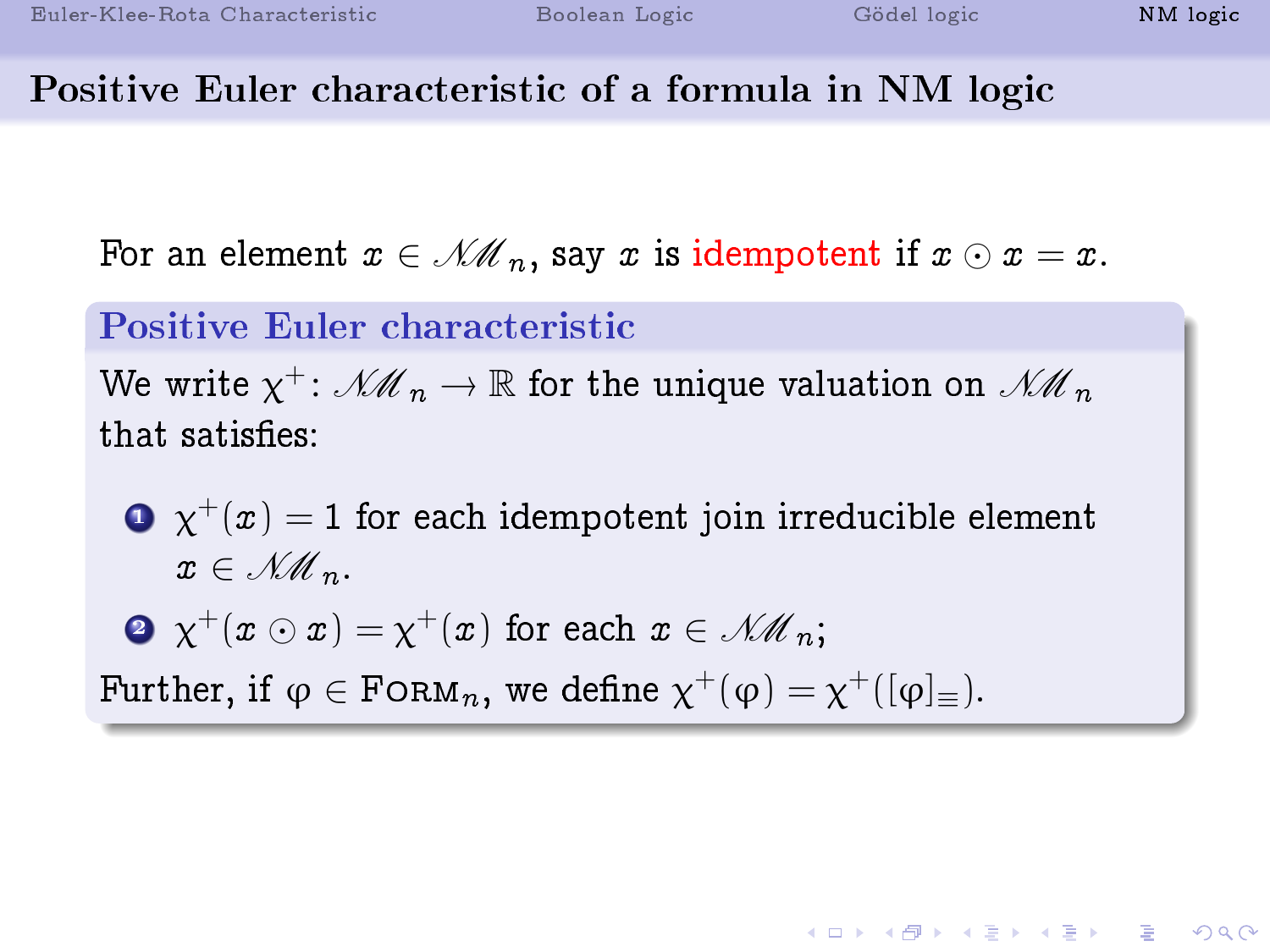**KOR & KERKER ADA KON** 

#### Positive Euler characteristic of a formula in NM logic

For an element  $x \in \mathcal{M}_n$ , say x is idempotent if  $x \odot x = x$ .

#### Positive Euler characteristic

We write  $\chi^+$ :  $\mathcal{NM}_n \to \mathbb{R}$  for the unique valuation on  $\mathcal{NM}_n$ that satisfies:

 $\mathbf{D}^{\top}\chi^{+}(x)=1$  for each idempotent join irreducible element  $x \in \mathcal{NM}_{n}$ .

 $\bm{2} \;\; \bm{\chi}^+(\bm{x} \odot \bm{x}) = \bm{\chi}^+(\bm{x}) \; \text{for each} \; \bm{x} \in \mathscr{M}\!\!\mathscr{M}_n;$ 

Further, if  $\varphi \in \texttt{F}\texttt{ORM}_n$ , we define  $\chi^+(\varphi) = \chi^+([\varphi]_\equiv)$ .

Note that  $\alpha \odot \alpha = \bot$ , thus  $\chi^+(\alpha) = 0$ .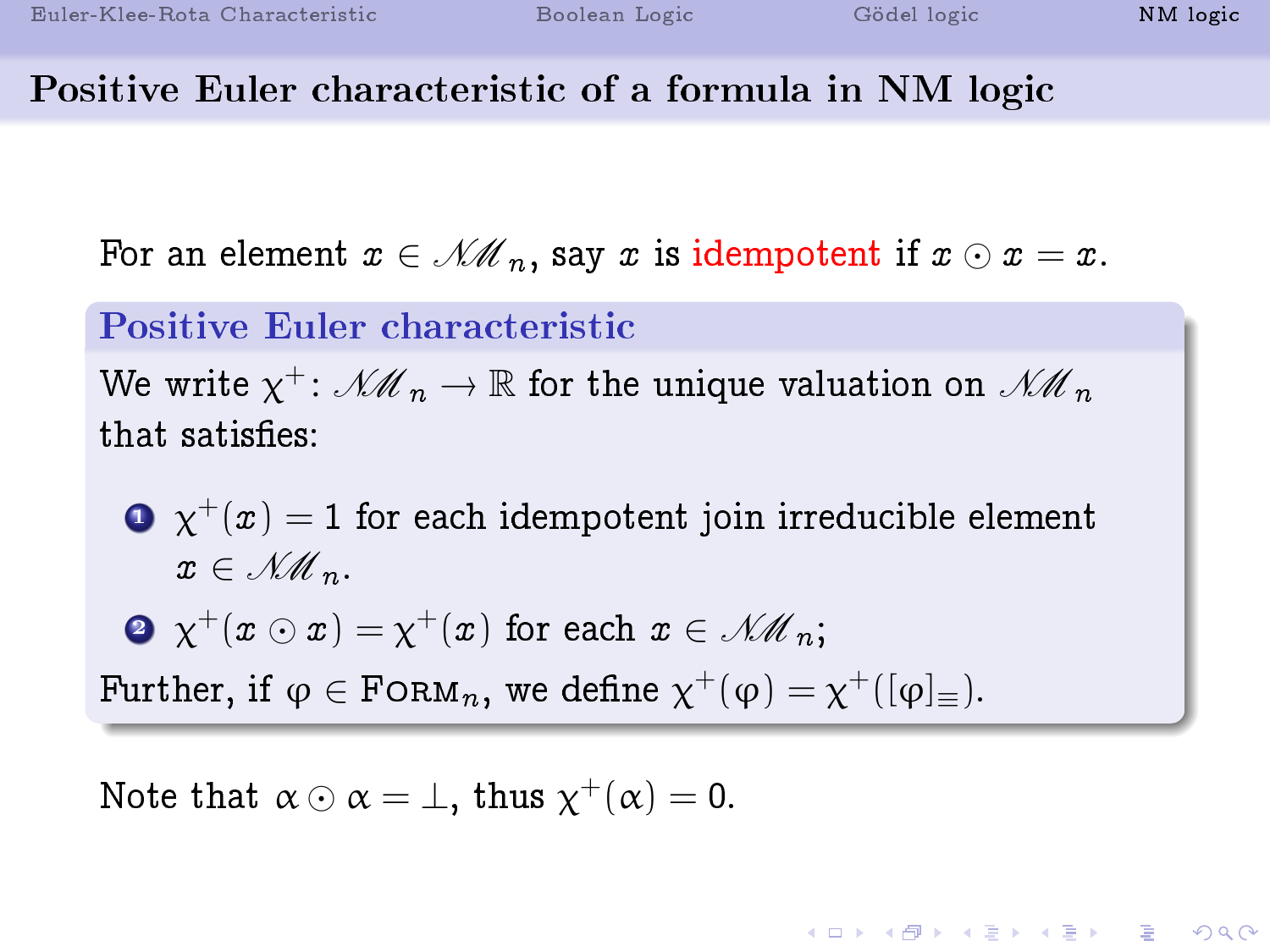#### Main result

## Theorem Fix  $n > 1$ , and a formula  $\varphi \in \text{FoRM}_n$ .  $\chi^+(\varphi)$  equals the number of assignments  $\mu\colon$  FORM $_n\to$   $\{0,\frac{1}{2}\}$  $\frac{1}{2}$ , 1} such that  $\mu(\varphi) = 1$ .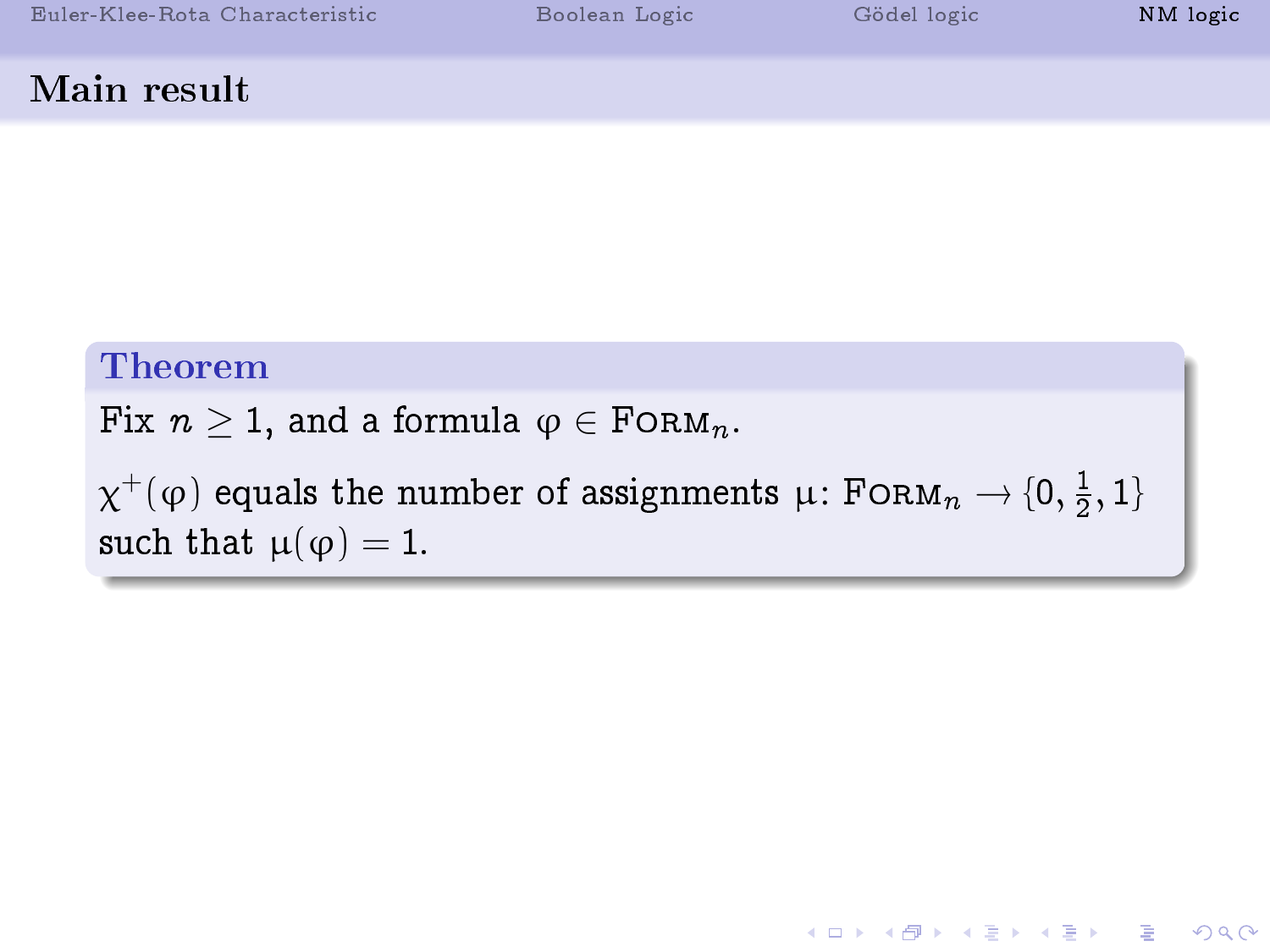**KOR & KERKER ADA KON** 

#### Main result

## Theorem Fix  $n \geq 1$ , and a formula  $\varphi \in \text{FoRM}_n$ .  $\chi^+(\varphi)$  equals the number of assignments  $\mu\colon$  FORM $_n\to$   $\{0,\frac{1}{2}\}$  $\frac{1}{2}$ , 1} such that  $\mu(\varphi) = 1$ .

Remark. If  $\varphi$  is a tautology in NM, then  $\chi^+(\varphi)=3^n$ .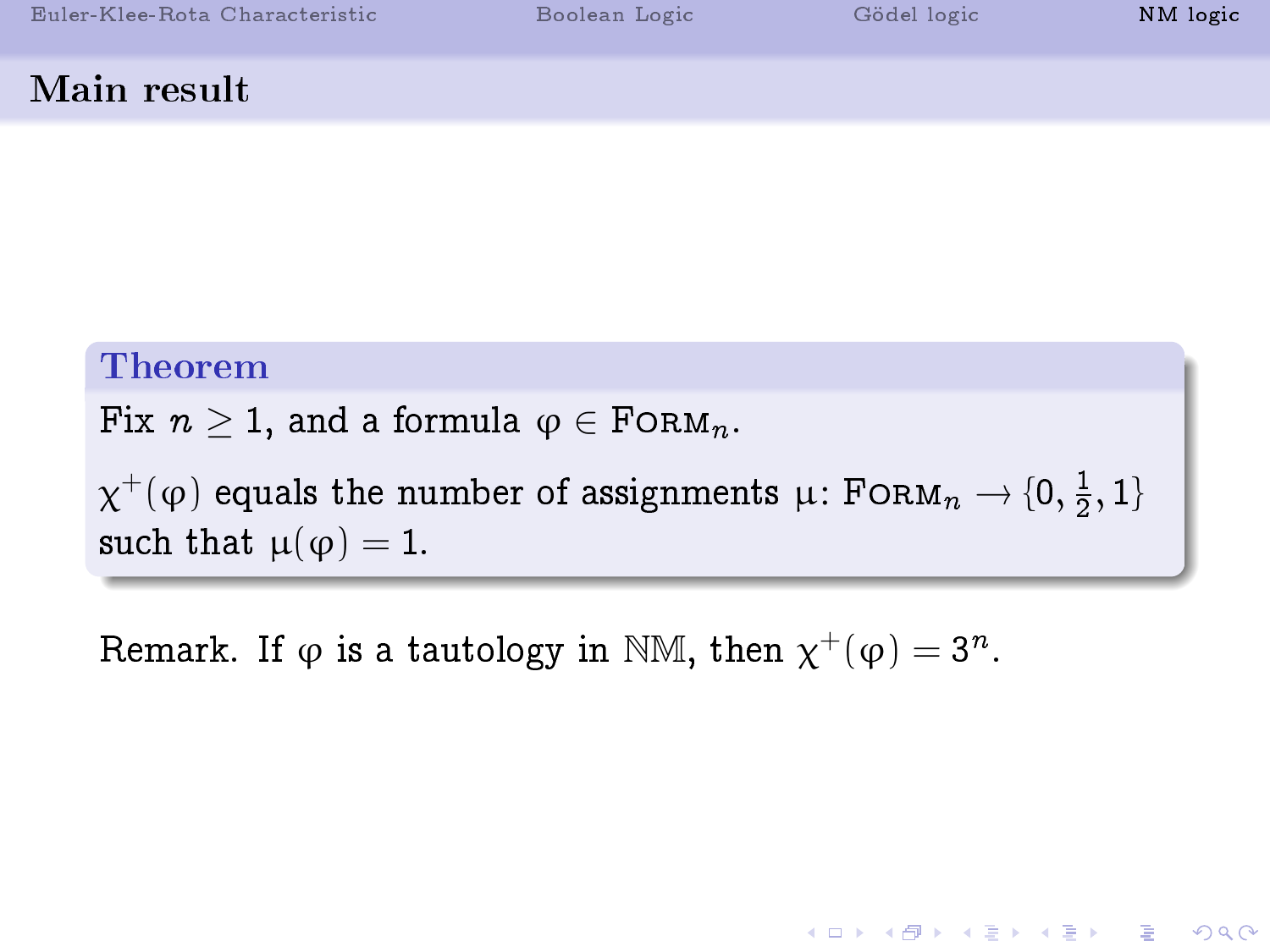#### Proof of main result

#### Lemma 1

Fix  $n \geq 1$ . Let  $x \in \mathcal{NM}_n$  and consider the valuation  $\chi^+$ :  $\mathcal{MM}_n \to \mathbb{R}$ . Then,  $\chi^+(x)$  equals the number of minimal idempotent join-irreducible elements  $q \in \mathcal{NM}_n$  such that  $q < x$ .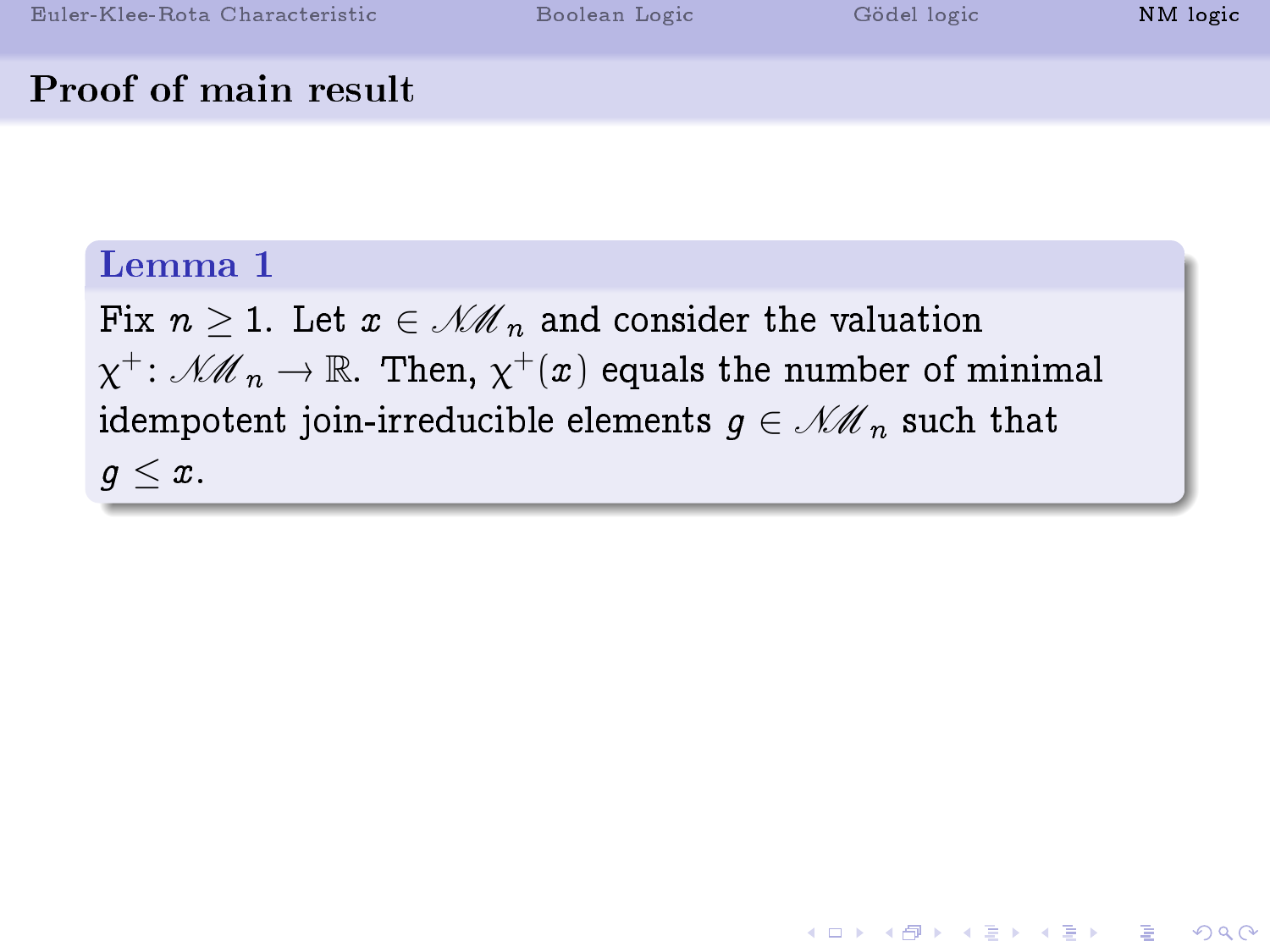**KOR & KERKER ADA KON** 

#### Proof of main result

#### Lemma 1

Fix  $n \geq 1$ . Let  $x \in \mathcal{NM}_n$  and consider the valuation  $\chi^+$ :  $\mathcal{MM}_n \to \mathbb{R}$ . Then,  $\chi^+(x)$  equals the number of minimal idempotent join-irreducible elements  $q \in \mathcal{NM}_n$  such that  $q < x$ .

#### Lemma 2

Fix  $n \geq 1$ , and let  $\varphi \in \mathrm{FoRM}_n$ . There is a bijection between the set of equivalence classes  $\left[\mu\right]_{\equiv_n}$  of assignments to  $\{0,\frac{1}{2}\}$  $\frac{1}{2}, 1\}$ such that  $\mu(\varphi) = 1$  and the set of idempotent join-irreducible elements  $x\in\mathscr{M}\hspace{-1pt}\mathscr{M}_n$  such that  $x\leq[\varphi]_{\equiv_n}.$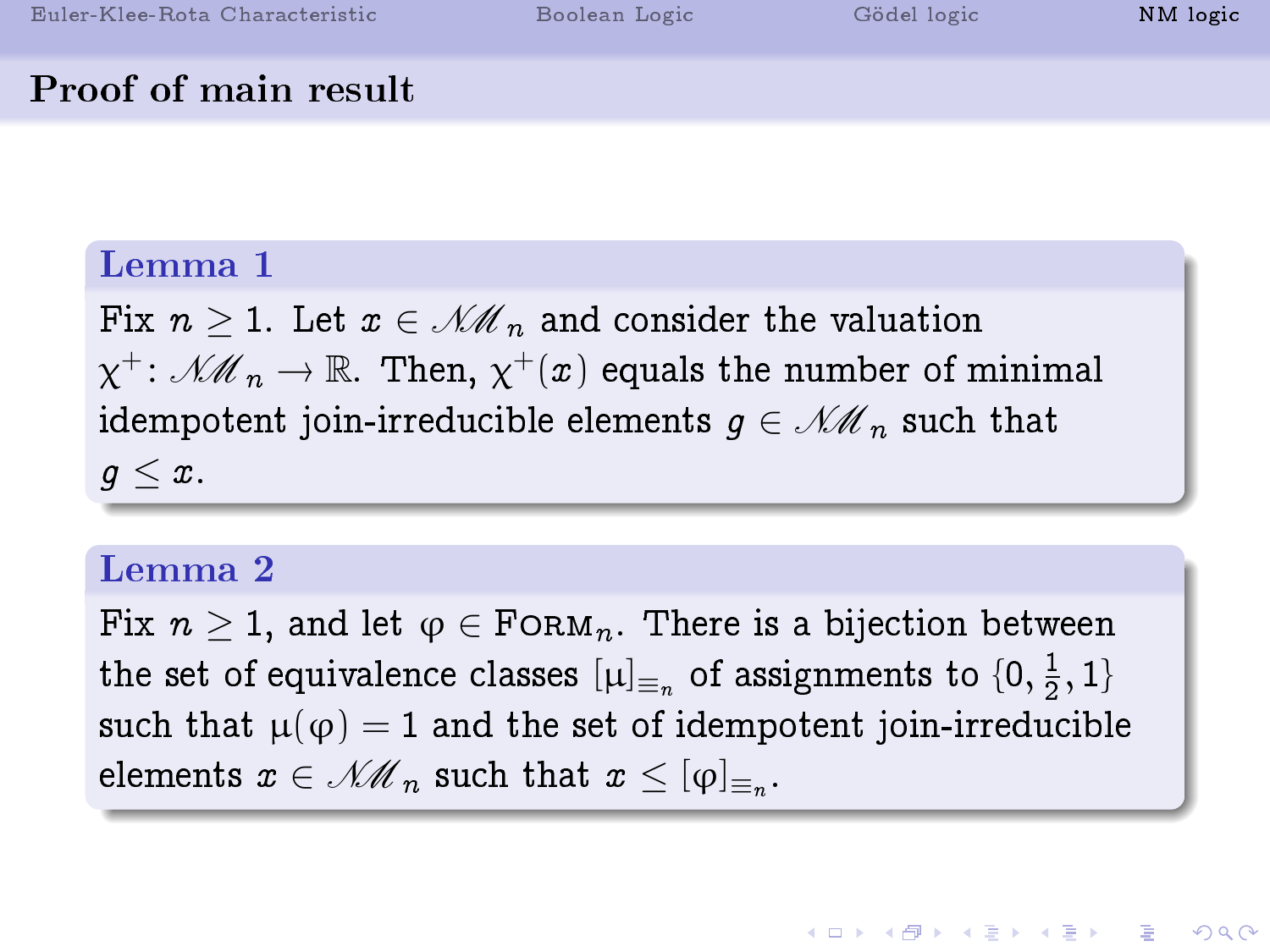#### Further research

- **•** Investigate a generalised positive Euler characteristic for NM logic, as done for Gödel logic.
- Investigate the logical content of the Euler characteristic in NM logic.
- $\bullet$  Investigate the Euler characteristic in  $\mathbb{N} \mathbb{M}^-$ .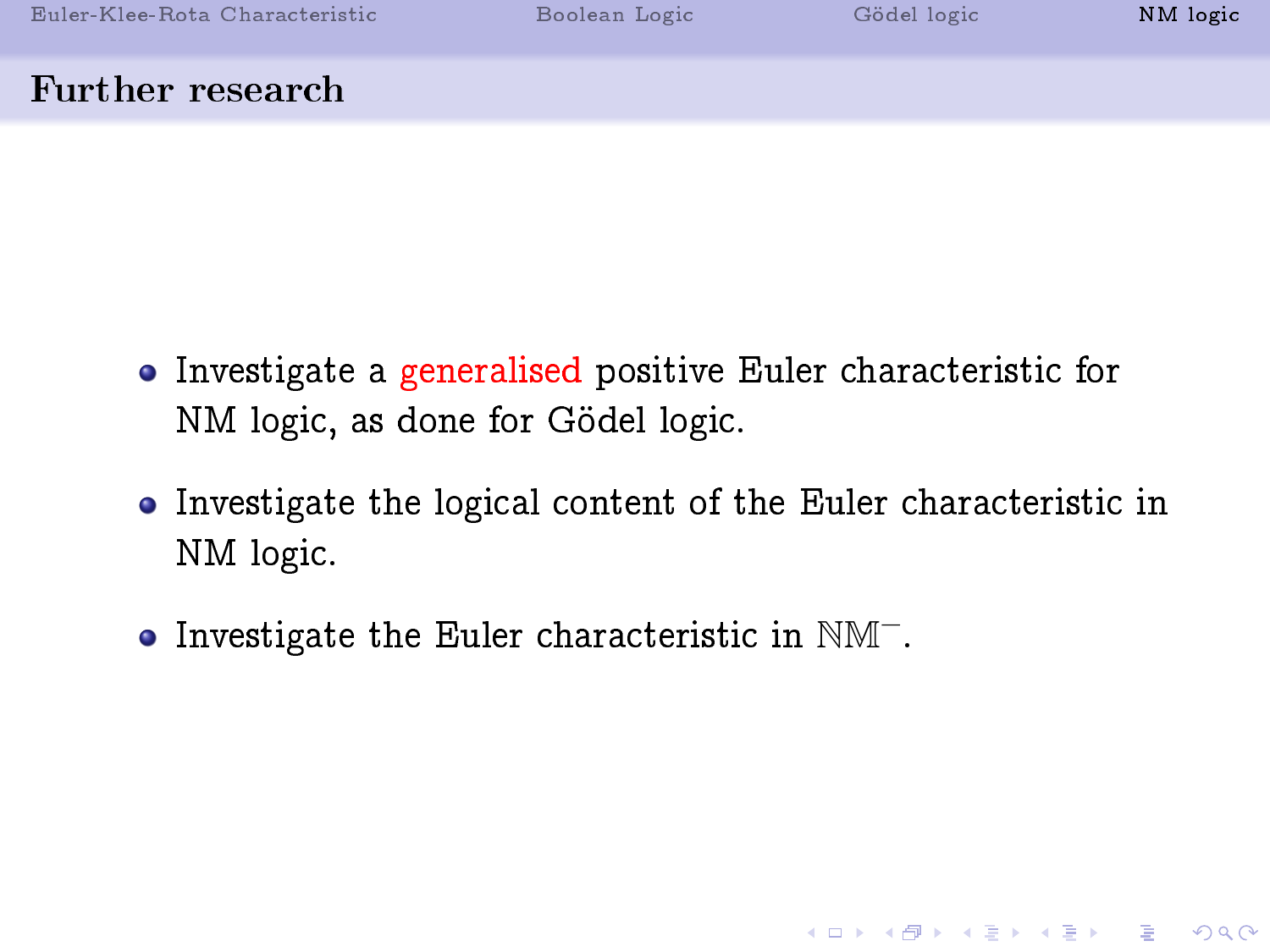#### References

#### Euler Characteristic

- Klee, V.: The Euler characteristic in combinatorial geometry. Amer. Math. Monthly 70, 119-127 (1963)
- ā.
- Rota, G.C.: On the combinatorics of the Euler characteristic. In: Studies in Pure Mathematics, 221233. Academic Press, London (1971) Gödel Logic
	- Codara, P., D'Antona, O.M., Marra, V.: The Euler Characteristic of a Formula in Gödel Logic. 40th IEEE International Symposium on Multiple-Valued Logic (ISMVL) 2010,  $108-112(2010)$
- S.
- Codara, P., D'Antona, O.M., Marra, V.: Valuations in Gödel logic, and the Euler characteristic. Journal of Multiple-Valued Logic and Soft Computing 19(1-3), 71-84 (2012)
- NM Logic
- 
- Aguzzoli, S., Gerla, B.: Probability Measures in the Logic of Nilpotent Minimum. Studia Logica 94(2), 151-176 (2010)



Codara, P., Valota, D., et al.: Valutations in Nilpotent Minimum Logic. In preparation.**KOR & KERKER ADA KON**